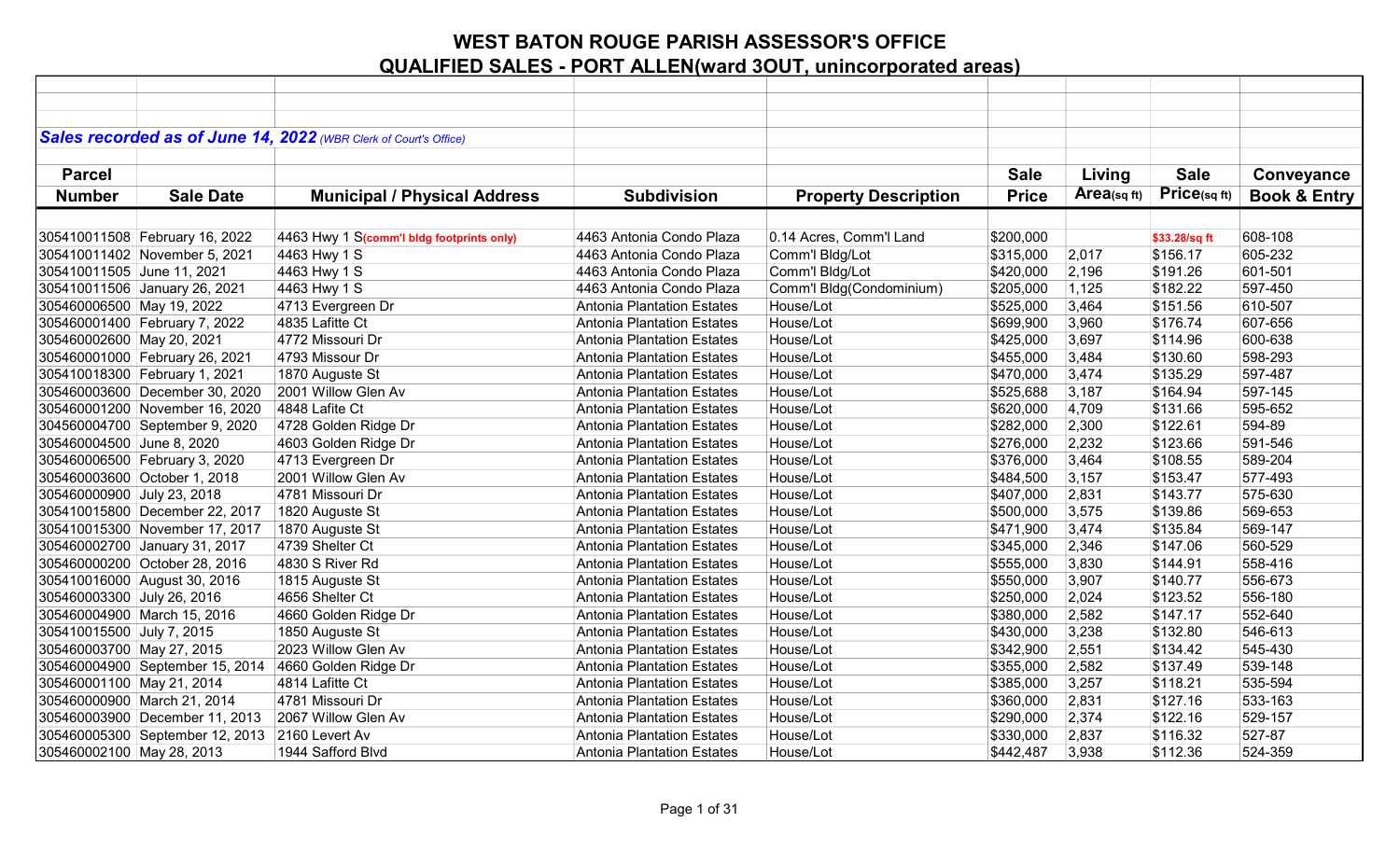|                             |                                                                 | Sales recorded as of June 14, 2022 (WBR Clerk of Court's Office) |                                                                        |                             |                        |                |                      |                         |
|-----------------------------|-----------------------------------------------------------------|------------------------------------------------------------------|------------------------------------------------------------------------|-----------------------------|------------------------|----------------|----------------------|-------------------------|
|                             |                                                                 |                                                                  |                                                                        |                             |                        |                |                      |                         |
| <b>Parcel</b>               |                                                                 |                                                                  |                                                                        |                             | <b>Sale</b>            | Living         | <b>Sale</b>          | Conveyance              |
| <b>Number</b>               | <b>Sale Date</b>                                                | <b>Municipal / Physical Address</b>                              | <b>Subdivision</b>                                                     | <b>Property Description</b> | <b>Price</b>           | Area(sqft)     | Price(sq ft)         | <b>Book &amp; Entry</b> |
|                             |                                                                 |                                                                  |                                                                        |                             |                        |                |                      |                         |
|                             | 305460003000 November 20, 2012                                  | 4615 Shelter Ct                                                  | <b>Antonia Plantation Estates</b>                                      | House/Lot                   | \$436,000              | 3,299          | \$132.16             | 519-150                 |
| 305460003400 May 31, 2012   |                                                                 | 4710 Shelter Ct                                                  | <b>Antonia Plantation Estates</b>                                      | House/Lot                   | \$275,000              | 2,120          | \$129.72             | 512-535                 |
| 305410016400 April 19, 2012 |                                                                 | 4658 Missouri Dr                                                 | <b>Antonia Plantation Estates</b>                                      | Lot                         | \$82,000               |                | n/a                  | 511-368                 |
|                             | 305460001000 March 21, 2012                                     | 4793 Missouri Dr                                                 | <b>Antonia Plantation Estates</b>                                      | House/Lot                   | \$375,000              | 3,484          | \$107.63             | 510-636                 |
|                             |                                                                 | 1854 Safford Blvd                                                |                                                                        | House/Lot                   |                        |                |                      | 510-329                 |
|                             | 305460001800 February 29, 2012<br>305460002600 October 18, 2011 | 4772 Missouri Dr                                                 | <b>Antonia Plantation Estates</b><br><b>Antonia Plantation Estates</b> | House/Lot                   | \$372,000<br>\$415,000 | 3,030<br>3,697 | \$122.77<br>\$112.25 | 506-696                 |
|                             |                                                                 | 4658 Missouri Dr                                                 |                                                                        |                             |                        |                |                      |                         |
|                             | 305410016400 August 29, 2011                                    |                                                                  | <b>Antonia Plantation Estates</b>                                      | Lot<br>House/Lot            | \$82,000               |                | n/a<br>\$135.76      | 505-528<br>499-434      |
|                             | 305460004700 November 29, 2010<br>305460001600 October 18, 2010 | 4728 Golden Ridge Dr<br>4760 S River Rd                          | <b>Antonia Plantation Estates</b>                                      |                             | \$276,000              | 2,033          |                      | 497-666                 |
|                             |                                                                 |                                                                  | <b>Antonia Plantation Estates</b>                                      | Lot                         | \$85,000               |                | n/a                  |                         |
| 305460004300 July 19, 2010  |                                                                 | 4667 Golden Ridge Dr                                             | <b>Antonia Plantation Estates</b>                                      | House/Lot                   | \$261,000              | 2,098          | \$124.40             | 495-697                 |
| 305460000400 June 17, 2010  |                                                                 | 1845 Safford Blvd                                                | <b>Antonia Plantation Estates</b>                                      | House/Lot                   | \$425,000              | 2,961          | \$143.53             | 495-43                  |
| 303500006500 April 20, 2022 |                                                                 | 547 Silvery Ln                                                   | <b>Avery Lakes</b>                                                     | Lot, 1.0 Acre               | \$80,000               |                | \$1.84/sq ft         | 610-1                   |
|                             | 303500006600 October 28, 2021                                   | 567 Silvery Ln                                                   | <b>Avery Lakes</b>                                                     | Lot, 1.0 Acre               | \$78,950               |                | \$1.82/sq ft         | 605-105                 |
| 303500007300 July 13, 2021  |                                                                 | 4884 Rebelle Ln                                                  | <b>Avery Lakes</b>                                                     | House/Lot                   | \$355,000              | 2,193          | \$161.88             | 602-372                 |
| 303500007200 July 1, 2021   |                                                                 | 4906 Rebelle Ln                                                  | <b>Avery Lakes</b>                                                     | House/Lot                   | \$349,900              | 2,104          | \$166.30             | 602-157                 |
| 303500000800 April 28, 2021 |                                                                 | 4714 Rebelle Ln                                                  | <b>Avery Lakes</b>                                                     | House/Lot                   | \$349,000              | 2,170          | \$160.83             | 600-175                 |
|                             | 303500008500 January 4, 2021                                    | 4606 Rebelle Ln                                                  | <b>Avery Lakes</b>                                                     | House/Lot                   | \$395,000              | 3,505          | \$112.69             | 597-179                 |
|                             | 303500007800 June 26, 2020                                      | 4764 Rebelle Ln                                                  | <b>Avery Lakes</b>                                                     | House/Lot                   | \$408,000              | 3,128          | \$130.43             | 592-125                 |
|                             | 303500007900 June 19, 2020                                      | 4734 Rebelle Ln                                                  | <b>Avery Lakes</b>                                                     | House/Lot                   | \$435,000              | 3,264          | \$133.27             | 592-1                   |
|                             | 303500005500 June 16, 2020                                      | 343 Silvery Ln                                                   | <b>Avery Lakes</b>                                                     | Lot, 1.027 Acres            | \$86,000               |                | \$1.92/sq ft         | 591-663                 |
|                             | 303500006200 December 19, 2019                                  | 495 Silvery Ln                                                   | <b>Avery Lakes</b>                                                     | Lot, 1.0 Acre               | \$77,500               |                | \$1.78/sq ft         | 588-1                   |
| 303500006400 July 8, 2019   |                                                                 | 527 Silvery Ln                                                   | <b>Avery Lakes</b>                                                     | Lot, 1.0 Acre               | \$73,000               |                | \$1.67/sq ft         | 584-393                 |
| 303500006600 June 7, 2019   |                                                                 | 567 Silvery Ln                                                   | <b>Avery Lakes</b>                                                     | Lot, 1.0 Acre               | \$72,000               |                | \$1.65/sq ft         | 583-241                 |
| 303500006800 May 31, 2019   |                                                                 | 4986 Rebelle Ln                                                  | <b>Avery Lakes</b>                                                     | House/Lot                   | \$343,000              | 2,351          | \$145.90             | 583-98                  |
|                             | 303500008300 January 22, 2019                                   | 4648 Rebelle Ln                                                  | <b>Avery Lakes</b>                                                     | Lot, 1.0 Acre               | \$65,000               |                | \$1.49/sq ft         | 579-530                 |
|                             | 303500006500 August 1, 2018                                     | 547 Silvery Ln                                                   | <b>Avery Lakes</b>                                                     | Lot, 1.0 Acre               | \$71,000               |                | \$1.62/sq ft         | 576-117                 |
|                             | 303500005900 January 12, 2018                                   | 435 Silvery Ln                                                   | <b>Avery Lakes</b>                                                     | Lot, 1.0 Acre               | \$80,000               |                | \$1.83/sq ft         | 570-519                 |
|                             | 303500006200 August 10, 2017                                    | 495 Silvery Ln                                                   | <b>Avery Lakes</b>                                                     | Lot, 1.004 Acres            | \$76,500               |                | \$1.75/sq ft         | 566-289                 |
| 303500007400 April 13, 2017 |                                                                 | 4864 Rebelle Ln                                                  | <b>Avery Lakes</b>                                                     | House/Lot                   | \$310,000              | 2,329          | \$133.10             | 562-431                 |
|                             | 303500006600 January 20, 2017                                   | 567 Silvery Ln                                                   | <b>Avery Lakes</b>                                                     | Lot, 1.0 Acre               | \$66,000               |                | \$1.51/sq ft         | 560-329                 |
| 303500005700 May 2, 2016    |                                                                 | 383 Silvery Ln                                                   | <b>Avery Lakes</b>                                                     | House/Lot                   | \$400,000              | 2,632          | \$151.98             | 554-25                  |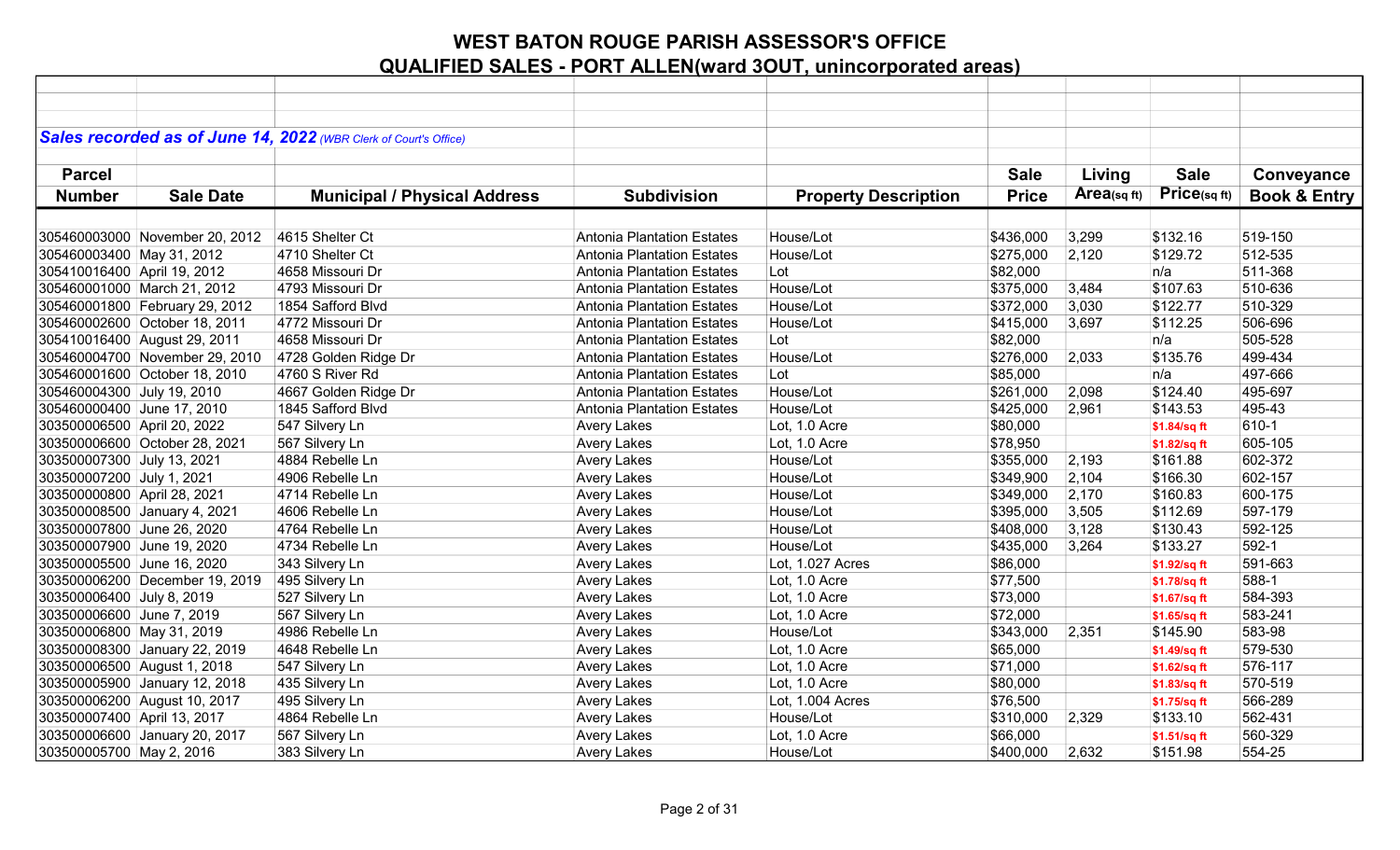|                             |                                                 | Sales recorded as of June 14, 2022 (WBR Clerk of Court's Office) |                          |                             |              |            |              |                         |
|-----------------------------|-------------------------------------------------|------------------------------------------------------------------|--------------------------|-----------------------------|--------------|------------|--------------|-------------------------|
|                             |                                                 |                                                                  |                          |                             |              |            |              |                         |
| <b>Parcel</b>               |                                                 |                                                                  |                          |                             | <b>Sale</b>  | Living     | <b>Sale</b>  |                         |
|                             |                                                 |                                                                  |                          |                             |              |            |              | Conveyance              |
| <b>Number</b>               | <b>Sale Date</b>                                | <b>Municipal / Physical Address</b>                              | <b>Subdivision</b>       | <b>Property Description</b> | <b>Price</b> | Area(sqft) | Price(sq ft) | <b>Book &amp; Entry</b> |
|                             |                                                 |                                                                  |                          |                             |              |            |              |                         |
|                             | 303500007000 October 23, 2015                   | 4946 Rebelle Ln                                                  | <b>Avery Lakes</b>       | House/Lot                   | \$279,900    | 2,081      | \$134.50     | 549-386                 |
|                             | 303500008100 September 22, 2015                 | 4682 Rebelle Ln                                                  | <b>Avery Lakes</b>       | House/Lot                   | \$280,800    | 2,080      | \$135.00     | 548-528                 |
| 303500007200 June 22, 2015  |                                                 | 4906 Rebelle Ln                                                  | <b>Avery Lakes</b>       | House/Lot                   | \$274,541    | 2,104      | \$130.49     | 546-272                 |
| 303500008000 June 1, 2015   |                                                 | 4714 Rebelle Ln                                                  | <b>Avery Lakes</b>       | House/Lot                   | \$300,000    | 2,170      | \$138.25     | 545-687                 |
|                             | 303500008200 February 3, 2015                   | 4662 Rebelle Ln                                                  | Avery Lakes              | House/Lot                   | \$279,000    | 2,059      | \$135.50     | 542-312                 |
|                             | 303500007200 December 10, 2014                  | 4906 Rebelle Ln                                                  | Avery Lakes              | Lot                         | \$52,000     |            | n/a          | 541-177                 |
|                             | 303500006800 September 26, 2014                 | 4986 Rebelle Ln                                                  | <b>Avery Lakes</b>       | House/Lot                   | \$321,946    | 2,351      | \$136.94     | 539-312                 |
|                             | 303500007000 February 18, 2014                  | 4946 Rebelle Ln                                                  | <b>Avery Lakes</b>       | House/Lot                   | \$250,000    | 2,081      | \$120.13     | 532-23                  |
|                             | 303500006800 January 8, 2014                    | 4986 Rebelle Ln                                                  | Avery Lakes              | Lot                         | \$43,000     |            | n/a          | 530-510                 |
|                             | 303500007300 September 20, 2013 4884 Rebelle Ln |                                                                  | <b>Avery Lakes</b>       | House/Lot                   | \$280,500    | 2,193      | \$127.91     | 527-233                 |
|                             | 303500007600 September 17, 2013                 | 4824 Rebelle Ln                                                  | <b>Avery Lakes</b>       | House/Lot                   | \$292,700    | 2,102      | \$139.25     | 527-173                 |
| 303500007200 July 8, 2013   |                                                 | 4906 / 4946 Rebelle Ln                                           | <b>Avery Lakes</b>       | Lots(2)                     | \$113,000    |            | \$56,500/lot | 525-382                 |
| 303500007500 June 28, 2013  |                                                 | 4844 Rebelle Ln                                                  | <b>Avery Lakes</b>       | House/Lot                   | \$277,000    | 2,157      | \$128.42     | 525-240                 |
| 303500007700 May 16, 2013   |                                                 | 4804 Rebelle Ln                                                  | <b>Avery Lakes</b>       | Lot                         | \$55,000     |            | n/a          | 523-675                 |
|                             | 303500006900 March 27, 2013                     | 4966 Rebelle Ln                                                  | <b>Avery Lakes</b>       | Lot                         | \$54,500     |            | n/a          | 522-453                 |
|                             | 303500007400 October 22, 2012                   | 4864 Rebelle Ln                                                  | <b>Avery Lakes</b>       | Lot                         | \$55,000     |            | n/a          | 518-365                 |
|                             | 303500007500 August 8, 2012                     | 4844 Rebelle Ln                                                  | <b>Avery Lakes</b>       | House/Lot                   | \$279,000    | 2,157      | \$129.35     | 515-363                 |
| 303500005900 April 27, 2012 |                                                 | 435 Silvery Ln                                                   | <b>Avery Lakes</b>       | Lot                         | \$54,000     |            | n/a          | 511-476                 |
| 303500005400 April 19, 2012 |                                                 | 323 Silvery Ln                                                   | <b>Avery Lakes</b>       | Lot                         | \$56,000     |            | n/a          | 511-371                 |
| 303500005800 March 6, 2012  |                                                 | 415 Silvery Ln                                                   | <b>Avery Lakes</b>       | Lot                         | \$54,000     |            | n/a          | 510-403                 |
| 303500007100 May 2, 2011    |                                                 | 4926 Rebelle Ln                                                  | <b>Avery Lakes</b>       | House/Lot                   | \$339,235    | 2,774      | \$122.29     | 503-32                  |
|                             | 303500007100 December 17, 2010                  | 4926 Rebelle Ln+C712                                             | <b>Avery Lakes</b>       | Lot                         | \$56,500     |            | n/a          | 500-144                 |
|                             | 303500007800 March 29, 2010                     | 4764 Rebelle Ln                                                  | <b>Avery Lakes</b>       | Lot                         | \$55,000     |            | n/a          | 493-138                 |
|                             | 303500008400 March 22, 2010                     | 4626 Rebelle Ln                                                  | Avery Lakes              | Lot                         | \$50,000     |            | n/a          | 493-115                 |
|                             | 303500006900 February 5, 2010                   | 4966 Rebelle Ln                                                  | <b>Avery Lakes</b>       | Lot                         | \$60,000     |            | n/a          | 492-201                 |
|                             | 303500008300 January 5, 2010                    | 4648 Rebelle Ln                                                  | <b>Avery Lakes</b>       | Lot                         | \$65,000     |            | n/a          | 492-122                 |
| 303500005800 July 17, 2013  |                                                 | 415 Silvery Ln                                                   | Avery Lakes              | Lot                         | \$56,000     |            | n/a          | 525-505                 |
|                             | 303500007400 February 26, 2013                  | 4864 Rebelle Ln                                                  | <b>Avery Lakes</b>       | House/Lot                   | \$298,671    | 2,329      | \$128.24     | 521-528                 |
|                             | 304420007900 February 22, 2022                  | 810 Bohne Rd                                                     | <b>Blanchard Estates</b> | Lot, 0.17 Acres             | \$22,000     |            | \$3.14/sq ft | 608-181                 |
| 304430002501 June 12, 2020  |                                                 | <b>Welland Av</b>                                                | <b>Blanchard Estates</b> | Lot, 0.414 Acres            | \$24,500     |            | \$1.36/sq ft | 591-617                 |
| 304430001100 May 27, 2020   |                                                 | 956 Bohne Rd                                                     | <b>Blanchard Estates</b> | House/Lot                   | \$155,295    | 1,878      | \$82.69      | 591-405                 |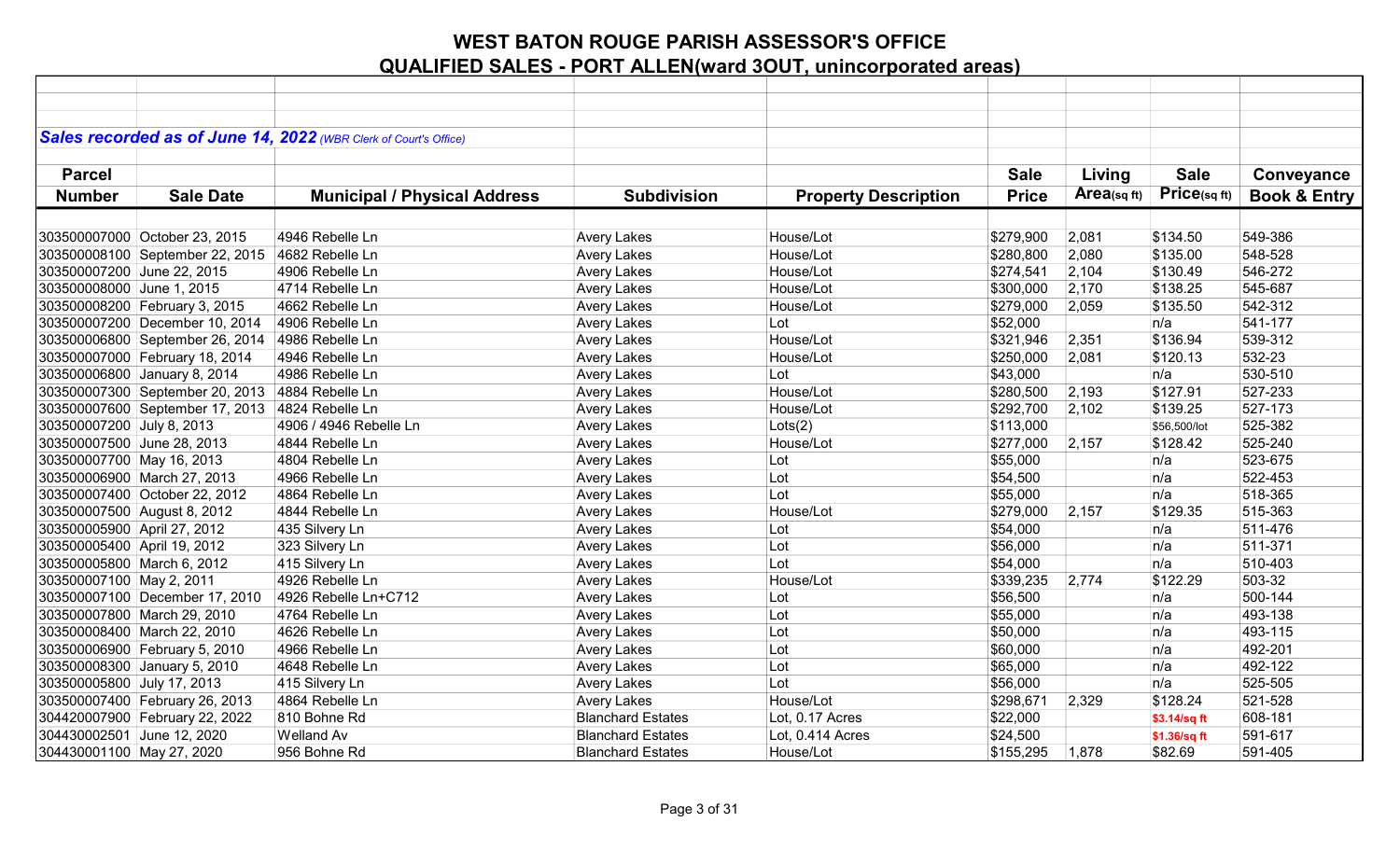|                             |                                                | Sales recorded as of June 14, 2022 (WBR Clerk of Court's Office) |                          |                             |              |                         |                 |                         |
|-----------------------------|------------------------------------------------|------------------------------------------------------------------|--------------------------|-----------------------------|--------------|-------------------------|-----------------|-------------------------|
|                             |                                                |                                                                  |                          |                             |              |                         |                 |                         |
| <b>Parcel</b>               |                                                |                                                                  |                          |                             | <b>Sale</b>  | Living                  | <b>Sale</b>     | Conveyance              |
| <b>Number</b>               | <b>Sale Date</b>                               | <b>Municipal / Physical Address</b>                              | <b>Subdivision</b>       | <b>Property Description</b> | <b>Price</b> | Area <sub>(sq ft)</sub> | Price(sqft)     | <b>Book &amp; Entry</b> |
|                             |                                                |                                                                  |                          |                             |              |                         |                 |                         |
| 304420008000 May 20, 2020   |                                                | 802 Bohne Rd                                                     | <b>Blanchard Estates</b> | House/Lot                   | \$181,500    | 1,529                   | \$118.71        | 591-250                 |
|                             | 304420009000 August 23, 2019                   | 722 Bohne Rd                                                     | <b>Blanchard Estates</b> | House/Lot                   | \$180,000    | 1,444                   | \$124.65        | 585-339                 |
|                             | 304430004000 August 20, 2018                   | 905 Bohne Rd                                                     | <b>Blanchard Estates</b> | Lot, 0.18 Acres             | \$9,100      |                         | \$1.10/sq ft    | 576-440                 |
| 304420008800 April 4, 2018  |                                                | 742 Bohne Rd                                                     | <b>Blanchard Estates</b> | House/Lot                   | \$129,000    | 1,314                   | \$98.17         | 572-478                 |
|                             | 304430002501 March 26, 2018                    | <b>Welland Av</b>                                                | <b>Blanchard Estates</b> | Lot, 0.41 Acres             | \$27,000     |                         | \$1.48/sq ft    | 572-351                 |
|                             | 304430000700 August 7, 2017                    | 926 Bohne Rd                                                     | <b>Blanchard Estates</b> | House/Lot                   | \$200,000    | 3,714                   | \$53.85         | 566-244                 |
|                             | 304420008000 August 3, 2017                    | 802 Bohne Rd                                                     | <b>Blanchard Estates</b> | House/Lot                   | \$175,000    | 1,529                   | \$114.45        | 566-208                 |
|                             | 304420007700 March 31, 2016                    | 814 Bohne Rd                                                     | <b>Blanchard Estates</b> | House/Lot                   | \$134,500    | 1,189                   | \$113.12        | 553-178                 |
|                             | 304420008100 August 17, 2015                   | 786 Bohne Rd                                                     | <b>Blanchard Estates</b> | House/Lot                   | \$223,000    | 2,920                   | \$76.37         | 547-576                 |
| 304420004800 July 6, 2015   |                                                | 627 Bohne Rd                                                     | <b>Blanchard Estates</b> | House/Lot                   | \$180,000    | 1,653                   | \$108.89        | 546-594                 |
|                             | 304430003800 December 13, 2011                 | 913 Bohne Rd                                                     | <b>Blanchard Estates</b> | House/Lot                   | \$155,000    | 2,264                   | \$68.46         | 508-534                 |
|                             | 304420004700 August 4, 2011                    | 4841 Rebelle Ln                                                  | <b>Blanchard Estates</b> | House/Lot                   | \$195,760    | 2,777                   | \$70.49         | 505-23                  |
|                             | 304430002600 October 29, 2010                  | 1029 Bohne Rd                                                    | <b>Blanchard Estates</b> | House/Lot                   | \$200,000    | 2,379                   | \$84.07         | 498-314                 |
| 304430000400 March 6, 2015  |                                                | 906 Bohne Rd                                                     | <b>Blanchard Estates</b> | House/Lot                   | \$120,000    | 1,160                   | \$103.45        | 543-170                 |
| 304420008800 June 25, 2014  |                                                | 742 Bohne Rd                                                     | <b>Blanchard Estates</b> | House/Lot                   | \$117,000    | 1,314                   | \$89.04         | 536-676                 |
|                             | 304430000400 September 10, 2012 906 Bohne Rd   |                                                                  | <b>Blanchard Estates</b> | House/Lot                   | \$109,900    | 1,160                   | \$94.74         | 517-167                 |
|                             | 304420000400 September 17, 2019 729 Silvery Ln |                                                                  | <b>Bobby Stanley</b>     | House/Lot                   | \$200,000    | 2,112                   | \$94.70         | 585-689                 |
|                             | 305430013900 October 23, 2020                  | 2123 Brittany Dr                                                 | <b>Brittany Estates</b>  | House/Lot                   | \$323,500    | 2,087                   | \$155.01        | 595-154                 |
|                             | 305430014500 October 1, 2018                   | 3923 Arlane Dr                                                   | <b>Brittany Estates</b>  | House/Lot                   | \$310,000    | 2,064                   | \$150.19        | 577-519                 |
| 305430013800 July 13, 2016  |                                                | 2101 Brittany Dr                                                 | <b>Brittany Estates</b>  | House/Lot                   | \$285,000    | 2,521                   | \$113.05        | 556-22                  |
|                             | 305430013200 August 1, 2012                    | 3869 Chatelain Dr                                                | <b>Brittany Estates</b>  | House/Lot                   | \$352,000    | 3,126                   | \$112.60        | 514-468                 |
|                             | 305430009600 November 22, 2011                 | 2133 American Way                                                | <b>Brittany Estates</b>  | <b>Commercial Land</b>      | \$65,000     |                         | n/a             | 508-80                  |
| 305430013700 April 24, 2014 |                                                | 2106 Brittany Dr                                                 | <b>Brittany Estates</b>  | House/Lot                   | \$257,900    | 1,972                   | \$130.78        | 535-18                  |
|                             | 305430013100 February 19, 2014                 | 3851 Chatelain Dr                                                | <b>Brittany Estates</b>  | House/Lot                   | \$310,000    | 2,045                   | \$151.59        | 532-51                  |
|                             | 305430013000 September 14, 2012                | 3854 Chatelain Dr                                                | <b>Brittany Estates</b>  | House/Lot                   | \$235,000    | 2,033                   | \$115.59        | 517-220                 |
|                             | 305200004700 November 17, 2020                 | 2573 Rosedale Rd                                                 | <b>Burbridge Tract</b>   | House/Lot                   | \$173,000    | 2,083                   | \$83.05         | 596-1                   |
|                             | 305200008600 September 9, 2019                 | 2063 Rosedale Rd                                                 | <b>Burbridge Tract</b>   | House/Lot                   | \$342,000    | 2,530                   | \$135.18        | 585-637                 |
| 305200003600 April 26, 2019 |                                                | 2455 Suggs Rd                                                    | <b>Burbridge Tract</b>   | House/Lot                   | \$313,000    | 2,726                   | \$114.82        | 582-143                 |
| 305200002900 April 25, 2019 |                                                | 2053 Rosedale Rd                                                 | <b>Burbridge Tract</b>   | House/3.67 Acres            | \$60,000     | 1,960                   | \$30.61         | 582-102                 |
|                             | 305200002500 February 7, 2019                  | 1953 Rosedale Rd(Due North of Noland McKay prop                  | <b>Burbridge Tract</b>   | 24 Acres                    | \$150,000    |                         | \$6,250.00/acre | 580-162                 |
|                             | 305200003104 December 4, 2018                  | 2275 Rosedale Rd                                                 | <b>Burbridge Tract</b>   | Mobile Home/Lot             | \$85,000     | 1,344                   | \$63.24         | 578-640                 |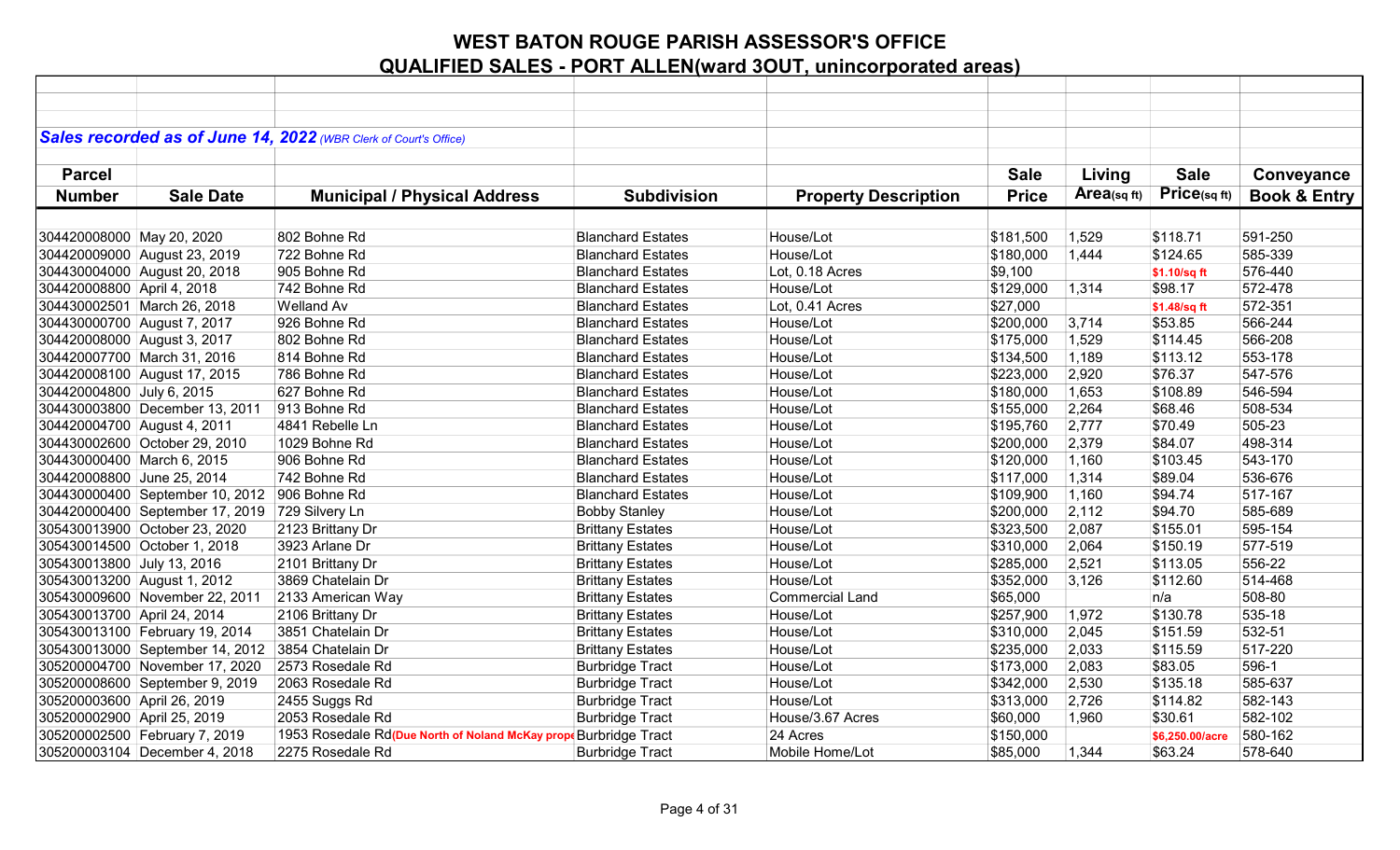|                            |                                                   | Sales recorded as of June 14, 2022 (WBR Clerk of Court's Office) |                          |                             |              |             |               |                         |
|----------------------------|---------------------------------------------------|------------------------------------------------------------------|--------------------------|-----------------------------|--------------|-------------|---------------|-------------------------|
|                            |                                                   |                                                                  |                          |                             |              |             |               |                         |
| <b>Parcel</b>              |                                                   |                                                                  |                          |                             | <b>Sale</b>  | Living      | <b>Sale</b>   | Conveyance              |
| <b>Number</b>              | <b>Sale Date</b>                                  | <b>Municipal / Physical Address</b>                              | <b>Subdivision</b>       | <b>Property Description</b> | <b>Price</b> | Area(sq ft) | Price(sqft)   | <b>Book &amp; Entry</b> |
|                            |                                                   |                                                                  |                          |                             |              |             |               |                         |
| 305200004001 June 18, 2018 |                                                   | Rosedale Rd                                                      | <b>Burbridge Tract</b>   | 2.01 Acres                  | \$75,000     |             | \$0.86/sq ft  | 574-668                 |
|                            | 305200003102 November 30, 2017                    | 2305 Rosedale Rd                                                 | <b>Burbridge Tract</b>   | Mobile Home/Lot             | \$103,000    |             | n/a           | 569-235                 |
|                            | 035200004800 February 1, 2017                     | 945 Madison Ln                                                   | <b>Burbridge Tract</b>   | House/Lot                   | \$345,000    | 4,562       | \$75.62       | 560-546                 |
|                            | 305200003104 October 31, 2016                     | Rosedale Rd                                                      | <b>Burbridge Tract</b>   | 3.194 Acres                 | \$22,358     |             | \$0.16/sq ft  | 558-431                 |
|                            | 305200003600 September 18, 2015                   | 2455 Suggs Rd                                                    | <b>Burbridge Tract</b>   | House/Lot                   | \$275,000    | 2,726       | \$100.88      | 548-502                 |
| 305200003700 July 29, 2014 |                                                   | 2461 Suggs Rd                                                    | <b>Burbridge Tract</b>   | House/Lot                   | \$170,000    | 1,983       | \$85.73       | 537-468                 |
|                            | 305200004700 October 24, 2011                     | 2573 Rosedale Rd                                                 | <b>Burbridge Tract</b>   | House/Lot                   | \$180,000    | 2,083       | \$86.41       | 507-91                  |
|                            | 305210001600 March 23, 2010                       | 1441 Clark St                                                    | Burcham                  | Lot                         | \$8,500      |             | n/a           | 493-119                 |
| 304450000500 May 2, 2022   |                                                   | 1110 Colonial Dr                                                 | <b>Colonial Acres</b>    | House/Lot                   | \$300,000    | 2,686       | \$111.69      | 610-183                 |
|                            | 304450000700 October 6, 2021                      | 1117 Colonial Dr                                                 | <b>Colonial Acres</b>    | Lot, 1.18 Acres             | \$60,000     |             | \$50,847/acre | 604-420                 |
|                            | 304440001000 February 1, 2018                     | 630 Colonial Dr                                                  | <b>Colonial Acres</b>    | House/Lot                   | \$226,000    | 1,960       | \$115.31      | 571-196                 |
|                            | 304440000800 January 10, 2018                     | 610 Colonial Dr                                                  | <b>Colonial Acres</b>    | Lot, 0.91 Acres             | \$65,000     |             | \$1.62/sq ft  | 570-421                 |
|                            | 304450001200 October 16, 2017                     | 917 Colonial Dr                                                  | <b>Colonial Acres</b>    | House/Lot                   | \$263,000    | 2,423       | \$108.54      | 568-288                 |
|                            | 304450000200   September 14, 2016 930 Colonial Dr |                                                                  | <b>Colonial Acres</b>    | House/Lot                   | \$255,000    | 1,898       | \$134.35      | 557-292                 |
|                            | 304450000800 September 4, 2015                    | 1107 Colonial Dr                                                 | <b>Colonial Acres</b>    | Lot                         | \$45,000     |             | n/a           | 548-233                 |
|                            | 304440001600 October 7, 2013                      | 907 Colonial Dr                                                  | <b>Colonial Acres</b>    | House/Lot                   | \$145,000    | 1,867       | \$77.66       | 527-576                 |
|                            | 304450001200 September 4, 2012                    | 917 Colonial Dr                                                  | <b>Colonial Acres</b>    | House/Lot                   | \$248,000    | 2,423       | \$102.35      | 516-540                 |
|                            | 305220004000 October 14, 2021                     | 2119 Court St                                                    | <b>Courtland Estates</b> | Lot, 0.33 Acres             | \$18,000     |             | \$1.27/sq ft  | 604-531                 |
|                            | 305220004100 December 28, 2020                    | 2127 Court St                                                    | <b>Courtland Estates</b> | House/Lot                   | \$220,000    | 1,773       | \$124.08      | 597-78                  |
|                            | 305220004300 August 24, 2018                      | 2163 Court St                                                    | <b>Courtland Estates</b> | Mobile Home/Lot             | \$35,000     | 1,641       | \$21.33       | 576-503                 |
| 304610005200 July 5, 2018  |                                                   | 3603 Emily Dr                                                    | E Prejean Heirs Prop     | House/Lot                   | \$360,000    | 3,076       | \$117.04      | 575-354                 |
|                            | 304610007200 February 27, 2017                    | 3541 Emily Dr                                                    | E Prejean Heirs Prop     | House/Lot                   | \$286,000    | 2,128       | \$134.40      | 561-252                 |
|                            | 304610005106 August 26, 2016                      | <b>Emily Dr</b>                                                  | E Prejean Heirs Prop     | Lot, 0.69 Acres             | \$78,000     |             | \$2.60/sq ft  | 556-619                 |
| 304610005401 May 13, 2016  |                                                   | 3721 Emily Dr                                                    | E Prejean Heirs Prop     | House/Lot                   | \$240,000    | 2,009       | \$119.46      | 554-285                 |
| 304610005304 June 3, 2015  |                                                   | 3699 Emily Dr                                                    | E Prejean Heirs Prop     | House/Lot                   | \$270,000    | 2,256       | \$119.68      | 546-39                  |
| 304610005106 March 6, 2013 |                                                   | Emily Dr                                                         | E Prejean Heirs Prop     | Lot                         | \$52,000     |             | n/a           | 521-690                 |
| 304610005400 April 4, 2011 |                                                   | Emily Dr                                                         | Emile Prejean Heirs      | Lot                         | \$40,000     |             | n/a           | 502-404                 |
|                            | 304610007500 August 13, 2021                      | 3839 Emily Dr                                                    | <b>Emily Drive</b>       | Lot 0.684 Acres             | \$67,500     |             | \$2.27/sq ft  | 603-144                 |
| 304610005401 July 23, 2021 |                                                   | 3721 Emily Dr                                                    | <b>Emily Drive</b>       | House/Lot                   | \$325,000    | 2,009       | \$161.77      | 602-537                 |
| 304610007400 July 31, 2019 |                                                   | 3851 Emily Dr                                                    | <b>Emily Drive</b>       | Lot, 0.68 Acres             | \$65,000     |             | \$2.18/sq ft  | 584-669                 |
| 304610005502 May 3, 2019   |                                                   | 3907 Emily Dr                                                    | <b>Emily Drive</b>       | House/Lot                   | \$320,000    | 2,385       | \$134.17      | 582-271                 |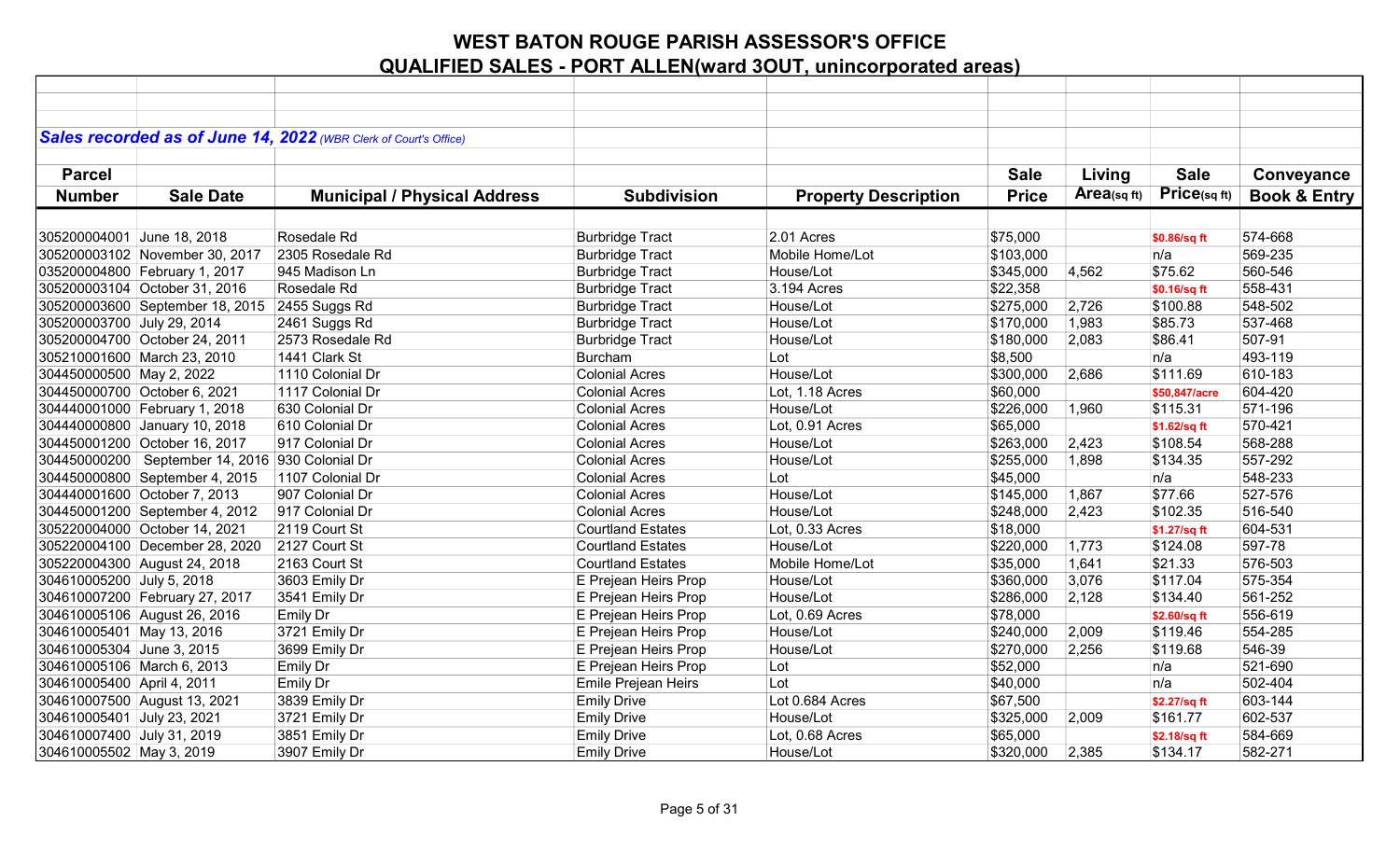|                             |                                 | Sales recorded as of June 14, 2022 (WBR Clerk of Court's Office) |                          |                             |              |             |              |                         |
|-----------------------------|---------------------------------|------------------------------------------------------------------|--------------------------|-----------------------------|--------------|-------------|--------------|-------------------------|
|                             |                                 |                                                                  |                          |                             |              |             |              |                         |
| <b>Parcel</b>               |                                 |                                                                  |                          |                             | <b>Sale</b>  | Living      | <b>Sale</b>  | Conveyance              |
|                             | <b>Sale Date</b>                |                                                                  |                          |                             | <b>Price</b> | Area(sq ft) | Price(sq ft) |                         |
| <b>Number</b>               |                                 | <b>Municipal / Physical Address</b>                              | <b>Subdivision</b>       | <b>Property Description</b> |              |             |              | <b>Book &amp; Entry</b> |
|                             |                                 |                                                                  |                          |                             |              |             |              |                         |
| 304610007300 April 25, 2019 |                                 | 3873 Emily Dr                                                    | <b>Emily Drive</b>       | Lot, 0.68 Acres             | \$65,000     |             | \$2.18/sq ft | 582-95                  |
|                             | 304610005500 September 26, 2011 | 3887 Emily Dr                                                    | <b>Emily Drive</b>       | House/Lot                   | \$250,000    | 1,796       | \$139.20     | 506-226                 |
| 304610005500 July 23, 2010  |                                 | 3887 Emily Dr                                                    | <b>Emily Drive</b>       | Lot                         | \$47,000     |             | n/a          | 496-140                 |
|                             | 304610006200 September 1, 2017  | 4031 Emily Dr                                                    | <b>Emily Estates</b>     | House/Lot                   | \$245,000    | 2,004       | \$122.26     | 567-120                 |
|                             | 304610006700 November 15, 2016  | 3943 Emily Dr                                                    | <b>Emily Estates</b>     | House/Lot                   | \$233,000    | 1,882       | \$123.80     | 558-686                 |
| 304610006200 May 24, 2013   |                                 | 4031 Emily Dr                                                    | <b>Emily Estates</b>     | House/Lot                   | \$225,000    | 2,004       | \$112.28     | 524-274                 |
| 304440004900 June 17, 2021  |                                 | 1048 Esperanza Dr                                                | <b>Esperanza Estates</b> | House/Lot                   | \$344,360    | 2,649       | \$130.00     | 601-615                 |
| 304440007200 April 5, 2021  |                                 | 753 Esperanza Dr                                                 | Esperanza Estates        | House/Lot                   | \$265,000    | 1,955       | \$135.55     | 599-368                 |
|                             | 304440005100 January 4, 2021    | 1088 Esperanza Dr                                                | <b>Esperanza Estates</b> | House/Lot                   | \$275,000    | 2,200       | \$125.00     | 597-175                 |
|                             | 304440006600 November 6, 2020   | 875 Esperanza Dr                                                 | <b>Esperanza Estates</b> | House/Lot                   | \$271,000    | 1,921       | \$141.07     | 595-463                 |
| 30440006100                 | November 6, 2020                | 997 Esperanza Dr                                                 | <b>Esperanza Estates</b> | House/Lot                   | \$249,900    | 1,786       | \$139.41     | 595-481                 |
|                             | 304440007900 October 5, 2020    | 611 Esperanza Dr                                                 | <b>Esperanza Estates</b> | House/Lot                   | \$250,000    | 1,742       | \$143.51     | 594-561                 |
|                             | 304440006500 August 21, 2020    | 917 Esperanza Dr                                                 | Esperanza Estates        | House/Lot                   | \$250,000    | 1,779       | \$140.53     | 593-524                 |
|                             | 304440006300 February 3, 2020   | 957 Esperanza Dr                                                 | <b>Esperanza Estates</b> | House/Lot                   | \$319,999    | 2,251       | \$142.16     | 589-216                 |
|                             | 304440004400 November 25, 2019  | 976 Esperanza Dr                                                 | Esperanza Estates        | House/Lot                   | \$250,000    | 1,913       | \$130.68     | 587-418                 |
|                             | 304440004100 November 8, 2019   | 916 Esperanza Dr                                                 | <b>Esperanza Estates</b> | House/Lot                   | \$242,000    | 1,718       | \$140.86     | 587-130                 |
|                             | 304440002600 October 22, 2019   | 600 Esperanza Dr                                                 | <b>Esperanza Estates</b> | House/Lot                   | \$265,000    | 2,077       | \$127.59     | 586-642                 |
|                             | 304440005300 October 16, 2019   | 1120 Esperanza Dr                                                | <b>Esperanza Estates</b> | House/Lot                   | \$239,000    | 1,775       | \$134.65     | 586-589                 |
| 304440007100 July 30, 2019  |                                 | 773 Esperanza Dr                                                 | Esperanza Estates        | House/Lot                   | \$254,500    | 1,875       | \$135.73     | 584-661                 |
|                             | 304440005600 January 24, 2019   | 1089 Esperanza Dr                                                | <b>Esperanza Estates</b> | House/Lot                   | \$265,000    | 1,863       | \$142.24     | 579-598                 |
|                             | 304440003700 January 23, 2019   | 814 Esperanza Dr                                                 | <b>Esperanza Estates</b> | House/Lot                   | \$299,000    | 2,150       | \$139.07     | 579-595                 |
|                             | 304440003000 January 2, 2019    | 670 Esperanza Dr                                                 | <b>Esperanza Estates</b> | House/Lot                   | \$282,000    | 2,252       | \$125.22     | 579-305                 |
| 304440005000 July 31, 2018  |                                 | 1068 Esperanza Dr                                                | <b>Esperanza Estates</b> | House/Lot                   | \$269,000    | 1,832       | \$146.83     | 576-93                  |
| 304440005600 June 8, 2018   |                                 | 1089 Esperanza Dr                                                | <b>Esperanza Estates</b> | Lot, 0.44 Acres             | \$40,000     |             | \$2.04/sq ft | 574-482                 |
| 304440003600 June 1, 2018   |                                 | 792 Esperanza Dr                                                 | <b>Esperanza Estates</b> | House/Lot                   | \$280,000    | 1,990       | \$140.70     | 574-334                 |
| 304440005300 May 1, 2018    |                                 | 1120 Esperanza Dr                                                | <b>Esperanza Estates</b> | Lot, 0.38 Acres             | \$40,000     |             | \$2.40/sq ft | 573-311                 |
| 304440005000 April 13, 2018 |                                 | 1068 Esperanza Dr                                                | <b>Esperanza Estates</b> | Lot, 0.44 Acres             | \$40,000     |             | \$2.04/sq ft | 572-650                 |
|                             | 304440005200 March 16, 2018     | 1110 Esperanza Dr                                                | <b>Esperanza Estates</b> | House/Lot                   | \$284,000    | 1,993       | \$142.50     | 572-277                 |
|                             | 304440005700 November 2, 2017   | 1069 Esperanza Dr                                                | <b>Esperanza Estates</b> | House/Lot                   | \$264,000    | 1,904       | \$138.66     | 568-641                 |
|                             | 304440003600 August 18, 2017    | 792 Esperanza Dr                                                 | <b>Esperanza Estates</b> | Lot, 0.418 Acres            | \$43,500     |             | \$2.39/sq ft | 566-646                 |
|                             | 304440006200 March 22, 2017     | 977 Esperanza Dr                                                 | <b>Esperanza Estates</b> | House/Lot                   | \$249,200    | 1,950       | \$127.79     | 561-588                 |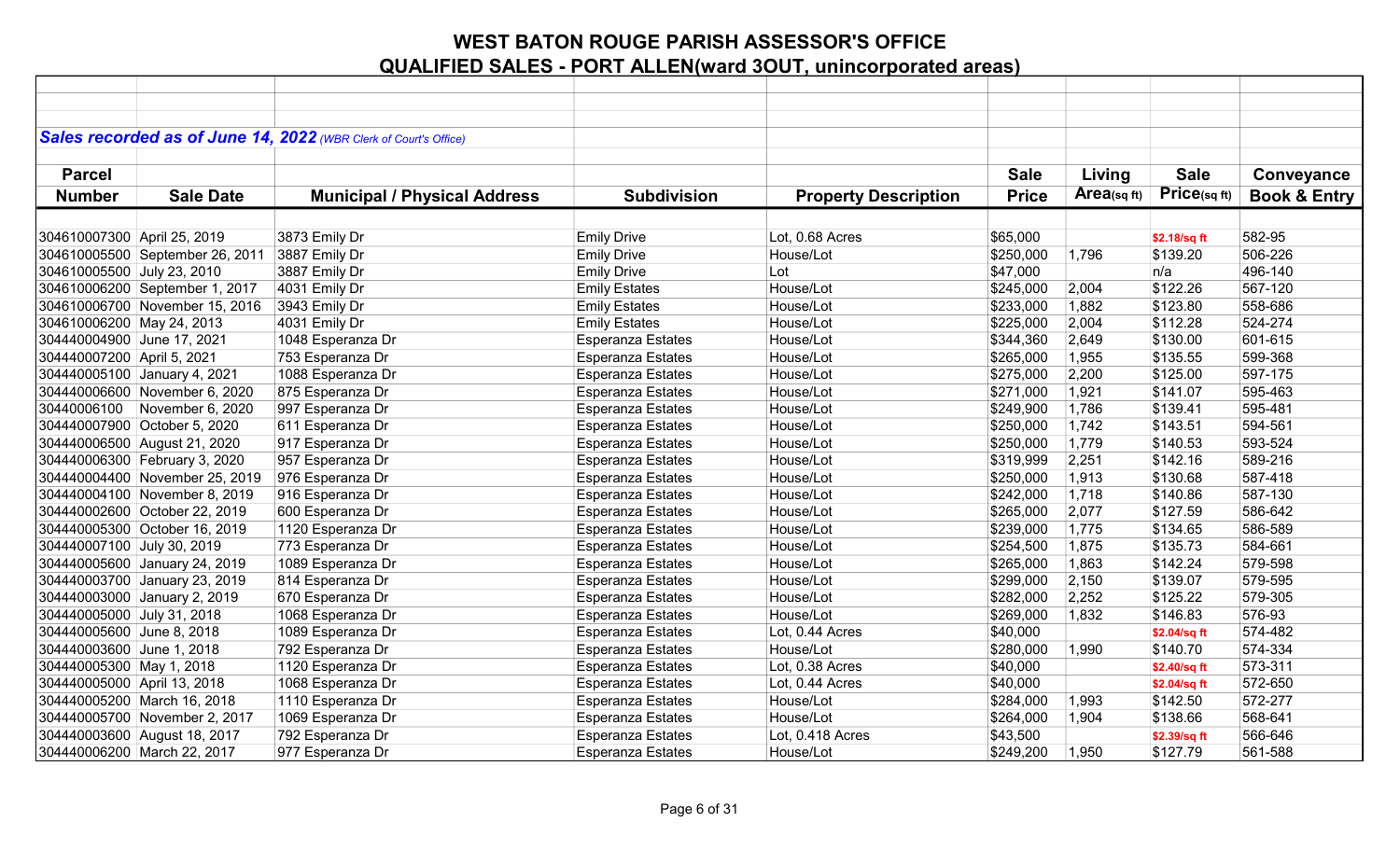| Sales recorded as of June 14, 2022 (WBR Clerk of Court's Office)<br><b>Sale</b><br><b>Parcel</b><br><b>Sale</b><br>Living<br>Conveyance<br>Price(sq ft)<br>Area(sqft)<br><b>Price</b><br><b>Book &amp; Entry</b><br><b>Number</b><br><b>Sale Date</b><br><b>Municipal / Physical Address</b><br><b>Subdivision</b><br><b>Property Description</b><br>835 Esperanza Dr<br><b>Esperanza Estates</b><br>House/Lot<br>561-532<br>304440006800 March 15, 2017<br>\$224,000<br>1,734<br>\$129.18<br>561-441<br>304440005800 March 9, 2017<br>1049 Esperanza Dr<br><b>Esperanza Estates</b><br>Lot, 0.42 Acres<br>\$40,000<br>\$2.22/sq ft<br>937 Esperanza Dr<br>Esperanza Estates<br>House/Lot<br>\$248,000<br>\$127.05<br>559-595<br>304440006400 December 27, 2016<br>1,952<br>1088 Esperanza Dr<br>House/Lot<br>558-503<br>304440005100 November 2, 2016<br><b>Esperanza Estates</b><br>\$234,000<br>1,943<br>\$120.43<br>555-159<br>304440002800 June 10, 2016<br>630 Esperanza Dr<br><b>Esperanza Estates</b><br>House/Lot<br>\$230,500<br>1,993<br>\$115.65<br>304440004400 May 27, 2016<br>976 Esperanza Dr<br><b>Esperanza Estates</b><br>House/Lot<br>\$241,000<br>1,913<br>\$125.98<br>554-635<br>554-254<br>304440004800 May 12, 2016<br>1028 Esperanza Dr<br><b>Esperanza Estates</b><br>Lot, 0.42 Acres<br>\$39,500<br>\$2.20/sq ft<br>553-99<br>Esperanza Estates<br>House/Lot<br>\$249,000<br>\$130.37<br>304440007700 March 28, 2016<br>651 Esperanza Dr<br>1,910<br>996 Esperanza Dr<br><b>Esperanza Estates</b><br>\$35,000<br>552-654<br>304440004500 March 16, 2016<br>Lot, 0.42 Acres<br>\$1.92/sq ft<br>551-39<br>304440004900 January 5, 2016<br>1048 Esperanza Dr<br><b>Esperanza Estates</b><br>Lot, 0.42 Acres<br>\$39,500<br>\$2.16/sq ft<br>547-245<br>304440004300 July 27, 2015<br>956 Esperanza Dr<br><b>Esperanza Estates</b><br>Lot<br>\$40,000<br>n/a<br>\$123.45<br>547-231<br>304440006700 July 24, 2015<br>855 Esperanza Dr<br><b>Esperanza Estates</b><br>House/Lot<br>\$249,000<br>2,017<br>546-654<br>304440006300 July 9, 2015<br>957 Esperanza Dr<br><b>Esperanza Estates</b><br>Lot<br>\$40,000<br>n/a<br>546-244<br>304440003700 June 19, 2015<br>814 Esperanza Dr<br>House/Lot<br>2,150<br>\$130.70<br><b>Esperanza Estates</b><br>\$281,000<br>304440004200 April 24, 2015<br>936 Esperanza Dr<br>544-517<br>Esperanza Estates<br>House/Lot<br>\$240,000<br>1,870<br>\$128.34<br>611 Esperanza Dr<br>1,742<br>\$128.87<br>544-282<br>304440007900 April 20, 2015<br><b>Esperanza Estates</b><br>House/Lot<br>\$224,500<br>\$138.35<br>543-14<br>304440003100 February 27, 2015<br>690 Esperanza Dr<br>Esperanza Estates<br>House/Lot<br>\$241,000<br>1,742<br>541-15<br>304440006600 December 1, 2014<br>875 Esperanza Dr<br>Esperanza Estates<br>House/Lot<br>1,921<br>\$129.57<br>\$248,900<br>527-389<br>304440003800 September 25, 2013<br>834 Esperanza Dr<br><b>Esperanza Estates</b><br>House/Lot<br>2,370<br>\$126.16<br>\$299,000<br>304440006900 August 29, 2013<br>815 Esperanza Dr<br>\$199,800<br>1,527<br>526-602<br><b>Esperanza Estates</b><br>House/Lot<br>\$130.84<br>525-470<br>Esperanza Estates<br>\$38,500<br>304440007000 July 16, 2013<br>793 Esperanza Dr<br>Lot<br>n/a<br>1088 Esperanza Dr<br>525-352<br>304440005100 July 3, 2013<br>Esperanza Estates<br>Lot<br>\$40,000<br>n/a<br>835 Esperanza Dr<br>525-237<br>304440006800 June 28, 2013<br><b>Esperanza Estates</b><br>Lot<br>\$40,000<br>n/a<br>525-190<br>304440007300 June 24, 2013<br>733Esperanza Dr<br>Esperanza Estates<br>Lot<br>\$38,500<br>n/a<br>523-436<br>304440005100 May 6, 2013<br>1088 Esperanza Dr<br><b>Esperanza Estates</b><br>Lot<br>\$40,000<br>n/a<br>Esperanza Estates<br>\$116.98<br>523-254<br>304440003500 April 26, 2013<br>772 Esperanza Dr<br>House/Lot<br>\$270,000<br>2,308<br>815 Esperanza Dr<br>523-143<br>304440006900 April 22, 2013<br>Esperanza Estates<br>Lot<br>\$38,500<br>n/a<br>522-52<br>304440003100 March 8, 2013<br>690 Esperanza Dr<br>Esperanza Estates<br>House/Lot<br>\$224,000<br>\$128.59<br>1,742<br>304440006100 January 2, 2013<br>997 Esperanza Dr<br><b>Esperanza Estates</b><br>House/Lot<br>1,786<br>520-351<br>\$221,739<br>\$124.15<br>520-259<br>304440007400 December 27, 2012<br>713 Esperanza Dr<br><b>Esperanza Estates</b><br>Lot<br>\$40,000<br>n/a<br>304440003400 November 29, 2012<br>752 Esperanza Dr<br>House/Lot<br>2,304<br>\$116.97<br>519-215 |  |                          |           |  |  |
|----------------------------------------------------------------------------------------------------------------------------------------------------------------------------------------------------------------------------------------------------------------------------------------------------------------------------------------------------------------------------------------------------------------------------------------------------------------------------------------------------------------------------------------------------------------------------------------------------------------------------------------------------------------------------------------------------------------------------------------------------------------------------------------------------------------------------------------------------------------------------------------------------------------------------------------------------------------------------------------------------------------------------------------------------------------------------------------------------------------------------------------------------------------------------------------------------------------------------------------------------------------------------------------------------------------------------------------------------------------------------------------------------------------------------------------------------------------------------------------------------------------------------------------------------------------------------------------------------------------------------------------------------------------------------------------------------------------------------------------------------------------------------------------------------------------------------------------------------------------------------------------------------------------------------------------------------------------------------------------------------------------------------------------------------------------------------------------------------------------------------------------------------------------------------------------------------------------------------------------------------------------------------------------------------------------------------------------------------------------------------------------------------------------------------------------------------------------------------------------------------------------------------------------------------------------------------------------------------------------------------------------------------------------------------------------------------------------------------------------------------------------------------------------------------------------------------------------------------------------------------------------------------------------------------------------------------------------------------------------------------------------------------------------------------------------------------------------------------------------------------------------------------------------------------------------------------------------------------------------------------------------------------------------------------------------------------------------------------------------------------------------------------------------------------------------------------------------------------------------------------------------------------------------------------------------------------------------------------------------------------------------------------------------------------------------------------------------------------------------------------------------------------------------------------------------------------------------------------------------------------------------------------------------------------------------------------------------------------------------------------------------------------------------------------------------------------------------------------------------------------------------------------------------------------------------------------------------------------------------------------------------------------------------------------------------------------------------------------------------------------------------------------------------------------------------------------------|--|--------------------------|-----------|--|--|
|                                                                                                                                                                                                                                                                                                                                                                                                                                                                                                                                                                                                                                                                                                                                                                                                                                                                                                                                                                                                                                                                                                                                                                                                                                                                                                                                                                                                                                                                                                                                                                                                                                                                                                                                                                                                                                                                                                                                                                                                                                                                                                                                                                                                                                                                                                                                                                                                                                                                                                                                                                                                                                                                                                                                                                                                                                                                                                                                                                                                                                                                                                                                                                                                                                                                                                                                                                                                                                                                                                                                                                                                                                                                                                                                                                                                                                                                                                                                                                                                                                                                                                                                                                                                                                                                                                                                                                                                                                                          |  |                          |           |  |  |
|                                                                                                                                                                                                                                                                                                                                                                                                                                                                                                                                                                                                                                                                                                                                                                                                                                                                                                                                                                                                                                                                                                                                                                                                                                                                                                                                                                                                                                                                                                                                                                                                                                                                                                                                                                                                                                                                                                                                                                                                                                                                                                                                                                                                                                                                                                                                                                                                                                                                                                                                                                                                                                                                                                                                                                                                                                                                                                                                                                                                                                                                                                                                                                                                                                                                                                                                                                                                                                                                                                                                                                                                                                                                                                                                                                                                                                                                                                                                                                                                                                                                                                                                                                                                                                                                                                                                                                                                                                                          |  |                          |           |  |  |
|                                                                                                                                                                                                                                                                                                                                                                                                                                                                                                                                                                                                                                                                                                                                                                                                                                                                                                                                                                                                                                                                                                                                                                                                                                                                                                                                                                                                                                                                                                                                                                                                                                                                                                                                                                                                                                                                                                                                                                                                                                                                                                                                                                                                                                                                                                                                                                                                                                                                                                                                                                                                                                                                                                                                                                                                                                                                                                                                                                                                                                                                                                                                                                                                                                                                                                                                                                                                                                                                                                                                                                                                                                                                                                                                                                                                                                                                                                                                                                                                                                                                                                                                                                                                                                                                                                                                                                                                                                                          |  |                          |           |  |  |
|                                                                                                                                                                                                                                                                                                                                                                                                                                                                                                                                                                                                                                                                                                                                                                                                                                                                                                                                                                                                                                                                                                                                                                                                                                                                                                                                                                                                                                                                                                                                                                                                                                                                                                                                                                                                                                                                                                                                                                                                                                                                                                                                                                                                                                                                                                                                                                                                                                                                                                                                                                                                                                                                                                                                                                                                                                                                                                                                                                                                                                                                                                                                                                                                                                                                                                                                                                                                                                                                                                                                                                                                                                                                                                                                                                                                                                                                                                                                                                                                                                                                                                                                                                                                                                                                                                                                                                                                                                                          |  |                          |           |  |  |
|                                                                                                                                                                                                                                                                                                                                                                                                                                                                                                                                                                                                                                                                                                                                                                                                                                                                                                                                                                                                                                                                                                                                                                                                                                                                                                                                                                                                                                                                                                                                                                                                                                                                                                                                                                                                                                                                                                                                                                                                                                                                                                                                                                                                                                                                                                                                                                                                                                                                                                                                                                                                                                                                                                                                                                                                                                                                                                                                                                                                                                                                                                                                                                                                                                                                                                                                                                                                                                                                                                                                                                                                                                                                                                                                                                                                                                                                                                                                                                                                                                                                                                                                                                                                                                                                                                                                                                                                                                                          |  |                          |           |  |  |
|                                                                                                                                                                                                                                                                                                                                                                                                                                                                                                                                                                                                                                                                                                                                                                                                                                                                                                                                                                                                                                                                                                                                                                                                                                                                                                                                                                                                                                                                                                                                                                                                                                                                                                                                                                                                                                                                                                                                                                                                                                                                                                                                                                                                                                                                                                                                                                                                                                                                                                                                                                                                                                                                                                                                                                                                                                                                                                                                                                                                                                                                                                                                                                                                                                                                                                                                                                                                                                                                                                                                                                                                                                                                                                                                                                                                                                                                                                                                                                                                                                                                                                                                                                                                                                                                                                                                                                                                                                                          |  |                          |           |  |  |
|                                                                                                                                                                                                                                                                                                                                                                                                                                                                                                                                                                                                                                                                                                                                                                                                                                                                                                                                                                                                                                                                                                                                                                                                                                                                                                                                                                                                                                                                                                                                                                                                                                                                                                                                                                                                                                                                                                                                                                                                                                                                                                                                                                                                                                                                                                                                                                                                                                                                                                                                                                                                                                                                                                                                                                                                                                                                                                                                                                                                                                                                                                                                                                                                                                                                                                                                                                                                                                                                                                                                                                                                                                                                                                                                                                                                                                                                                                                                                                                                                                                                                                                                                                                                                                                                                                                                                                                                                                                          |  |                          |           |  |  |
|                                                                                                                                                                                                                                                                                                                                                                                                                                                                                                                                                                                                                                                                                                                                                                                                                                                                                                                                                                                                                                                                                                                                                                                                                                                                                                                                                                                                                                                                                                                                                                                                                                                                                                                                                                                                                                                                                                                                                                                                                                                                                                                                                                                                                                                                                                                                                                                                                                                                                                                                                                                                                                                                                                                                                                                                                                                                                                                                                                                                                                                                                                                                                                                                                                                                                                                                                                                                                                                                                                                                                                                                                                                                                                                                                                                                                                                                                                                                                                                                                                                                                                                                                                                                                                                                                                                                                                                                                                                          |  |                          |           |  |  |
|                                                                                                                                                                                                                                                                                                                                                                                                                                                                                                                                                                                                                                                                                                                                                                                                                                                                                                                                                                                                                                                                                                                                                                                                                                                                                                                                                                                                                                                                                                                                                                                                                                                                                                                                                                                                                                                                                                                                                                                                                                                                                                                                                                                                                                                                                                                                                                                                                                                                                                                                                                                                                                                                                                                                                                                                                                                                                                                                                                                                                                                                                                                                                                                                                                                                                                                                                                                                                                                                                                                                                                                                                                                                                                                                                                                                                                                                                                                                                                                                                                                                                                                                                                                                                                                                                                                                                                                                                                                          |  |                          |           |  |  |
|                                                                                                                                                                                                                                                                                                                                                                                                                                                                                                                                                                                                                                                                                                                                                                                                                                                                                                                                                                                                                                                                                                                                                                                                                                                                                                                                                                                                                                                                                                                                                                                                                                                                                                                                                                                                                                                                                                                                                                                                                                                                                                                                                                                                                                                                                                                                                                                                                                                                                                                                                                                                                                                                                                                                                                                                                                                                                                                                                                                                                                                                                                                                                                                                                                                                                                                                                                                                                                                                                                                                                                                                                                                                                                                                                                                                                                                                                                                                                                                                                                                                                                                                                                                                                                                                                                                                                                                                                                                          |  |                          |           |  |  |
|                                                                                                                                                                                                                                                                                                                                                                                                                                                                                                                                                                                                                                                                                                                                                                                                                                                                                                                                                                                                                                                                                                                                                                                                                                                                                                                                                                                                                                                                                                                                                                                                                                                                                                                                                                                                                                                                                                                                                                                                                                                                                                                                                                                                                                                                                                                                                                                                                                                                                                                                                                                                                                                                                                                                                                                                                                                                                                                                                                                                                                                                                                                                                                                                                                                                                                                                                                                                                                                                                                                                                                                                                                                                                                                                                                                                                                                                                                                                                                                                                                                                                                                                                                                                                                                                                                                                                                                                                                                          |  |                          |           |  |  |
|                                                                                                                                                                                                                                                                                                                                                                                                                                                                                                                                                                                                                                                                                                                                                                                                                                                                                                                                                                                                                                                                                                                                                                                                                                                                                                                                                                                                                                                                                                                                                                                                                                                                                                                                                                                                                                                                                                                                                                                                                                                                                                                                                                                                                                                                                                                                                                                                                                                                                                                                                                                                                                                                                                                                                                                                                                                                                                                                                                                                                                                                                                                                                                                                                                                                                                                                                                                                                                                                                                                                                                                                                                                                                                                                                                                                                                                                                                                                                                                                                                                                                                                                                                                                                                                                                                                                                                                                                                                          |  |                          |           |  |  |
|                                                                                                                                                                                                                                                                                                                                                                                                                                                                                                                                                                                                                                                                                                                                                                                                                                                                                                                                                                                                                                                                                                                                                                                                                                                                                                                                                                                                                                                                                                                                                                                                                                                                                                                                                                                                                                                                                                                                                                                                                                                                                                                                                                                                                                                                                                                                                                                                                                                                                                                                                                                                                                                                                                                                                                                                                                                                                                                                                                                                                                                                                                                                                                                                                                                                                                                                                                                                                                                                                                                                                                                                                                                                                                                                                                                                                                                                                                                                                                                                                                                                                                                                                                                                                                                                                                                                                                                                                                                          |  |                          |           |  |  |
|                                                                                                                                                                                                                                                                                                                                                                                                                                                                                                                                                                                                                                                                                                                                                                                                                                                                                                                                                                                                                                                                                                                                                                                                                                                                                                                                                                                                                                                                                                                                                                                                                                                                                                                                                                                                                                                                                                                                                                                                                                                                                                                                                                                                                                                                                                                                                                                                                                                                                                                                                                                                                                                                                                                                                                                                                                                                                                                                                                                                                                                                                                                                                                                                                                                                                                                                                                                                                                                                                                                                                                                                                                                                                                                                                                                                                                                                                                                                                                                                                                                                                                                                                                                                                                                                                                                                                                                                                                                          |  |                          |           |  |  |
|                                                                                                                                                                                                                                                                                                                                                                                                                                                                                                                                                                                                                                                                                                                                                                                                                                                                                                                                                                                                                                                                                                                                                                                                                                                                                                                                                                                                                                                                                                                                                                                                                                                                                                                                                                                                                                                                                                                                                                                                                                                                                                                                                                                                                                                                                                                                                                                                                                                                                                                                                                                                                                                                                                                                                                                                                                                                                                                                                                                                                                                                                                                                                                                                                                                                                                                                                                                                                                                                                                                                                                                                                                                                                                                                                                                                                                                                                                                                                                                                                                                                                                                                                                                                                                                                                                                                                                                                                                                          |  |                          |           |  |  |
|                                                                                                                                                                                                                                                                                                                                                                                                                                                                                                                                                                                                                                                                                                                                                                                                                                                                                                                                                                                                                                                                                                                                                                                                                                                                                                                                                                                                                                                                                                                                                                                                                                                                                                                                                                                                                                                                                                                                                                                                                                                                                                                                                                                                                                                                                                                                                                                                                                                                                                                                                                                                                                                                                                                                                                                                                                                                                                                                                                                                                                                                                                                                                                                                                                                                                                                                                                                                                                                                                                                                                                                                                                                                                                                                                                                                                                                                                                                                                                                                                                                                                                                                                                                                                                                                                                                                                                                                                                                          |  |                          |           |  |  |
|                                                                                                                                                                                                                                                                                                                                                                                                                                                                                                                                                                                                                                                                                                                                                                                                                                                                                                                                                                                                                                                                                                                                                                                                                                                                                                                                                                                                                                                                                                                                                                                                                                                                                                                                                                                                                                                                                                                                                                                                                                                                                                                                                                                                                                                                                                                                                                                                                                                                                                                                                                                                                                                                                                                                                                                                                                                                                                                                                                                                                                                                                                                                                                                                                                                                                                                                                                                                                                                                                                                                                                                                                                                                                                                                                                                                                                                                                                                                                                                                                                                                                                                                                                                                                                                                                                                                                                                                                                                          |  |                          |           |  |  |
|                                                                                                                                                                                                                                                                                                                                                                                                                                                                                                                                                                                                                                                                                                                                                                                                                                                                                                                                                                                                                                                                                                                                                                                                                                                                                                                                                                                                                                                                                                                                                                                                                                                                                                                                                                                                                                                                                                                                                                                                                                                                                                                                                                                                                                                                                                                                                                                                                                                                                                                                                                                                                                                                                                                                                                                                                                                                                                                                                                                                                                                                                                                                                                                                                                                                                                                                                                                                                                                                                                                                                                                                                                                                                                                                                                                                                                                                                                                                                                                                                                                                                                                                                                                                                                                                                                                                                                                                                                                          |  |                          |           |  |  |
|                                                                                                                                                                                                                                                                                                                                                                                                                                                                                                                                                                                                                                                                                                                                                                                                                                                                                                                                                                                                                                                                                                                                                                                                                                                                                                                                                                                                                                                                                                                                                                                                                                                                                                                                                                                                                                                                                                                                                                                                                                                                                                                                                                                                                                                                                                                                                                                                                                                                                                                                                                                                                                                                                                                                                                                                                                                                                                                                                                                                                                                                                                                                                                                                                                                                                                                                                                                                                                                                                                                                                                                                                                                                                                                                                                                                                                                                                                                                                                                                                                                                                                                                                                                                                                                                                                                                                                                                                                                          |  |                          |           |  |  |
|                                                                                                                                                                                                                                                                                                                                                                                                                                                                                                                                                                                                                                                                                                                                                                                                                                                                                                                                                                                                                                                                                                                                                                                                                                                                                                                                                                                                                                                                                                                                                                                                                                                                                                                                                                                                                                                                                                                                                                                                                                                                                                                                                                                                                                                                                                                                                                                                                                                                                                                                                                                                                                                                                                                                                                                                                                                                                                                                                                                                                                                                                                                                                                                                                                                                                                                                                                                                                                                                                                                                                                                                                                                                                                                                                                                                                                                                                                                                                                                                                                                                                                                                                                                                                                                                                                                                                                                                                                                          |  |                          |           |  |  |
|                                                                                                                                                                                                                                                                                                                                                                                                                                                                                                                                                                                                                                                                                                                                                                                                                                                                                                                                                                                                                                                                                                                                                                                                                                                                                                                                                                                                                                                                                                                                                                                                                                                                                                                                                                                                                                                                                                                                                                                                                                                                                                                                                                                                                                                                                                                                                                                                                                                                                                                                                                                                                                                                                                                                                                                                                                                                                                                                                                                                                                                                                                                                                                                                                                                                                                                                                                                                                                                                                                                                                                                                                                                                                                                                                                                                                                                                                                                                                                                                                                                                                                                                                                                                                                                                                                                                                                                                                                                          |  |                          |           |  |  |
|                                                                                                                                                                                                                                                                                                                                                                                                                                                                                                                                                                                                                                                                                                                                                                                                                                                                                                                                                                                                                                                                                                                                                                                                                                                                                                                                                                                                                                                                                                                                                                                                                                                                                                                                                                                                                                                                                                                                                                                                                                                                                                                                                                                                                                                                                                                                                                                                                                                                                                                                                                                                                                                                                                                                                                                                                                                                                                                                                                                                                                                                                                                                                                                                                                                                                                                                                                                                                                                                                                                                                                                                                                                                                                                                                                                                                                                                                                                                                                                                                                                                                                                                                                                                                                                                                                                                                                                                                                                          |  |                          |           |  |  |
|                                                                                                                                                                                                                                                                                                                                                                                                                                                                                                                                                                                                                                                                                                                                                                                                                                                                                                                                                                                                                                                                                                                                                                                                                                                                                                                                                                                                                                                                                                                                                                                                                                                                                                                                                                                                                                                                                                                                                                                                                                                                                                                                                                                                                                                                                                                                                                                                                                                                                                                                                                                                                                                                                                                                                                                                                                                                                                                                                                                                                                                                                                                                                                                                                                                                                                                                                                                                                                                                                                                                                                                                                                                                                                                                                                                                                                                                                                                                                                                                                                                                                                                                                                                                                                                                                                                                                                                                                                                          |  |                          |           |  |  |
|                                                                                                                                                                                                                                                                                                                                                                                                                                                                                                                                                                                                                                                                                                                                                                                                                                                                                                                                                                                                                                                                                                                                                                                                                                                                                                                                                                                                                                                                                                                                                                                                                                                                                                                                                                                                                                                                                                                                                                                                                                                                                                                                                                                                                                                                                                                                                                                                                                                                                                                                                                                                                                                                                                                                                                                                                                                                                                                                                                                                                                                                                                                                                                                                                                                                                                                                                                                                                                                                                                                                                                                                                                                                                                                                                                                                                                                                                                                                                                                                                                                                                                                                                                                                                                                                                                                                                                                                                                                          |  |                          |           |  |  |
|                                                                                                                                                                                                                                                                                                                                                                                                                                                                                                                                                                                                                                                                                                                                                                                                                                                                                                                                                                                                                                                                                                                                                                                                                                                                                                                                                                                                                                                                                                                                                                                                                                                                                                                                                                                                                                                                                                                                                                                                                                                                                                                                                                                                                                                                                                                                                                                                                                                                                                                                                                                                                                                                                                                                                                                                                                                                                                                                                                                                                                                                                                                                                                                                                                                                                                                                                                                                                                                                                                                                                                                                                                                                                                                                                                                                                                                                                                                                                                                                                                                                                                                                                                                                                                                                                                                                                                                                                                                          |  |                          |           |  |  |
|                                                                                                                                                                                                                                                                                                                                                                                                                                                                                                                                                                                                                                                                                                                                                                                                                                                                                                                                                                                                                                                                                                                                                                                                                                                                                                                                                                                                                                                                                                                                                                                                                                                                                                                                                                                                                                                                                                                                                                                                                                                                                                                                                                                                                                                                                                                                                                                                                                                                                                                                                                                                                                                                                                                                                                                                                                                                                                                                                                                                                                                                                                                                                                                                                                                                                                                                                                                                                                                                                                                                                                                                                                                                                                                                                                                                                                                                                                                                                                                                                                                                                                                                                                                                                                                                                                                                                                                                                                                          |  |                          |           |  |  |
|                                                                                                                                                                                                                                                                                                                                                                                                                                                                                                                                                                                                                                                                                                                                                                                                                                                                                                                                                                                                                                                                                                                                                                                                                                                                                                                                                                                                                                                                                                                                                                                                                                                                                                                                                                                                                                                                                                                                                                                                                                                                                                                                                                                                                                                                                                                                                                                                                                                                                                                                                                                                                                                                                                                                                                                                                                                                                                                                                                                                                                                                                                                                                                                                                                                                                                                                                                                                                                                                                                                                                                                                                                                                                                                                                                                                                                                                                                                                                                                                                                                                                                                                                                                                                                                                                                                                                                                                                                                          |  |                          |           |  |  |
|                                                                                                                                                                                                                                                                                                                                                                                                                                                                                                                                                                                                                                                                                                                                                                                                                                                                                                                                                                                                                                                                                                                                                                                                                                                                                                                                                                                                                                                                                                                                                                                                                                                                                                                                                                                                                                                                                                                                                                                                                                                                                                                                                                                                                                                                                                                                                                                                                                                                                                                                                                                                                                                                                                                                                                                                                                                                                                                                                                                                                                                                                                                                                                                                                                                                                                                                                                                                                                                                                                                                                                                                                                                                                                                                                                                                                                                                                                                                                                                                                                                                                                                                                                                                                                                                                                                                                                                                                                                          |  |                          |           |  |  |
|                                                                                                                                                                                                                                                                                                                                                                                                                                                                                                                                                                                                                                                                                                                                                                                                                                                                                                                                                                                                                                                                                                                                                                                                                                                                                                                                                                                                                                                                                                                                                                                                                                                                                                                                                                                                                                                                                                                                                                                                                                                                                                                                                                                                                                                                                                                                                                                                                                                                                                                                                                                                                                                                                                                                                                                                                                                                                                                                                                                                                                                                                                                                                                                                                                                                                                                                                                                                                                                                                                                                                                                                                                                                                                                                                                                                                                                                                                                                                                                                                                                                                                                                                                                                                                                                                                                                                                                                                                                          |  |                          |           |  |  |
|                                                                                                                                                                                                                                                                                                                                                                                                                                                                                                                                                                                                                                                                                                                                                                                                                                                                                                                                                                                                                                                                                                                                                                                                                                                                                                                                                                                                                                                                                                                                                                                                                                                                                                                                                                                                                                                                                                                                                                                                                                                                                                                                                                                                                                                                                                                                                                                                                                                                                                                                                                                                                                                                                                                                                                                                                                                                                                                                                                                                                                                                                                                                                                                                                                                                                                                                                                                                                                                                                                                                                                                                                                                                                                                                                                                                                                                                                                                                                                                                                                                                                                                                                                                                                                                                                                                                                                                                                                                          |  |                          |           |  |  |
|                                                                                                                                                                                                                                                                                                                                                                                                                                                                                                                                                                                                                                                                                                                                                                                                                                                                                                                                                                                                                                                                                                                                                                                                                                                                                                                                                                                                                                                                                                                                                                                                                                                                                                                                                                                                                                                                                                                                                                                                                                                                                                                                                                                                                                                                                                                                                                                                                                                                                                                                                                                                                                                                                                                                                                                                                                                                                                                                                                                                                                                                                                                                                                                                                                                                                                                                                                                                                                                                                                                                                                                                                                                                                                                                                                                                                                                                                                                                                                                                                                                                                                                                                                                                                                                                                                                                                                                                                                                          |  |                          |           |  |  |
|                                                                                                                                                                                                                                                                                                                                                                                                                                                                                                                                                                                                                                                                                                                                                                                                                                                                                                                                                                                                                                                                                                                                                                                                                                                                                                                                                                                                                                                                                                                                                                                                                                                                                                                                                                                                                                                                                                                                                                                                                                                                                                                                                                                                                                                                                                                                                                                                                                                                                                                                                                                                                                                                                                                                                                                                                                                                                                                                                                                                                                                                                                                                                                                                                                                                                                                                                                                                                                                                                                                                                                                                                                                                                                                                                                                                                                                                                                                                                                                                                                                                                                                                                                                                                                                                                                                                                                                                                                                          |  |                          |           |  |  |
|                                                                                                                                                                                                                                                                                                                                                                                                                                                                                                                                                                                                                                                                                                                                                                                                                                                                                                                                                                                                                                                                                                                                                                                                                                                                                                                                                                                                                                                                                                                                                                                                                                                                                                                                                                                                                                                                                                                                                                                                                                                                                                                                                                                                                                                                                                                                                                                                                                                                                                                                                                                                                                                                                                                                                                                                                                                                                                                                                                                                                                                                                                                                                                                                                                                                                                                                                                                                                                                                                                                                                                                                                                                                                                                                                                                                                                                                                                                                                                                                                                                                                                                                                                                                                                                                                                                                                                                                                                                          |  |                          |           |  |  |
|                                                                                                                                                                                                                                                                                                                                                                                                                                                                                                                                                                                                                                                                                                                                                                                                                                                                                                                                                                                                                                                                                                                                                                                                                                                                                                                                                                                                                                                                                                                                                                                                                                                                                                                                                                                                                                                                                                                                                                                                                                                                                                                                                                                                                                                                                                                                                                                                                                                                                                                                                                                                                                                                                                                                                                                                                                                                                                                                                                                                                                                                                                                                                                                                                                                                                                                                                                                                                                                                                                                                                                                                                                                                                                                                                                                                                                                                                                                                                                                                                                                                                                                                                                                                                                                                                                                                                                                                                                                          |  |                          |           |  |  |
|                                                                                                                                                                                                                                                                                                                                                                                                                                                                                                                                                                                                                                                                                                                                                                                                                                                                                                                                                                                                                                                                                                                                                                                                                                                                                                                                                                                                                                                                                                                                                                                                                                                                                                                                                                                                                                                                                                                                                                                                                                                                                                                                                                                                                                                                                                                                                                                                                                                                                                                                                                                                                                                                                                                                                                                                                                                                                                                                                                                                                                                                                                                                                                                                                                                                                                                                                                                                                                                                                                                                                                                                                                                                                                                                                                                                                                                                                                                                                                                                                                                                                                                                                                                                                                                                                                                                                                                                                                                          |  |                          |           |  |  |
|                                                                                                                                                                                                                                                                                                                                                                                                                                                                                                                                                                                                                                                                                                                                                                                                                                                                                                                                                                                                                                                                                                                                                                                                                                                                                                                                                                                                                                                                                                                                                                                                                                                                                                                                                                                                                                                                                                                                                                                                                                                                                                                                                                                                                                                                                                                                                                                                                                                                                                                                                                                                                                                                                                                                                                                                                                                                                                                                                                                                                                                                                                                                                                                                                                                                                                                                                                                                                                                                                                                                                                                                                                                                                                                                                                                                                                                                                                                                                                                                                                                                                                                                                                                                                                                                                                                                                                                                                                                          |  |                          |           |  |  |
|                                                                                                                                                                                                                                                                                                                                                                                                                                                                                                                                                                                                                                                                                                                                                                                                                                                                                                                                                                                                                                                                                                                                                                                                                                                                                                                                                                                                                                                                                                                                                                                                                                                                                                                                                                                                                                                                                                                                                                                                                                                                                                                                                                                                                                                                                                                                                                                                                                                                                                                                                                                                                                                                                                                                                                                                                                                                                                                                                                                                                                                                                                                                                                                                                                                                                                                                                                                                                                                                                                                                                                                                                                                                                                                                                                                                                                                                                                                                                                                                                                                                                                                                                                                                                                                                                                                                                                                                                                                          |  |                          |           |  |  |
|                                                                                                                                                                                                                                                                                                                                                                                                                                                                                                                                                                                                                                                                                                                                                                                                                                                                                                                                                                                                                                                                                                                                                                                                                                                                                                                                                                                                                                                                                                                                                                                                                                                                                                                                                                                                                                                                                                                                                                                                                                                                                                                                                                                                                                                                                                                                                                                                                                                                                                                                                                                                                                                                                                                                                                                                                                                                                                                                                                                                                                                                                                                                                                                                                                                                                                                                                                                                                                                                                                                                                                                                                                                                                                                                                                                                                                                                                                                                                                                                                                                                                                                                                                                                                                                                                                                                                                                                                                                          |  | <b>Esperanza Estates</b> | \$269,500 |  |  |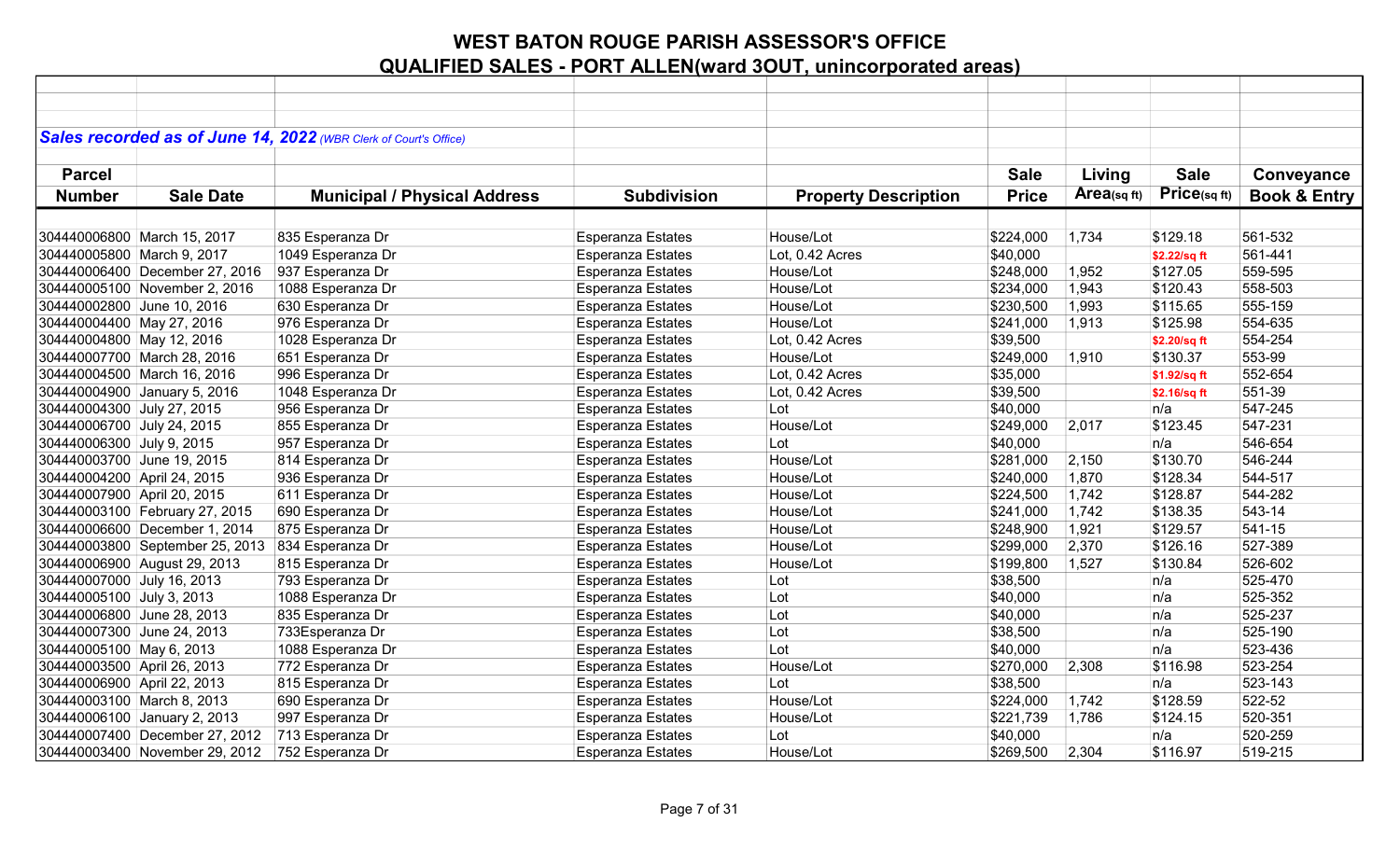|                             |                                 | Sales recorded as of June 14, 2022 (WBR Clerk of Court's Office) |                          |                             |              |             |              |                         |
|-----------------------------|---------------------------------|------------------------------------------------------------------|--------------------------|-----------------------------|--------------|-------------|--------------|-------------------------|
|                             |                                 |                                                                  |                          |                             |              |             |              |                         |
| <b>Parcel</b>               |                                 |                                                                  |                          |                             | <b>Sale</b>  | Living      | <b>Sale</b>  | Conveyance              |
| <b>Number</b>               | <b>Sale Date</b>                | <b>Municipal / Physical Address</b>                              | <b>Subdivision</b>       | <b>Property Description</b> | <b>Price</b> | Area(sq ft) | Price(sq ft) | <b>Book &amp; Entry</b> |
|                             |                                 |                                                                  |                          |                             |              |             |              |                         |
|                             | 304440007700 November 27, 2012  | 651 Esperanza Dr                                                 | <b>Esperanza Estates</b> | House/Lot                   | \$226,000    | 1,910       | \$118.32     | 519-183                 |
|                             | 304440007900 November 5, 2012   | 611 Esperanza Dr                                                 | <b>Esperanza Estates</b> | House/Lot                   | \$213,790    | 1,742       | \$122.73     | 518-548                 |
|                             | 304440003100 October 30, 2012   | 690 Esperanza Dr                                                 | Esperanza Estates        | Lot                         | \$40,000     |             | n/a          | 518-479                 |
|                             | 304440003200 October 23, 2012   | 712 Esperanza Dr                                                 | Esperanza Estates        | House/Lot                   | \$216,000    | 1,850       | \$116.76     | 518-386                 |
|                             | 304440004100 September 10, 2012 | 916 Esperanza Dr                                                 | Esperanza Estates        | House/Lot                   | \$209,000    | 1,718       | \$121.65     | 517-150                 |
| 304440003600 July 5, 2012   |                                 | 792 Esperanza Dr                                                 | Esperanza Estates        | Lot                         | \$40,000     |             | n/a          | 513-655                 |
| 304440006100 June 29, 2012  |                                 | 997 Esperanza Dr                                                 | <b>Esperanza Estates</b> | Lot                         | \$40,000     |             | n/a          | 513-524                 |
|                             | 304440003200 March 26, 2012     | 712 Esperanza Dr                                                 | <b>Esperanza Estates</b> | Lot                         | \$40,000     |             | n/a          | $511 - 7$               |
|                             | 304440007700 March 14, 2012     | 651 Esperanza Dr                                                 | Esperanza Estates        | Lot                         | \$40,000     |             | n/a          | 510-522                 |
| 304440002700 March 2, 2012  |                                 | 610 Esperanza Dr                                                 | Esperanza Estates        | House/Lot                   | \$224,000    | 1,868       | \$119.91     | 510-385                 |
|                             | 304440003900 February 8, 2012   | 854 Esperanza Dr                                                 | Esperanza Estates        | Lot                         | \$40,000     |             | n/a          | 510-1                   |
|                             | 304440004100 February 8, 2012   | 916 Esperanza Dr                                                 | <b>Esperanza Estates</b> | Lot                         | \$40,000     |             | n/a          | 510-5                   |
|                             | 304440002900 January 19, 2012   | 650 Esperanza Dr                                                 | <b>Esperanza Estates</b> | House/Lot                   | \$215,000    | 1,776       | \$121.06     | 509-364                 |
|                             | 304440002700 November 3, 2011   | 610 Esperanza Dr                                                 | <b>Esperanza Estates</b> | Lot                         | \$40,000     |             | n/a          | 507-342                 |
|                             | 304440007800 October 18, 2011   | 631 Esperanza Dr                                                 | Esperanza Estates        | House/Lot                   | \$198,700    | 1,637       | \$121.38     | 507-1                   |
|                             | 304440007500 September 26, 2011 | 691 Esperanza Dr                                                 | Esperanza Estates        | House/Lot                   | \$199,900    | 1,703       | \$117.38     | 506-223                 |
|                             | 304440006500 September 2, 2011  | 917 Esperanza Dr                                                 | <b>Esperanza Estates</b> | Lot                         | \$40,000     |             | n/a          | 505-614                 |
| 304440007600 June 28, 2011  |                                 | 671 Esperanza Dr                                                 | Esperanza Estates        | House/Lot                   | \$205,000    | 1,701       | \$120.52     | 504-144                 |
| 304440003300 June 3, 2011   |                                 | 732 Esperanza Dr                                                 | <b>Esperanza Estates</b> | House/Lot                   | \$187,900    | 1,658       | \$113.33     | 503-390                 |
| 304440005900 May 5, 2011    |                                 | 1029 Esperanza Dr                                                | <b>Esperanza Estates</b> | House/Lot                   | \$193,500    | 1,616       | \$119.74     | 503-83                  |
|                             | 304440003700 January 14, 2011   | 814 Esperanza Dr                                                 | <b>Esperanza Estates</b> | Lot                         | \$40,000     |             | n/a          | 500-526                 |
|                             | 304440003300 August 24, 2010    | Esperanza Dr                                                     | <b>Esperanza Estates</b> | Lots(5)                     | \$210,000    |             | \$42,000/lot | 496-536                 |
|                             | 304440006900 August 24, 2010    | Esperanza Dr                                                     | <b>Esperanza Estates</b> | Lots(5)                     | \$210,000    |             | \$42,000/lot | 496-530                 |
| 304440003000 July 22, 2010  |                                 | 670 Esperanza Dr                                                 | Esperanza Estates        | House/Lot                   | \$260,000    | 2,252       | \$115.45     | 496-52                  |
| 304440007500 July 14, 2010  |                                 | 691 Esperanza Dr                                                 | Esperanza Estates        | Lot                         | \$45,000     |             | n/a          | 495-547                 |
| 304440006000 July 2, 2010   |                                 | 1009 Esperanza Dr                                                | Esperanza Estates        | House/Lot                   | \$220,000    | 1,679       | \$131.03     | 495-368                 |
| 304440007600 July 1, 2010   |                                 | 671 Esperanza Dr                                                 | Esperanza Estates        | Lot                         | \$45,000     |             | n/a          | 495-338                 |
| 304440002600 April 26, 2010 |                                 | 600 Esperanza Dr                                                 | Esperanza Estates        | Lot                         | \$45,000     |             | n/a          | 494-38                  |
| 304440004700 March 2, 2010  |                                 | 1008 Esperanza Dr                                                | <b>Esperanza Estates</b> | House/Lot                   | \$215,000    | 1,797       | \$119.64     | 493-54                  |
| 304440008000 March 1, 2010  |                                 | 601 Esperanza Dr                                                 | <b>Esperanza Estates</b> | Lot                         | \$45,000     |             | n/a          | 493-48                  |
|                             | 304440004300 February 29, 2016  | 956 Esperanza Dr                                                 | Esperanza Estates        | House/Lot                   | \$267,147    | 2,035       | \$131.28     | 552-232                 |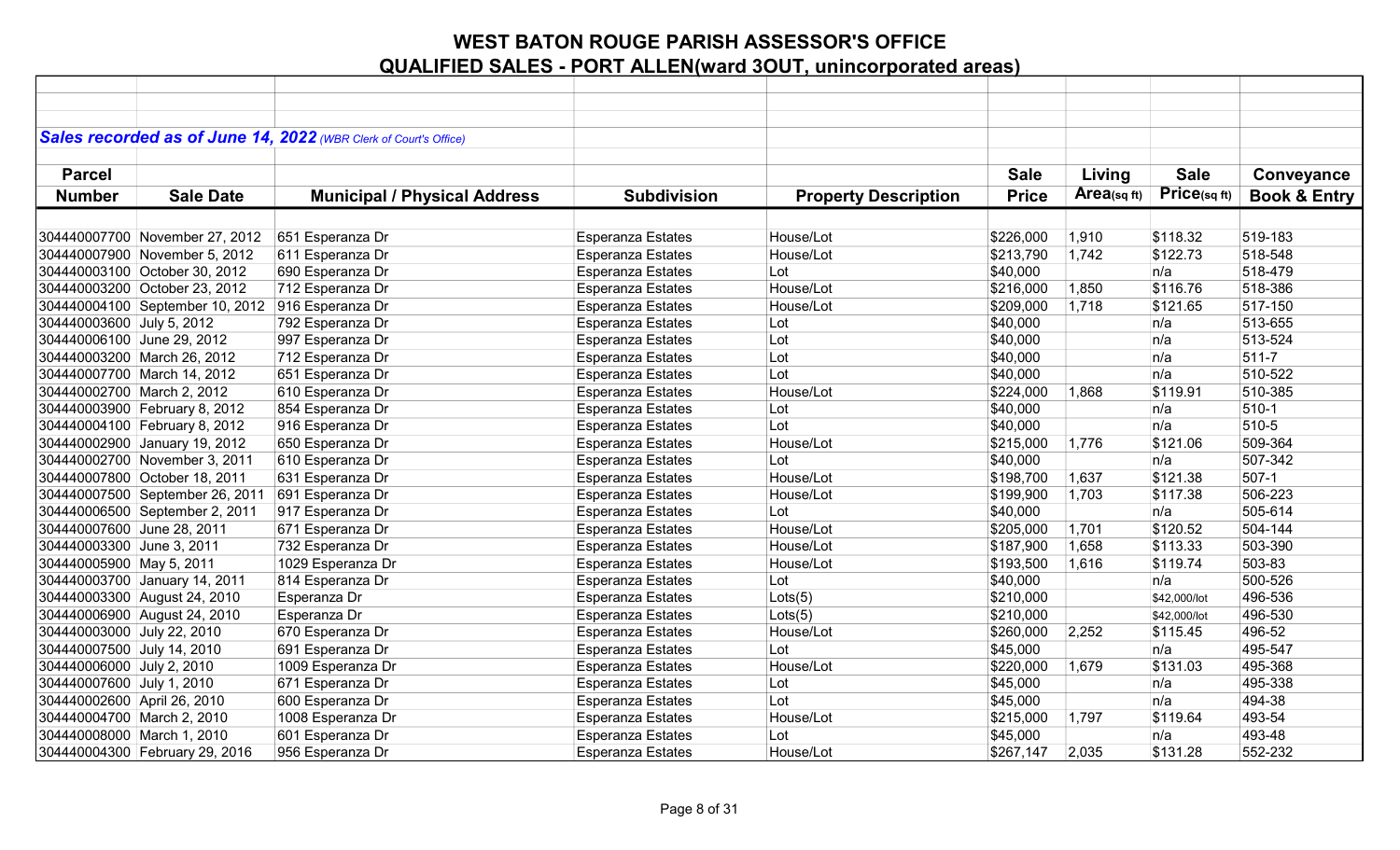|                             |                                 | Sales recorded as of June 14, 2022 (WBR Clerk of Court's Office) |                          |                             |              |            |              |                         |
|-----------------------------|---------------------------------|------------------------------------------------------------------|--------------------------|-----------------------------|--------------|------------|--------------|-------------------------|
|                             |                                 |                                                                  |                          |                             |              |            |              |                         |
| <b>Parcel</b>               |                                 |                                                                  |                          |                             | <b>Sale</b>  | Living     | <b>Sale</b>  | Conveyance              |
|                             |                                 |                                                                  |                          |                             |              |            |              |                         |
| <b>Number</b>               | <b>Sale Date</b>                | <b>Municipal / Physical Address</b>                              | <b>Subdivision</b>       | <b>Property Description</b> | <b>Price</b> | Area(sqft) | Price(sq ft) | <b>Book &amp; Entry</b> |
|                             |                                 |                                                                  |                          |                             |              |            |              |                         |
| 304440007100 April 24, 2015 |                                 | 773 Esperanza Dr                                                 | <b>Esperanza Estates</b> | House/Lot                   | \$242,000    | 1,875      | \$129.07     | 544-536                 |
|                             | 304440006600 August 18, 2014    | 875 Esperanza Dr                                                 | <b>Esperanza Estates</b> | Lot                         | \$40,000     |            | n/a          | 538-142                 |
| 304440007000 July 31, 2014  |                                 | 793 Esperanza Dr                                                 | Esperanza Estates        | House/Lot                   | \$213,000    | 1,680      | \$126.79     | 537-588                 |
| 304440007400 July 31, 2014  |                                 | 713 Esperanza Dr                                                 | <b>Esperanza Estates</b> | House/Lot                   | \$215,000    | 1,728      | \$124.42     | 537-595                 |
| 304440006500 July 29, 2014  |                                 | 917 Esperanza Dr                                                 | Esperanza Estates        | House/Lot                   | \$230,000    | 1,779      | \$129.29     | 537-489                 |
| 304440004000 July 15, 2014  |                                 | 874 Esperanza Dr                                                 | Esperanza Estates        | House/Lot                   | \$233,000    | 1,801      | \$129.37     | 537-187                 |
| 304440005400 May 16, 2014   |                                 | 1121 Esperanza Dr                                                | <b>Esperanza Estates</b> | Lot                         | \$38,500     |            | n/a          | 535-511                 |
|                             | 304440007300 November 12, 2013  | 733 Esperanza Dr                                                 | Esperanza Estates        | House/Lot                   | \$239,900    | 1,845      | \$130.03     | 528-394                 |
|                             | 304440007200 October 17, 2013   | 753 Esperanza Dr                                                 | Esperanza Estates        | Lot                         | \$40,000     |            | n/a          | 528-17                  |
| 304440003900 July 20, 2012  |                                 | 854 Esperanza Dr                                                 | Esperanza Estates        | House/Lot                   | \$220,822    | 1,819      | \$121.40     | 514-148                 |
|                             | 305310001300 January 19, 2017   | 1432 Rev Manual St                                               | <b>Essie Mae Lewis</b>   | House/Lot                   | \$70,000     | 1,474      | \$47.49      | 560-273                 |
|                             | 305450003700 December 23, 2021  | 1959 Fariview Dr                                                 | <b>Fairview Estates</b>  | House/Lot                   | \$320,000    | 2,561      | \$124.95     | 606-470                 |
|                             | 305450001500 September 27, 2021 | 1862 Fairview Dr                                                 | <b>Fairview Estates</b>  | Lot, 0.42 Acres             | \$73,000     |            | \$3.99/sq ft | 604-177                 |
| 305450004600 April 13, 2021 |                                 | 1819 Fairview Dr                                                 | <b>Fairview Estates</b>  | House/Lot                   | \$338,000    | 2,614      | \$129.30     | 599-562                 |
| 305450002100 July 15, 2020  |                                 | 2010 Fariview Dr                                                 | <b>Fairview Estates</b>  | House/Lot                   | \$280,000    | 2,141      | \$130.78     | 592-461                 |
|                             | 305450005600 October 29, 2019   | 1617 Fairview Dr                                                 | <b>Fairview Estates</b>  | House/Lot                   | \$528,000    | 3,863      | \$136.68     | 587-5                   |
|                             | 305450005200 February 8, 2019   | 1721 Fairview Dr                                                 | <b>Fairview Estates</b>  | House/Lot                   | \$348,000    | 2,961      | \$117.53     | 580-194                 |
|                             | 305450002300 August 6, 2018     | 2044 Fairview Dr                                                 | <b>Fairview Estates</b>  | House/Lot                   | \$347,500    | 2,673      | \$130.00     | 576-199                 |
|                             | 305450002800 March 13, 2018     | 2140 Fairview Dr                                                 | <b>Fairview Estates</b>  | House/Lot                   | \$330,000    | 2,993      | \$110.26     | 572-91                  |
|                             | 305450003900 December 4, 2017   | 1927 Fairview Dr                                                 | <b>Fairview Estates</b>  | House/Lot                   | \$390,000    | 3,510      | \$111.11     | 569-282                 |
| 305450004600 July 5, 2017   |                                 | 1819 Fairview Dr                                                 | <b>Fairview Estates</b>  | House/Lot                   | \$269,000    | 2,614      | \$102.91     | 565-297                 |
| 305450000100 June 14, 2017  |                                 | 1610 Fairview Dr                                                 | <b>Fairview Estates</b>  | House/Lot                   | \$347,000    | 2,746      | \$126.37     | 564-693                 |
|                             | 305450004000 February 22, 2017  | 1909 Fairview Dr                                                 | <b>Fairview Estates</b>  | House/Lot                   | \$406,976    | 2,618      | \$155.45     | 561-178                 |
| 305450004000 June 3, 2016   |                                 | 1909 Fairview Dr                                                 | <b>Fairview Estates</b>  | Lot, 0.476 Acres            | \$83,000     |            | \$4.00/sq ft | 555-97                  |
| 305450003100 June 3, 2016   |                                 | 2105 Fairview Dr                                                 | <b>Fairview Estates</b>  | House/Lot                   | \$280,000    | 2,798      | \$100.07     | 555-105                 |
|                             | 305450003000 February 26, 2016  | 2127 Fairview Dr                                                 | <b>Fairview Estates</b>  | House/Lot                   | \$285,000    | 1,969      | \$144.74     | 552-319                 |
|                             | 305450003400 January 19, 2016   | 2047 Fairview Dr                                                 | <b>Fairview Estates</b>  | House/Lot                   | \$310,000    | 2,323      | \$133.45     | 551-207                 |
|                             | 305450004000 December 21, 2015  | 1909 Fairview Dr                                                 | <b>Fairview Estates</b>  | Lot                         | \$84,000     |            | \$4.05/sq ft | 550-580                 |
|                             | 305450000200 December 16, 2015  | 1620 Fairview Dr                                                 | <b>Fairview Estates</b>  | House/Lot                   | \$335,000    | 2,544      | \$131.68     | 550-499                 |
|                             | 305450000400 November 18, 2015  | 1640 Fairview Dr                                                 | <b>Fairview Estates</b>  | House/Lot                   | \$263,000    | 2,033      | \$129.37     | 550-77                  |
| 305450004800 July 17, 2015  |                                 | 1781 Fairview Dr                                                 | <b>Fairview Estates</b>  | House/Lot                   | \$380,000    | 2,841      | \$133.76     | 547-82                  |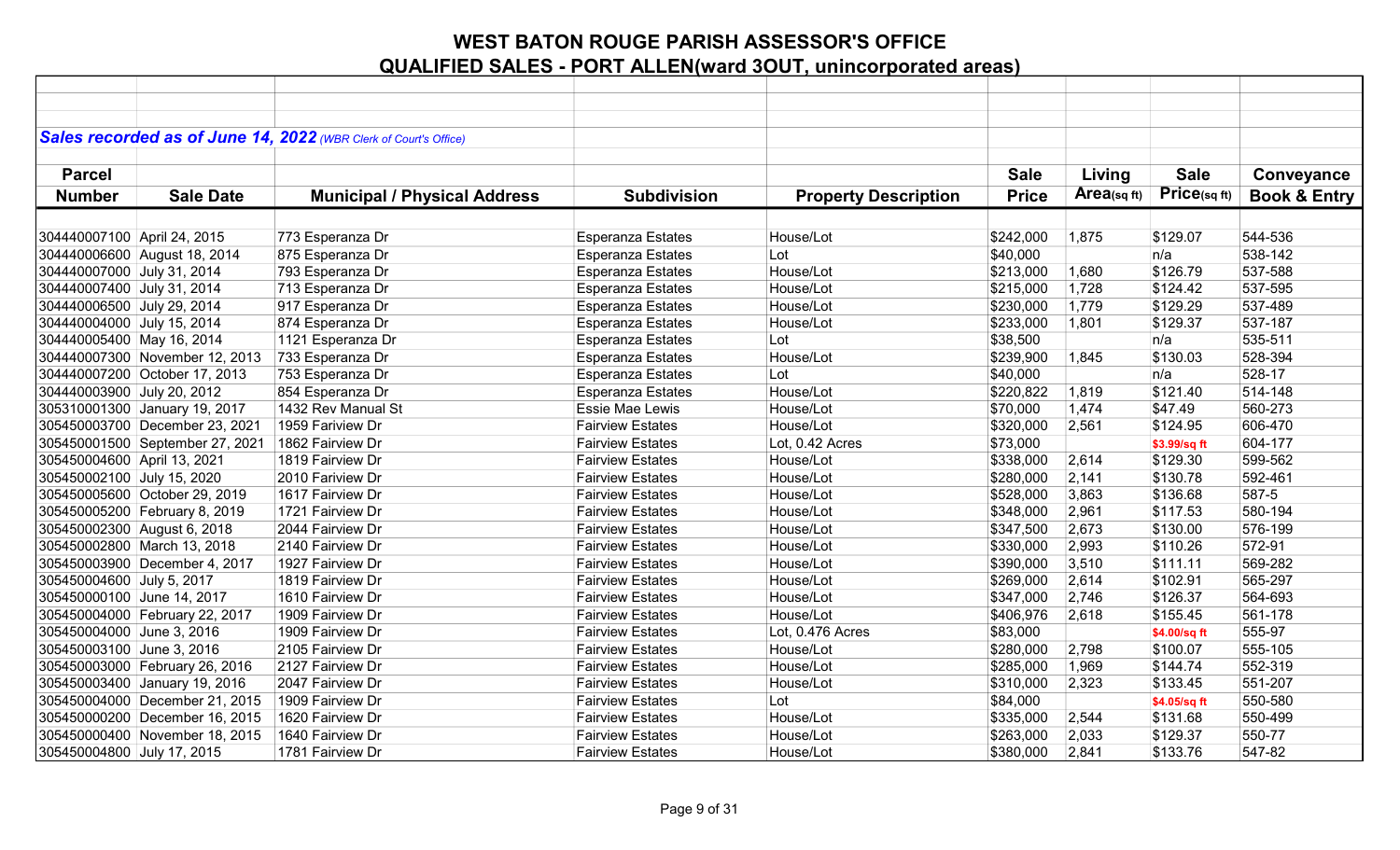|                             |                                                   | Sales recorded as of June 14, 2022 (WBR Clerk of Court's Office) |                                     |                             |              |             |               |                         |
|-----------------------------|---------------------------------------------------|------------------------------------------------------------------|-------------------------------------|-----------------------------|--------------|-------------|---------------|-------------------------|
|                             |                                                   |                                                                  |                                     |                             |              |             |               |                         |
| <b>Parcel</b>               |                                                   |                                                                  |                                     |                             | <b>Sale</b>  | Living      | <b>Sale</b>   | Conveyance              |
| <b>Number</b>               | <b>Sale Date</b>                                  | <b>Municipal / Physical Address</b>                              | <b>Subdivision</b>                  | <b>Property Description</b> | <b>Price</b> | Area(sq ft) | Price(sqft)   | <b>Book &amp; Entry</b> |
|                             |                                                   |                                                                  |                                     |                             |              |             |               |                         |
| 305450002200 July 14, 2015  |                                                   | 2022 Fairview Dr                                                 | <b>Fairview Estates</b>             | House/Lot                   | \$270,000    | 2,229       | \$121.13      | 546-693                 |
|                             | 305450003900 August 6, 2013                       | 1927 Fairview Dr                                                 | <b>Fairview Estates</b>             | House/Lot                   | \$385,000    | 3,510       | \$109.69      | 526-95                  |
|                             | 305450003900 August 6, 2013                       | 1927 Fairview Dr                                                 | <b>Fairview Estates</b>             | House/Lot                   | \$385,000    | 3,510       | \$109.69      | 526-99                  |
|                             | 305450002000 November 7, 2012                     | 1958 Fairview Dr                                                 | <b>Fairview Estates</b>             | House/Lot                   | \$327,500    | 3,210       | \$102.02      | 518-656                 |
| 305450001700 May 17, 2012   |                                                   | 1906 Fairview Dr                                                 | <b>Fairview Estates</b>             | House/Lot                   | \$293,500    | 2,476       | \$118.54      | 512-254                 |
| 305450000100 April 12, 2011 |                                                   | 1610 Fairview Dr                                                 | <b>Fairview Estates</b>             | House/Lot                   | \$310,000    | 2,746       | \$112.89      | 502-518                 |
|                             | 305450000800 January 28, 2011                     | 1758 Fairview Dr                                                 | <b>Fairview Estates</b>             | House/Lot                   | \$340,000    | 2,953       | \$115.14      | 500-657                 |
|                             | 305450003500 January 5, 2010                      | 2023 Fairview Dr                                                 | <b>Fairview Estates</b>             | House/Lot                   | \$307,500    | 2,826       | \$108.81      | 492-120                 |
| 305450000200 April 28, 2014 |                                                   | 1620 Fairview Dr                                                 | <b>Fairview Estates</b>             | House/Lot                   | \$339,500    | 2,544       | \$133.45      | 535-152                 |
|                             | 305450003500 February 11, 2014                    | 2023 Fairview Dr                                                 | <b>Fairview Estates</b>             | House/Lot                   | \$335,000    | 2,826       | \$118.54      | 531-562                 |
| 305450003400 March 6, 2012  |                                                   | 2047 Fairview Dr                                                 | <b>Fairview Estates</b>             | House/Lot                   | \$297,300    | 2,323       | \$127.98      | 510-409                 |
| 305450003400 March 6, 2012  |                                                   | 2047 Fairview Dr                                                 | <b>Fairview Estates</b>             | House/Lot                   | \$283,000    | 2,323       | \$121.83      | 510-413                 |
|                             | 304500004200 August 23, 2021                      | 543 Bates Industrial Dr                                          | <b>Goss Industrial Park</b>         | Comm'l Bldg/Lot             | \$200,000    |             | n/a           | 603-355                 |
|                             | 305430010100 March 31, 2022                       | 2317 American Way                                                | Greater B.R. Industrial Park        | Comm'l Bldg/Lot             | \$425,000    | 4,000       | \$106.25      | 609-275                 |
| 305430012300 April 21, 2021 |                                                   | 2110 American Way                                                | <b>Greater B.R. Industrial Park</b> | Comm'l Bldg/Lot             | \$377,500    |             | n/a           | 600-59                  |
|                             | 305430010900 September 18, 2020                   | 2500 America Way(Kelly's Industrial)                             | <b>Greater B.R. Industrial Park</b> | Comm'l Building/Lots        | \$850,000    |             | n/a           | 594-279                 |
|                             | 305430010100 December 28, 2018                    | 2317 American Way                                                | Greater B.R. Industrial Park        | Comm'l Bldg/Lot             | \$550,000    | 4,000       | \$137.50      | 579-291                 |
| 305440003900 July 27, 2018  |                                                   | 2530 American Way                                                | Greater B.R. Industrial Park        | Comm'l Bldg/0.90 Acres      | \$210,000    | 1,800       | \$116.67      | 576-39                  |
|                             | 305440004100 March 28, 2018                       | 2630 American Way                                                | <b>Greater B.R. Industrial Park</b> | Comm'l Bldg / 0.63 Acres    | \$210,000    |             | n/a           | 572-392                 |
|                             | 305440003900 September 12, 2016 2530 American Way |                                                                  | Greater B.R. Industrial Park        | Comm'l Bldg/Land            | \$155,000    |             | n/a           | 557-225                 |
| 305430012701 April 22, 2015 |                                                   | 2013 Forest Dr                                                   | <b>Greater B.R. Industrial Park</b> | 1.21 Acres, Comm'l Land     | \$235,000    |             | \$4.45/sq ft  | 544-331                 |
| 305430009800 May 15, 2013   |                                                   | 2203 American Way                                                | Greater B.R. Industrial Park        | Comm'l Bldg/Land            | \$400,000    |             | n/a           | 523-599                 |
| 305440004801 April 10, 2013 |                                                   | American Way(Corrent's Trucking)                                 | <b>Greater B.R. Industrial Park</b> | 4.45 Acres                  | \$180,000    |             | \$40,450/acre | 522-641                 |
| 305440003900 April 10, 2013 |                                                   | 2530 American Way                                                | <b>Greater B.R. Industrial Park</b> | Comm'l Bldg/Land            | \$125,000    |             | n/a           | 522-647                 |
|                             | 305440004100 September 5, 2012                    | 2630 American Way                                                | <b>Greater B.R. Industrial Park</b> | Comm'l Bld/Land             | \$185,000    |             | n/a           | 516-635                 |
|                             | 304420004301   September 19, 2018   Rebelle Ln    |                                                                  | Jules L Rebelle Prop                | Lot, 0.97 Acres             | \$75,000     |             | \$1.76/sq ft  | 577-296                 |
|                             | 305220001400 March 29, 2022                       | 2483 Larguier Ln                                                 | Larguier                            | Townhouse/Lot               | \$100,000    | 1,448       | \$69.06       | 609-259                 |
| 305220001700 March 2, 2022  |                                                   | 2465 Larguier Ln                                                 | Larguier                            | Townhouse/Lot               | \$142,000    | 1,396       | \$101.72      | 608-342                 |
|                             | 305220002300 December 29, 2021                    | 2427 Larguier Ln                                                 | Larguier                            | Townhouse/Lot               | \$168,400    | 1,366       | \$123.28      | 606-585                 |
| 305220001800 July 24, 2019  |                                                   | 2461 Larguier Ln                                                 | Larguier                            | Townhouse/Lot               | \$125,000    | 1,396       | \$89.54       | 584-588                 |
|                             | 305220001600 January 10, 2018                     | 2469 Larguier Ln                                                 | Larguier                            | House/Lot                   | \$117,000    | 1,396       | \$83.81       | 570-434                 |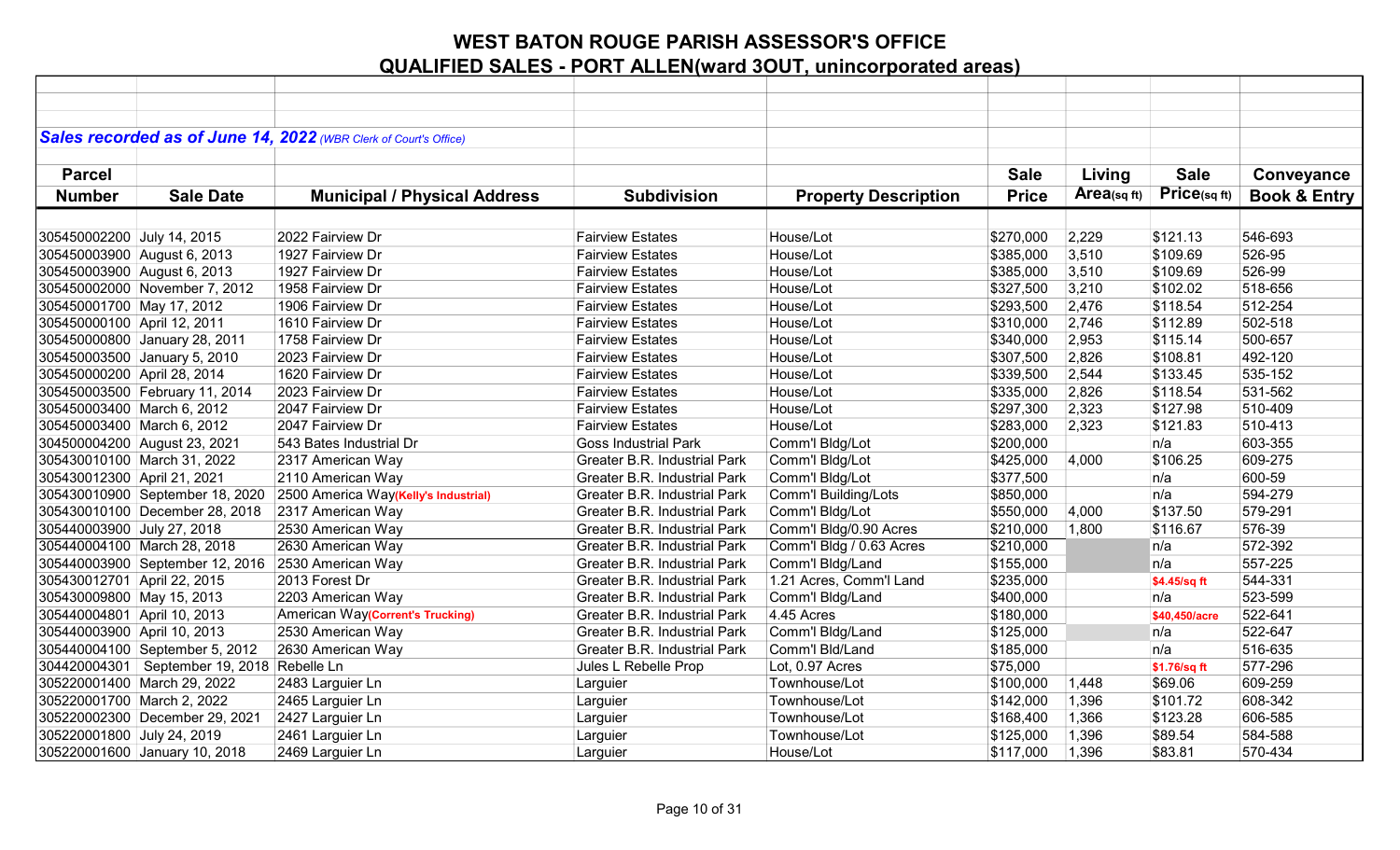|                             |                                                    | Sales recorded as of June 14, 2022 (WBR Clerk of Court's Office) |                    |                             |              |                |              |                         |
|-----------------------------|----------------------------------------------------|------------------------------------------------------------------|--------------------|-----------------------------|--------------|----------------|--------------|-------------------------|
|                             |                                                    |                                                                  |                    |                             |              |                |              |                         |
| <b>Parcel</b>               |                                                    |                                                                  |                    |                             | <b>Sale</b>  | Living         | <b>Sale</b>  | Conveyance              |
| <b>Number</b>               | <b>Sale Date</b>                                   | <b>Municipal / Physical Address</b>                              | <b>Subdivision</b> | <b>Property Description</b> | <b>Price</b> | Area(sq $ft$ ) | Price(sq ft) | <b>Book &amp; Entry</b> |
|                             |                                                    |                                                                  |                    |                             |              |                |              |                         |
| 305220002400 June 21, 2013  |                                                    | 2423 Larguier Ln                                                 | Larguier           | House/Lot                   | \$69,900     | 1,423          | \$49.12      | 525-152                 |
|                             | 305220001700 March 21, 2013                        | 2465 Larguier Ln                                                 | Larguier           | House/Lot                   | \$99,500     | 1,396          |              | 522-332                 |
|                             | 305220001700 November 13, 2012                     | 2465 Larguier Ln                                                 | Larguier           | House/Lot                   | \$62,000     | 1,396          | \$44.41      | 519-39                  |
|                             | 305220002000 August 15, 2012                       | 2451 Larguier Ln                                                 | Larguier           | House/Lot                   | \$120,700    | 1,447          | \$83.41      | 515-630                 |
|                             | 305410009600 December 6, 2021                      | 4327 Monteigne Av                                                | Lynndale           | House/Lot                   | \$165,000    | 1,143          | \$144.36     | 606-16                  |
|                             | 305410006601 November 3, 2021                      | 4363 Greenleaf Av                                                | Lynndale           | Lot, 0.18 Acres             | \$38,500     |                | \$5.14/sq ft | 605-182                 |
| 305410003000 June 25, 2021  |                                                    | 2064 Rowcliff Dr                                                 | Lynndale           | House/Lot                   | \$150,000    | 1,064          | \$140.98     | 602-51                  |
| 305410009300 April 1, 2021  |                                                    | 4334 Dunleith Av                                                 | Lynndale           | House/Lot                   | \$203,500    | 2,297          | \$88.59      | 599-313                 |
|                             | 305410001800 January 13, 2021                      | 1951 Lansdown Dr                                                 | Lynndale           | House/Lot                   | \$167,000    | 1,590          | \$105.03     | 597-309                 |
|                             | 305410001200 November 13, 2020                     | 1930 Lansdown Dr                                                 | Lynndale           | House/Lot                   | \$190,000    | 1,632          | \$116.42     | 595-638                 |
|                             | 305410006600 September 16, 2020                    | 4368 Arlington Av                                                | Lynndale           | House/Lot                   | \$255,500    | 2,056          | \$124.27     | 594-236                 |
| 305410010000 April 27, 2020 |                                                    | 4357 Monteigne Av                                                | Lynndale           | House/Lot                   | \$155,000    | 1,119          | \$138.52     | 590-629                 |
|                             | 305410007201 February 14, 2020                     | 4323 Greenleaf Av                                                | Lynndale           | House/Lot                   | \$158,500    | 1,404          | \$112.89     | 589-503                 |
|                             | 305410007900 February 10, 2020                     | 4342 Greenleaf Av                                                | Lynndale           | House/Lot                   | \$220,000    | 1,841          | \$119.50     | 589-286                 |
|                             | 305410006400 August 5, 2019                        | 4369 Arlington Av                                                | Lynndale           | House/Lot                   | \$155,000    | 2,184          | \$70.97      | 585-47                  |
| 305410005800 July 1, 2019   |                                                    | 4346 Stanton Av                                                  | Lynndale           | House/Lot                   | \$209,900    | 1,870          | \$112.25     | 584-345                 |
| 305410006900 June 25, 2019  |                                                    | 4338 Arlington Av                                                | Lynndale           | House/Lot                   | \$200,000    | 1,979          | \$101.06     | 584-227                 |
|                             | 305410005800 January 28, 2019                      | 4346 Stanton Av                                                  | Lynndale           | House/Lot                   | \$107,000    | 1,870          | \$57.22      | 579-672                 |
|                             | 305410009700 January 2, 2019                       | 4337 Monteigne Av                                                | Lynndale           | House/Lot                   | \$117,000    | 1,281          | \$91.33      | 579-332                 |
|                             | 305410002900 November 7, 2018                      | 2074 Rowcliff Dr                                                 | Lynndale           | House/Lot                   | \$195,000    | 1,513          | \$128.88     | 578-253                 |
|                             | 305410003300 October 29, 2018                      | 2034 Rowcliff Dr                                                 | Lynndale           | House/Lot                   | \$197,200    | 1,758          | \$112.17     | 578-175                 |
| 305410007700 May 24, 2018   |                                                    | 4362 Greenleaf Av                                                | Lynndale           | House/Lot                   | \$190,000    | 2,564          | \$74.10      | 574-55                  |
| 305410009500 April 16, 2018 |                                                    | 2127 Rowcliff Dr                                                 | Lynndale           | House/Lot                   | \$196,500    | 2,029          | \$96.85      | 572-665                 |
|                             | 305410008600 February 16, 2018                     | 4355 Dunleith Av                                                 | Lynndale           | House/Lot                   | \$123,000    | 1,318          | \$93.32      | 571-496                 |
|                             | 305410002900 October 18, 2017                      | 2074 Rowcliff Dr                                                 | Lynndale           | Lot, 0.21 Acres             | \$34,000     |                | \$3.59/sq ft | 568-321                 |
|                             | 305410008600 August 9, 2017                        | 4355 Dunleith Av                                                 | Lynndale           | House/Lot                   | \$50,000     | 1,318          | \$37.94      | 566-269                 |
| 305410006900 July 5, 2017   |                                                    | 4338 Arlington Av                                                | Lynndale           | House/Lot                   | \$195,500    | 1,979          | \$98.79      | 565-315                 |
| 305410001400 April 4, 2017  |                                                    | 1910 Lansdown Dr                                                 | Lynndale           | House/Lot                   | \$165,000    | 1,125          | \$146.67     | 562-212                 |
|                             | 305410009100 December 15, 2016                     | 4354 Dunleith Av                                                 | Lynndale           | House/Lot                   | \$192,400    | 1,611          | \$119.43     | 559-400                 |
|                             | 305410009500   September 28, 2016 2127 Rowcliff Dr |                                                                  | Lynndale           | House/Lot                   | \$170,500    | 2,029          | \$84.03      | 557-539                 |
| 305410007201 July 12, 2016  |                                                    | 4323 Greenleaf Av                                                | Lynndale           | House/Lot                   | \$150,000    | 1,404          | \$106.84     | 555-687                 |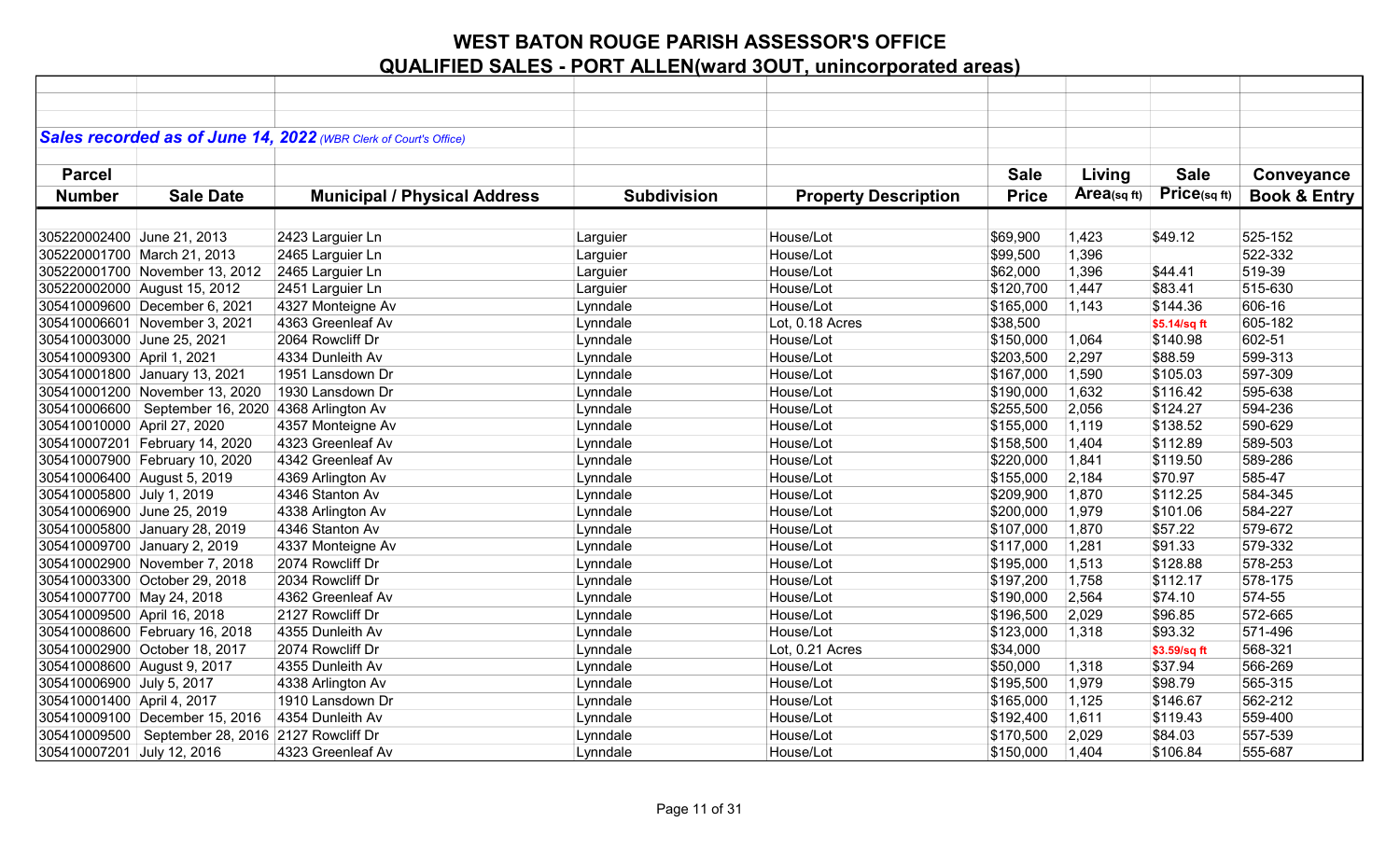|                             |                                | Sales recorded as of June 14, 2022 (WBR Clerk of Court's Office) |                         |                             |              |                |              |                         |
|-----------------------------|--------------------------------|------------------------------------------------------------------|-------------------------|-----------------------------|--------------|----------------|--------------|-------------------------|
|                             |                                |                                                                  |                         |                             |              |                |              |                         |
| <b>Parcel</b>               |                                |                                                                  |                         |                             | <b>Sale</b>  | Living         | <b>Sale</b>  | Conveyance              |
| <b>Number</b>               | <b>Sale Date</b>               | <b>Municipal / Physical Address</b>                              | <b>Subdivision</b>      | <b>Property Description</b> | <b>Price</b> | Area(sq $ft$ ) | Price(sq ft) | <b>Book &amp; Entry</b> |
|                             |                                |                                                                  |                         |                             |              |                |              |                         |
|                             | 305410009100 March 11, 2016    | 4354 Dunleith Av                                                 | Lynndale                | House/Lot                   | \$62,990     | 1,759          | \$35.81      | 552-607                 |
|                             | 305410018700 November 17, 2015 | 1928 Antonio Rd                                                  | Lynndale                | House/Lot                   | \$180,000    | 1,502          | \$119.84     | 550-69                  |
| 305410007201 April 24, 2015 |                                | 4323 Greenleaf Av                                                | Lynndale                | House/Lot                   | \$144,000    | 1,404          | \$102.56     | 544-506                 |
| 305410001800 April 20, 2015 |                                | 1951 Lansdown Dr                                                 | Lynndale                | House/Lot                   | \$85,000     | 1,950          | \$43.59      | 544-284                 |
|                             | 305410006300 November 10, 2014 | 4359 Arlington Av                                                | Lynndale                | House/Lot                   | \$80,000     | 1,265          | \$63.24      | 540-405                 |
|                             | 305410006201 August 4, 2014    | 4349 Arlington Av                                                | Lynndale                | House/Lot                   | \$220,000    | 2,095          | \$105.01     | 537-660                 |
|                             | 305410000300 February 3, 2014  | 2146 Lansdown Dr                                                 | Lynndale                | House/Lot                   | \$119,900    | 1,170          | \$102.48     | 531-371                 |
|                             | 305410009300 December 27, 2013 | 4334 Dunleith Av                                                 | Lynndale                | House/Lot                   | \$90,000     | 2,297          | \$39.18      | 529-507                 |
|                             | 305410006200 September 6, 2012 | 4339 Arlington Av                                                | Lynndale                | House/Lot                   | \$145,000    | 1,336          | \$108.53     | 517-124                 |
|                             | 305410007200 December 16, 2011 | 4313 Greenleaf Av                                                | Lynndale                | House/Lot                   | \$170,000    | 1,402          | \$121.26     | 508-627                 |
| 305410007201 June 28, 2011  |                                | 4323 Greenleaf Av                                                | Lynndale                | House/Lot                   | \$142,000    | 1,404          | \$101.14     | 504-156                 |
| 305410007800 June 24, 2010  |                                | 4352 Greenleaf Av                                                | Lynndale                | House/Lot                   | \$132,000    | 1,260          | \$104.76     | 495-212                 |
| 305410003300 May 28, 2010   |                                | 2034 Rowcliff Dr                                                 | Lynndale                | House/Lot                   | \$182,000    | 1,758          | \$103.53     | 494-219                 |
| 305410000400 April 23, 2010 |                                | 2136 Lansdown Dr                                                 | Lynndale                | House/Lot                   | \$135,000    | 1,249          | \$108.09     | 494-24                  |
|                             | 305410005600 February 26, 2010 | 4366 Stanton Av                                                  | Lynndale                | House/Lot                   | \$195,000    | 2,564          | \$76.05      | 493-41                  |
| 305410009700 April 6, 2022  |                                | 4337 Monteigne Av                                                | Lynndale                | House/Lot                   | \$220,000    | 1,281          | \$171.74     | 609-348                 |
|                             | 305410006601 March 23, 2022    | 4363 Greenleaf Av                                                | Lynndale                | House/Lot                   | \$250,300    | 1,600          | \$156.44     | 609-107                 |
|                             | 305410003000 February 25, 2021 | 2064 Rowcliff Dr                                                 | Lynndale                | House/Lot                   | \$83,000     | 1,064          | \$78.01      | 598-249                 |
|                             | 305410006601 October 28, 2020  | <b>Greenleaf Av</b>                                              | Lynndale                | Lot, 0.175 Acres            | \$35,000     |                | \$4.67/sq ft | 595-267                 |
| 305410000800 March 6, 2015  |                                | 2034 Lansdown Dr                                                 | Lynndale                | House/Lot                   | \$175,000    | 3,470          | \$50.43      | 543-177                 |
|                             | 305410001700 March 10, 2014    | 1941 Lansdown Dr                                                 | Lynndale                | Lot, 1.0 Acre               | \$60,000     | 1,215          | \$49.38      | 532-362                 |
|                             | 305410009501 August 7, 2012    | 2117 Rowcliff Dr                                                 | Lynndale                | House/Lot                   | \$189,000    | 1,788          | \$105.70     | 515-332                 |
| 305410008500 May 20, 2010   |                                | 4345 Dunleith Av                                                 | Lynndale                | House/Lot                   | \$125,000    | 1,012          | \$123.52     | 494-135                 |
|                             | 305410005004 February 5, 2018  | 1846 Antonio Rd                                                  | Lynndale Addition       | House/Lot                   | \$280,000    | 3,101          | \$90.29      | 517-233                 |
|                             | 305410013600 February 10, 2022 | 4510 Robin St                                                    | Lynndale Estates        | Lot, 1.56 Acres             | \$160,000    |                | \$2.36/sq ft | 608-7                   |
|                             | 305410012800 December 23, 2021 | 1700 Lansdown Dr                                                 | Lynndale Estates        | House/Lot                   | \$403,500    | 2,829          | \$142.63     | 606-473                 |
|                             | 305410013300 August 27, 2018   | 1853 Lansdown Dr                                                 | Lynndale Estates        | House/Lot                   | \$325,000    | 2,235          | \$145.41     | 576-519                 |
|                             | 305410012000 December 16, 2015 | 1906 Lansdown Dr                                                 | Lynndale Estates        | House/Lot                   | \$435,000    |                | n/a          | 550-502                 |
| 305410019100 May 15, 2013   |                                | 1878 St Simon Ln                                                 | Lynndale Estates        | House/Lot                   | \$308,000    | 2,496          | \$123.40     | 523-663                 |
|                             | 305410012100 October 16, 2013  | 1884 Lansdown Dr                                                 | <b>Lynndale Estates</b> | House/Lot                   | \$175,000    | 1,824          | \$95.94      | 528-7                   |
|                             | 305310005100 March 19, 2019    | 1252 Rev Manual St                                               | Marionneaux             | Lot                         | \$2,000      |                | \$0.23/sq ft | 581-119                 |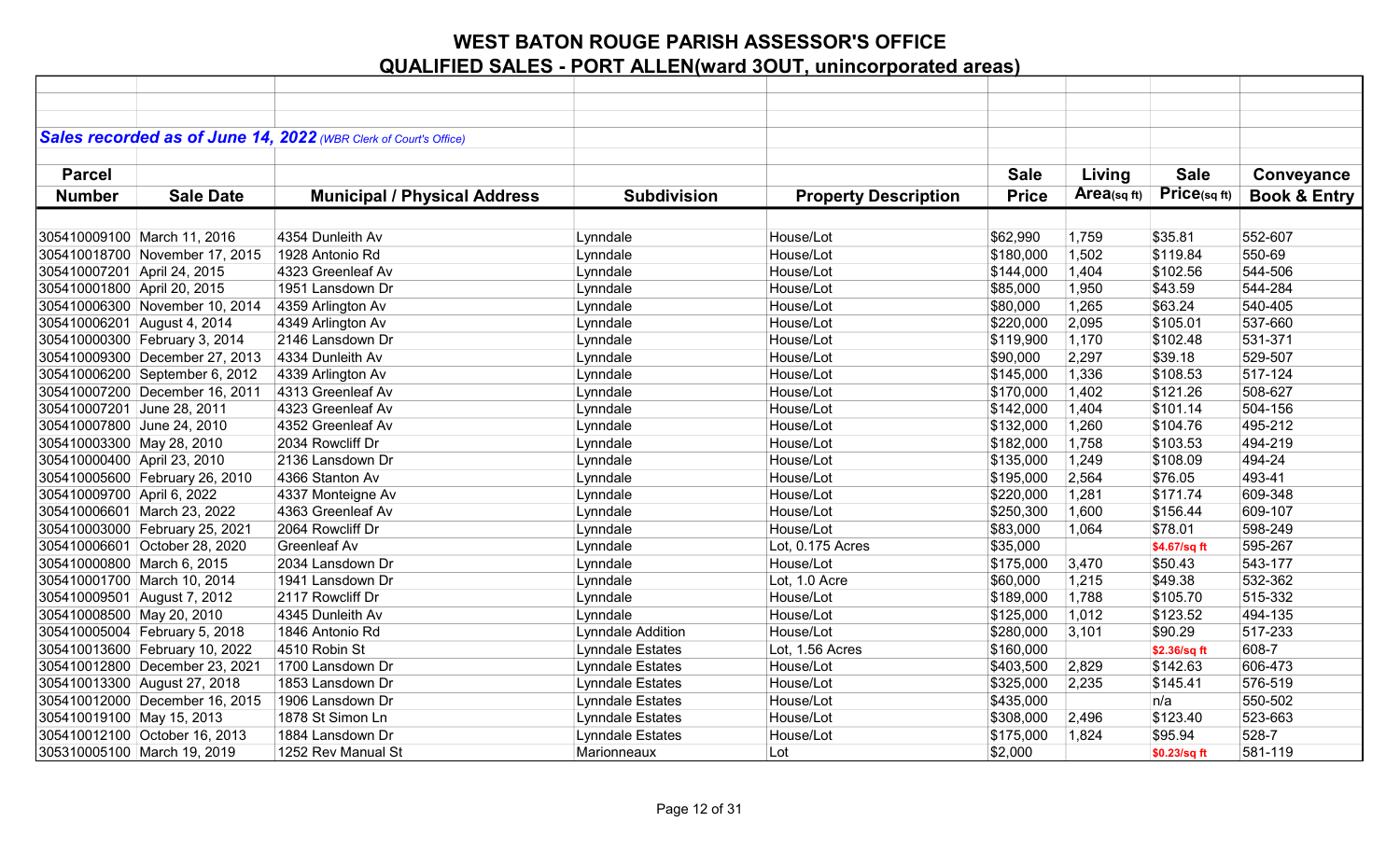|                            |                                                | Sales recorded as of June 14, 2022 (WBR Clerk of Court's Office) |                          |                             |              |             |              |                         |
|----------------------------|------------------------------------------------|------------------------------------------------------------------|--------------------------|-----------------------------|--------------|-------------|--------------|-------------------------|
|                            |                                                |                                                                  |                          |                             |              |             |              |                         |
|                            |                                                |                                                                  |                          |                             |              |             |              |                         |
| <b>Parcel</b>              |                                                |                                                                  |                          |                             | <b>Sale</b>  | Living      | <b>Sale</b>  | Conveyance              |
| <b>Number</b>              | <b>Sale Date</b>                               | <b>Municipal / Physical Address</b>                              | <b>Subdivision</b>       | <b>Property Description</b> | <b>Price</b> | Area(sq ft) | Price(sq ft) | <b>Book &amp; Entry</b> |
|                            |                                                |                                                                  |                          |                             |              |             |              |                         |
|                            | 305310003800 November 16, 2018                 | 1525 Rev Manual St                                               | Marionneaux              | Lot, 0.8 Acres              | \$3,500      |             | \$0.93/sq ft | 578-344                 |
|                            | 305430000900 March 18, 2020                    | 2364 Oak Alley Dr                                                | Oak Alley                | House/Lot                   | \$325,000    | 2,407       | \$135.02     | 590-195                 |
|                            | 305430001900 October 18, 2019                  | 2468 Oak Alley                                                   | Oak Alley                | House/Lot                   | \$265,000    | 2,162       | \$122.57     | 586-621                 |
|                            | 305430003400 November 9, 2018                  | 2373 Oak Alley                                                   | Oak Alley                | House/Lot                   | \$300,000    | 2,868       | \$104.60     | 578-298                 |
|                            | 305430002000 September 14, 2018 2480 Oak Alley |                                                                  | Oak Alley                | House/Lot                   | \$327,000    | 2,570       | \$127.24     | 577-254                 |
| 305430000300 May 30, 2018  |                                                | 2302 Oak Alley                                                   | Oak Alley                | House/Lot                   | \$286,000    | 2,575       | \$111.07     | 574 -- 292              |
|                            | 305430001700 October 25, 2016                  | 2448 Oak Alley                                                   | Oak Alley                | House/Lot                   | \$269,900    | 2,016       | \$133.88     | 558-361                 |
| 305430000600 July 1, 2016  |                                                | 2334 Oak Alley                                                   | Oak Alley                | House/Lot                   | \$265,000    | 2,172       | \$122.01     | 555-528                 |
|                            | 305430000300 September 16, 2014 2302 Oak Alley |                                                                  | Oak Alley                | House/Lot                   | \$286,500    | 2,575       | \$111.26     | 539-160                 |
| 305430003100 June 16, 2014 |                                                | 2417 Oak Alley                                                   | Oak Alley                | House/Lot                   | \$234,000    | 2,006       | \$116.65     | 536-525                 |
|                            | 305430001000 November 2, 2011                  | 2370 Oak Alley                                                   | Oak Alley                | House/Lot                   | \$210,000    | 2,015       | \$104.22     | 507-319                 |
| 305430003000 July 23, 2010 |                                                | 2429 Oak Alley                                                   | Oak Alley                | House/Lot                   | \$230,000    | 1,922       | \$119.67     | 496-113                 |
|                            | 305400003700 August 31, 2021                   | 1620 Alayna Ln                                                   | <b>OakView</b>           | Garage/Lot                  | \$100,000    |             | n/a          | 603-476                 |
|                            | 305400003700 October 9, 2017                   | 1620 Alayna Ln                                                   | <b>OakView</b>           | Lot, 0.67 Acres             | \$57,000     |             | \$1.95/sq ft | 568-153                 |
|                            | 305400003900 March 30, 2015                    | 1702 Alayna Ln                                                   | <b>OakView</b>           | Mobile Home/Lot             | \$90,000     | 1,283       | \$70.15      | 543-538                 |
| 305400003900 July 28, 2014 |                                                | 1702 Alayna Ln                                                   | <b>OakView</b>           | Mobile Home/Lot             | \$47,000     | 1,283       | \$36.63      | 537-456                 |
| 305400003700 June 6, 2012  |                                                | 1620 Alayna Ln                                                   | <b>OakView</b>           | Lot                         | \$45,000     |             | n/a          | 513-74                  |
| 305420003200 July 16, 2019 |                                                | 2761 Emily Dr                                                    | Prejean Estates          | House/Lot                   | \$255,000    | 1,891       | \$134.85     | 584-473                 |
|                            | 305420007700 September 30, 2015 3171 Emily Dr  |                                                                  | Prejean Estates          | House/Lot                   | \$238,000    | 2,262       | \$105.22     | 549-20                  |
|                            | 305420006601 August 31, 2015                   | 3267 Emily Dr                                                    | Prejean Estates          | House/Lot                   | \$263,000    | 2,410       | \$109.13     | 548-94                  |
|                            | 305420006602 August 17, 2012                   | 3247 Emily Dr                                                    | Prejean Estates          | House/Lot                   | \$238,000    | 3,023       | \$78.73      | 516-278                 |
|                            | 305420003100 December 22, 2011                 | 2741 Emily Dr                                                    | Prejean Estates          | House/Lot                   | \$235,000    | 1,739       | \$135.14     | 509-96                  |
|                            | 304610006900 November 2, 2012                  | 3587 Emily Dr                                                    | Prejean Heirs Property   | Lot                         | \$52,000     |             | n/a          | 518-538                 |
| 305440001000 June 7, 2021  |                                                | 2608 Riverside Dr                                                | <b>Riverside Estates</b> | House/Lot                   | \$293,000    | 2,199       | \$133.24     | 601-387                 |
| 305440002000 May 26, 2021  |                                                | 2709 Riverside Dr                                                | <b>Riverside Estates</b> | House/Lot                   | \$260,000    | 2,118       | \$122.76     | 601-24                  |
|                            | 305430006300 March 22, 2021                    | 2434 Riverside Dr                                                | <b>Riverside Estates</b> | House/Lot                   | \$265,000    | 1,819       | \$145.68     | 599-33                  |
| 305430004500 July 22, 2020 |                                                | 2230 Riverside Dr                                                | <b>Riverside Estates</b> | House/Lot                   | \$259,900    | 1,919       | \$135.44     | 592-551                 |
|                            | 305430005300 March 27, 2020                    | 2326 Riverside Dr                                                | <b>Riverside Estates</b> | House/Lot                   | \$237,900    | 1,688       | \$140.94     | 590-316                 |
| 305430008100 April 1, 2019 |                                                | 2319 Riverside Dr                                                | <b>Riverside Estates</b> | House/Lot                   | \$206,000    | 1,617       | \$127.40     | 581-306                 |
|                            | 305430007800 October 12, 2018                  | 2337 Riverside Dr                                                | <b>Riverside Estates</b> | House/Lot                   | \$215,000    | 1,693       | \$126.99     | 577-664                 |
|                            | 305430005800 August 29, 2018                   | 2404 Riverside Dr                                                | <b>Riverside Estates</b> | House/Lot                   | \$245,900    | 1,582       | \$155.44     | 576-693                 |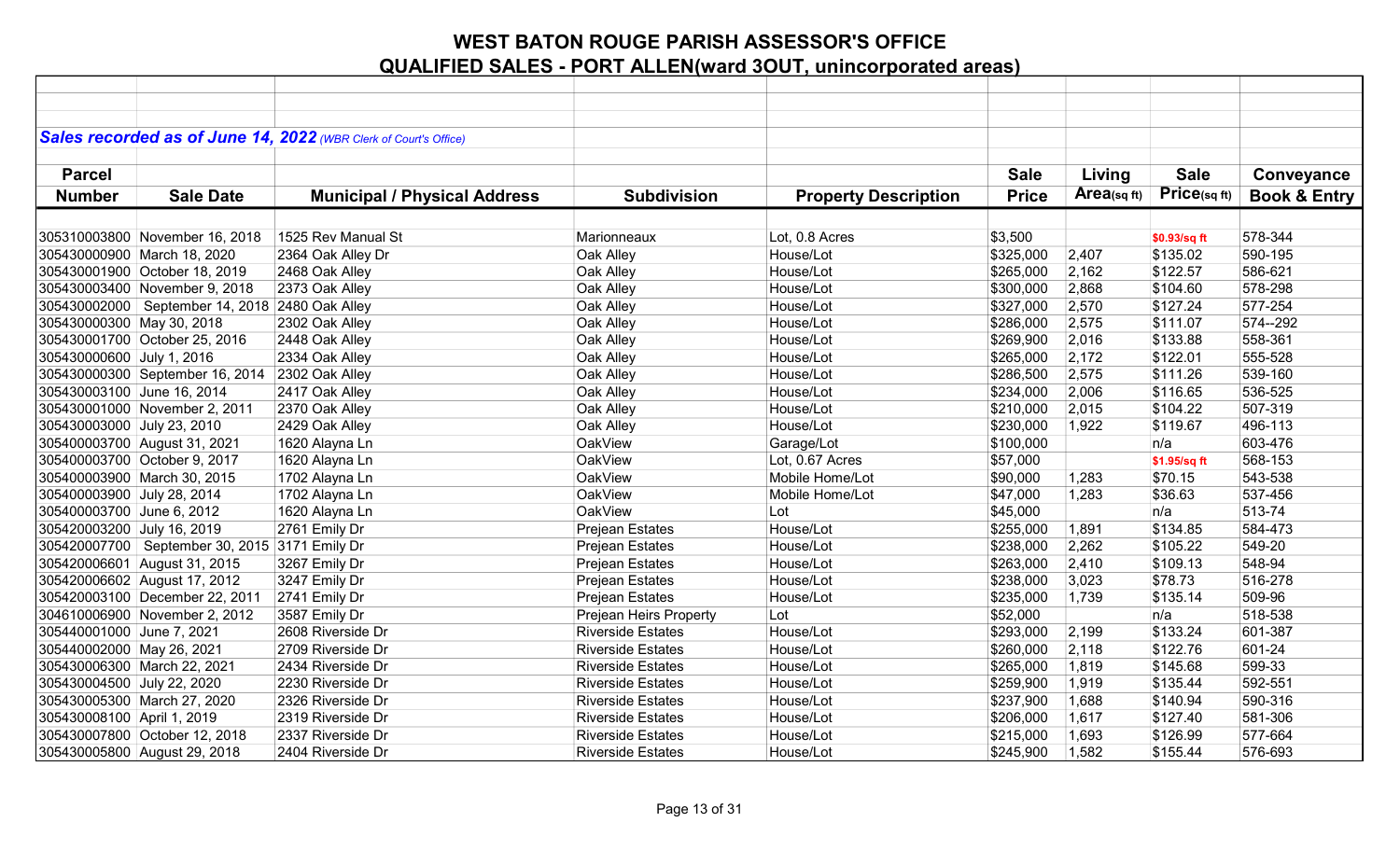|                             |                                                   | Sales recorded as of June 14, 2022 (WBR Clerk of Court's Office) |                          |                             |              |             |                   |                         |
|-----------------------------|---------------------------------------------------|------------------------------------------------------------------|--------------------------|-----------------------------|--------------|-------------|-------------------|-------------------------|
|                             |                                                   |                                                                  |                          |                             |              |             |                   |                         |
| <b>Parcel</b>               |                                                   |                                                                  |                          |                             | <b>Sale</b>  | Living      | <b>Sale</b>       | Conveyance              |
| <b>Number</b>               | <b>Sale Date</b>                                  | <b>Municipal / Physical Address</b>                              | <b>Subdivision</b>       | <b>Property Description</b> | <b>Price</b> | Area(sq ft) | $Price_{(sq ft)}$ | <b>Book &amp; Entry</b> |
|                             |                                                   |                                                                  |                          |                             |              |             |                   |                         |
|                             |                                                   | 2529 Riverside Dr                                                | <b>Riverside Estates</b> |                             |              |             |                   | 572-484                 |
| 305440003300 April 4, 2018  |                                                   |                                                                  |                          | House/Lot                   | \$230,000    | 2,290       | \$100.44          |                         |
|                             | 305440002600 March 20, 2018                       | 2625 Riverside Dr                                                | <b>Riverside Estates</b> | House/Lot                   | \$227,000    | 1,742       | \$130.31          | 572-321                 |
|                             | 305440002000 March 16, 2018                       | 2709 Riverside Dr                                                | <b>Riverside Estates</b> | House/Lot                   | \$245,000    | 2,118       | \$115.68          | 572-193                 |
|                             | 305430005100 January 5, 2018                      | 2314 Riverside Dr                                                | <b>Riverside Estates</b> | House/Lot                   | \$204,550    | 1,893       | \$108.06          | 570-320                 |
|                             | 305430008800 October 18, 2017                     | 2229 Riverside Dr                                                | <b>Riverside Estates</b> | House/Lot                   | \$245,000    | 1,935       | \$126.61          | 568-314                 |
| 305440002100 June 27, 2017  |                                                   | 2703 Riverside Dr                                                | <b>Riverside Estates</b> | House/Lot                   | \$250,000    | 1,893       | \$132.07          | 565-172                 |
| 305440002100 June 27, 2017  |                                                   | 2703 Riverside Dr                                                | <b>Riverside Estates</b> | House/lot                   | \$250,000    | 1,893       | \$132.07          | 565-172                 |
| 305430005600 June 26, 2017  |                                                   | 2344 Riverside Dr                                                | <b>Riverside Estates</b> | House/Lot                   | \$245,000    | 1,811       | \$135.28          | 565-165                 |
|                             | 305430008700 November 17, 2016                    | 2235 Riverside Dr                                                | <b>Riverside Estates</b> | House/Lot                   | \$184,000    | 1,824       | \$100.88          | 559-8                   |
|                             | 305430007500 November 14, 2016                    | 2403 Riverside Dr                                                | <b>Riverside Estates</b> | House/Lot                   | \$195,000    | 1,651       | \$118.11          | 558-646                 |
|                             | 305430008100 August 24, 2016                      | 2319 Riverside Dr                                                | <b>Riverside Estates</b> | House/Lot                   | \$175,000    | 1,617       | \$108.23          | 556-576                 |
|                             | 305430007500 August 9, 2016                       | 2403 Riverside Dr                                                | <b>Riverside Estates</b> | House/Lot                   | \$117,000    | 1,651       | \$70.87           | 556-411                 |
| 305430005100 July 29, 2016  |                                                   | 2314 Riverside Dr                                                | <b>Riverside Estates</b> | House/Lot                   | \$197,000    | 1,893       | \$104.07          | 556-250                 |
| 305430005100 June 1, 2016   |                                                   | 2314 Riverside Dr                                                | <b>Riverside Estates</b> | House/Lot                   | \$164,000    | 1,893       |                   | 555-15                  |
|                             | 305440002900 February 22, 2016                    | 2607 Riverside Dr                                                | <b>Riverside Estates</b> | House/Lot                   | \$242,500    | 2,062       | \$117.60          | 552-226                 |
|                             | 305440000800 August 31, 2015                      | 2542 Riverside Dr                                                | <b>Riverside Estates</b> | House/Lot                   | \$170,000    | 1,607       | \$105.79          | 548-137                 |
|                             | 305430008700 August 3, 2015                       | 2235 Riverside Dr                                                | <b>Riverside Estates</b> | House/Lot                   | \$155,000    | 1,824       | \$84.98           | 547-366                 |
| 305430005000 April 24, 2015 |                                                   | 2308 Riverside Dr                                                | <b>Riverside Estates</b> | House/Lot                   | \$225,000    | 1,893       | \$118.86          | 544-514                 |
|                             | 305430008500 September 15, 2014 2247 Riverside Dr |                                                                  | <b>Riverside Estates</b> | House/Lot                   | \$185,000    | 2,111       | \$87.64           | 539-140                 |
|                             | 305430005400 February 28, 2014                    | 2332 Riverside Dr                                                | <b>Riverside Estates</b> | House/Lot                   | \$197,500    | 1,701       | \$116.11          | 532-270                 |
|                             | 305430008800 August 1, 2013                       | 2229 Riverside Dr                                                | <b>Riverside Estates</b> | House/Lot                   | \$238,000    | 1,935       | \$123.00          | 526-36                  |
|                             | 305430008900 March 14, 2013                       | 2223 Riverside Dr                                                | <b>Riverside Estates</b> | House/Lot                   | \$220,000    | 1,710       | \$128.65          | 522-213                 |
|                             | 305430006200 January 28, 2013                     | 2428 Riverside Dr                                                | <b>Riverside Estates</b> | House/Lot                   | \$253,000    | 2,454       | \$103.10          | 521-91                  |
|                             | 305430007500 November 28, 2012                    | 2403 Riverside Dr                                                | <b>Riverside Estates</b> | House/Lot                   | \$192,000    | 1,651       | \$116.29          | 519-206                 |
| 305430005300 May 31, 2012   |                                                   | 2326 Riverside Dr                                                | <b>Riverside Estates</b> | House/Lot                   | \$200,000    | 1,688       | \$118.48          | 512-543                 |
|                             | 305440001800 December 13, 2011                    | 2704 Riverside Dr                                                | <b>Riverside Estates</b> | House/Lot                   | \$249,500    | 2,155       | \$115.78          | 508-545                 |
| 305430008000 June 30, 2011  |                                                   | 2325 Riverside Dr                                                | <b>Riverside Estates</b> | House/Lot                   | \$200,000    | 1,702       | \$117.51          | 504-228                 |
|                             | 305430005400 December 6, 2010                     | 2332 Riverside Dr                                                | <b>Riverside Estates</b> | House/Lot                   | \$190,000    | 1,701       | \$111.70          | 499-556                 |
|                             | 305430008100 September 27, 2010                   | 2319 Riverside Dr                                                | <b>Riverside Estates</b> | House/Lot                   | \$179,000    | 1,617       | \$110.70          | 497-405                 |
| 305430006800 June 14, 2010  |                                                   | 2445 Riverside Dr                                                | <b>Riverside Estates</b> | House/Lot                   | \$210,000    | 1,702       | \$123.38          | 495-29                  |
| 305440001700 April 14, 2010 |                                                   | 2650 Riverside Dr                                                | <b>Riverside Estates</b> | House/Lot                   | \$254,900    | 2,357       | \$108.15          | 494-1                   |
|                             |                                                   |                                                                  |                          |                             |              |             |                   |                         |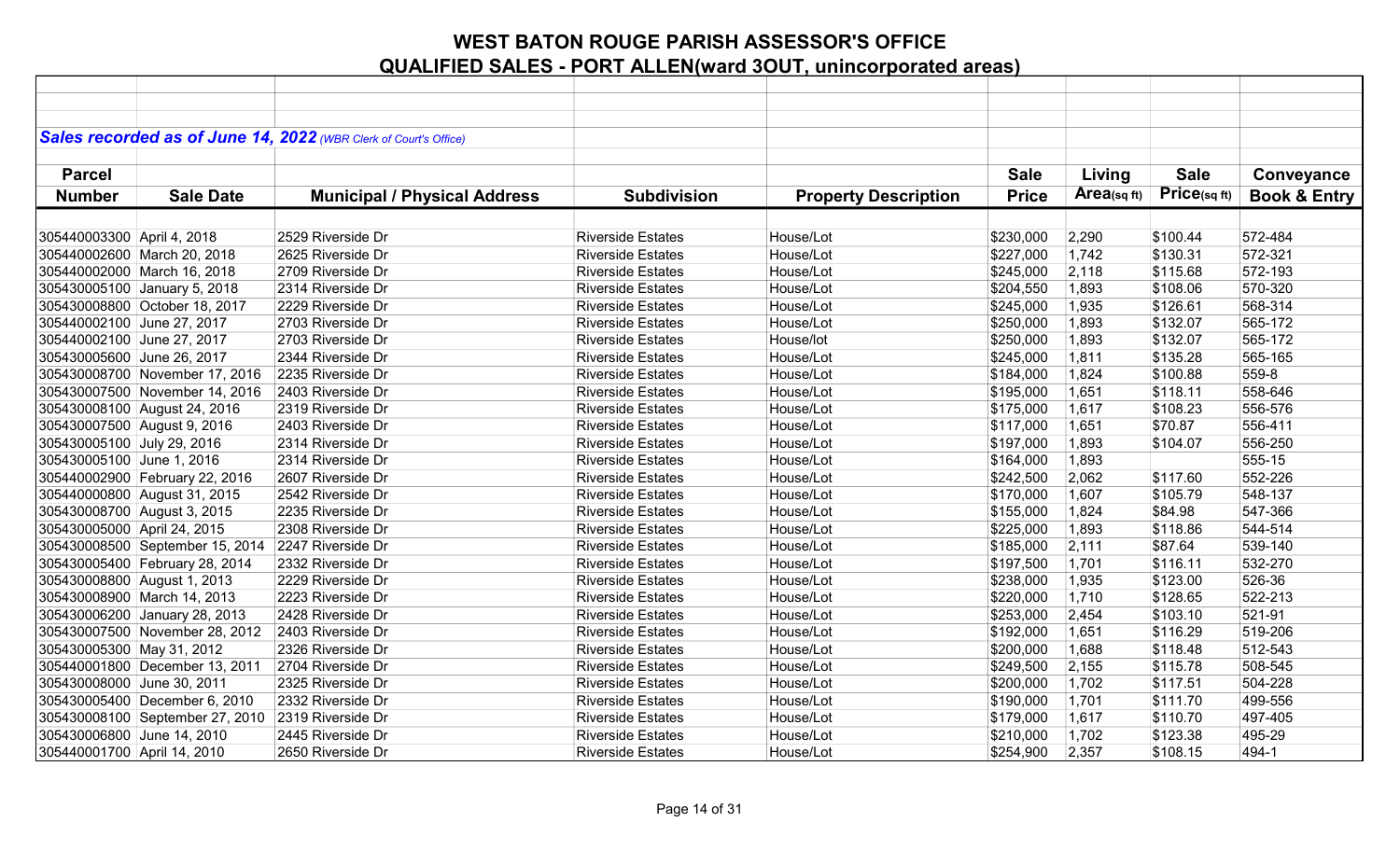|                             |                                                   | Sales recorded as of June 14, 2022 (WBR Clerk of Court's Office) |                          |                             |              |            |               |                         |
|-----------------------------|---------------------------------------------------|------------------------------------------------------------------|--------------------------|-----------------------------|--------------|------------|---------------|-------------------------|
|                             |                                                   |                                                                  |                          |                             |              |            |               |                         |
| <b>Parcel</b>               |                                                   |                                                                  |                          |                             | <b>Sale</b>  | Living     | <b>Sale</b>   | Conveyance              |
| <b>Number</b>               | <b>Sale Date</b>                                  | <b>Municipal / Physical Address</b>                              | <b>Subdivision</b>       | <b>Property Description</b> | <b>Price</b> | Area(sqft) | Price(sqft)   | <b>Book &amp; Entry</b> |
|                             |                                                   |                                                                  |                          |                             |              |            |               |                         |
|                             | 305430007300 January 5, 2010                      | 2415 Riverside Dr                                                | <b>Riverside Estates</b> | House/Lot                   | \$176,500    | 1,706      | \$103.46      | 492-117                 |
| 303500014900 May 9, 2022    |                                                   | 350 / 351 / 371 / 402 / 412 Harvest Ln                           | Rosedale Acres           | Lots (5), 5.0 Acres         | \$397,775    |            | \$1.83/sq ft  | 610-339                 |
| 303500011800 April 25, 2022 |                                                   | 390 Harvest Ln                                                   | Rosedale Acres           | Lot, 1.0 Acre               | \$75,000     |            | \$1.73/sq ft  | 610-97                  |
| 303500014600 April 20, 2022 |                                                   | 403 Harvest Ln                                                   | Rosedale Acres           | Lot, 1.0 Acre               | \$75,975     |            | \$1.75/sq ft  | 610-4                   |
| 303500012700 April 19, 2022 |                                                   | 514 Harvest Ln                                                   | Rosedale Acres           | Lot, 1.0 Acre               | \$84,000     |            | \$1.93/sq ft  | 609-651                 |
| 303500011700 April 14, 2022 |                                                   | 370 Harvest Ln                                                   | Rosedale Acres           | Lot, 1.0 Acre               | \$75,000     |            | \$1.73/sq ft  | 609-561                 |
| 303500012100 April 7, 2022  |                                                   | 422 Harvest Ln                                                   | Rosedale Acres           | Lot, 0.91 Acres             | \$75,000     |            | \$1.90/sq ft  | 609-362                 |
|                             | 303500015000 January 31, 2022                     | 331 Harvest Ln                                                   | Rosedale Acres           | Lot, 1.250 Acres            | \$94,650     |            | \$1.74/sq ft  | 607-529                 |
|                             | 303500012900 January 28, 2022                     | 534 Harvest Ln                                                   | Rosedale Acres           | Lot, 1.0 Acre               | \$75,000     |            | \$1.73/sq ft  | 607-522                 |
|                             | 303500013100 November 9, 2021                     | 555 Harvest Ln                                                   | Rosedale Acres           | Lot, 1.0 Acre               | \$75,000     |            | \$1.73/sq ft  | 605-316                 |
|                             | 303500014300 October 14, 2021                     | 433 Harvest Ln                                                   | Rosedale Acres           | Lot, 1.0 Acre               | \$75,000     |            | \$1.73/sq ft  | 604-527                 |
|                             | 303500014200 October 1, 2021                      | 443 Harvest Ln                                                   | Rosedale Acres           | Lot, 1.025 Acres            | \$73,000     |            | \$71,220/acre | 604-315                 |
|                             | 303500012300 August 27, 2021                      | 442 Harvest Ln                                                   | Rosedale Acres           | Lot, 1.0 Acre               | \$75,000     |            | \$1.73/sq ft  | 603-443                 |
|                             | 303500014500 August 17, 2021                      | 472/413 Harvest Ln                                               | Rosedale Acres           | $Lot(s)$ , 2.0 Acres        | \$151,575    |            | \$1.74/sq ft  | 603-213                 |
| 303500012400 July 21, 2021  |                                                   | 462 Harvest Ln                                                   | Rosedale Acres           | Lot, 1.0 Acre               | \$75,000     |            | \$1.73/sq ft  | 602-515                 |
| 303500012200 July 20, 2021  |                                                   | 432 Harvest Ln                                                   | Rosedale Acres           | Lot, 1.0 Acre               | \$73,500     |            | \$1.69/sq ft  | 602-478                 |
| 303500014100 April 14, 2021 |                                                   | 453 Harvest Ln                                                   | Rosedale Acres           | Lot, 1.0 Acre               | \$73,000     |            | n/a           | 599-611                 |
|                             | 303500013200 March 26, 2021                       | 545 Harvest Ln                                                   | Rosedale Acres           | Lot, 1.0 Acre               | \$75,000     |            | n/a           | 599-177                 |
|                             | 303500014200   December 18, 2020   443 Harvest Ln |                                                                  | Rosedale Acres           | Lot, 1.0 Acre               | \$72,000     |            | \$1.66/sq ft  | 596-640                 |
| 303500013400 June 23, 2020  |                                                   | 525 Harvest Ln                                                   | Rosedale Acres           | Lot, 1.0 Acre               | \$75,000     |            | \$1.73/sq ft  | 592-56                  |
| 303500013300 April 8, 2020  |                                                   | 535 Harvest Ln                                                   | Rosedale Acres           | Lot, 1.0 Acre               | \$77,000     |            | \$1.77/sq ft  | 590-432                 |
|                             | 303500012700 September 24, 2019 514 Harvest Ln    |                                                                  | Rosedale Acres           | Lot, 1.0 Acre               | \$75,000     |            | \$1.72/sq ft  | 586-174                 |
|                             | 303500014000 August 29, 2019                      | 463 Harvest Ln                                                   | Rosedale Acres           | Lot, 1.0 Acre               | \$72,000     |            | \$1.65/sq ft  | 585-492                 |
| 303500014200 July 8, 2019   |                                                   | 443 Harvest Ln                                                   | Rosedale Acres           | Lot, 1.0 Acre               | \$76,950     |            | \$1.76/sq ft  | 584-390                 |
| 303500013900 April 10, 2019 |                                                   | 473 Harvest Ln                                                   | Rosedale Acres           | Lot, 1.0 Acre               | \$75,525     |            | \$1.72/sq ft  | 581-487                 |
|                             | 303500013300 November 20, 2018 535 Harvest Ln     |                                                                  | Rosedale Acres           | Lot, 1.0 Acre               | \$75,000     |            | \$1.72/sq ft  | 578-437                 |
|                             | 303500012800 January 31, 2018                     | 524 Harvest Ln                                                   | Rosedale Acres           | Lot, 1.0 Acre               | \$75,000     |            | \$1.72/sq ft  | 571-185                 |
|                             | 303500014400   September 29, 2017 423 Harvest Ln  |                                                                  | Rosedale Acres           | Lot, 1.0 Acre               | \$75,150     |            | \$1.72/sq ft  | 567-685                 |
| 303500011500 June 28, 2017  |                                                   | 330 Harvest Ln                                                   | Rosedale Acres           | Lot, 1.075 Acres            | \$80,250     |            | \$1.71/sq ft  | 565-201                 |
| 303500013500 June 13, 2017  |                                                   | 515 Harvest Ln                                                   | Rosedale Acres           | Lot, 1.0 Acre               | \$75,000     |            | \$1.72/sq ft  | 564-673                 |
| 303500013600 June 7, 2017   |                                                   | 505 Harvest Ln                                                   | Rosedale Acres           | Lot, 1.628 Acres            | \$122,250    |            | \$1.72/sq ft  | 564-600                 |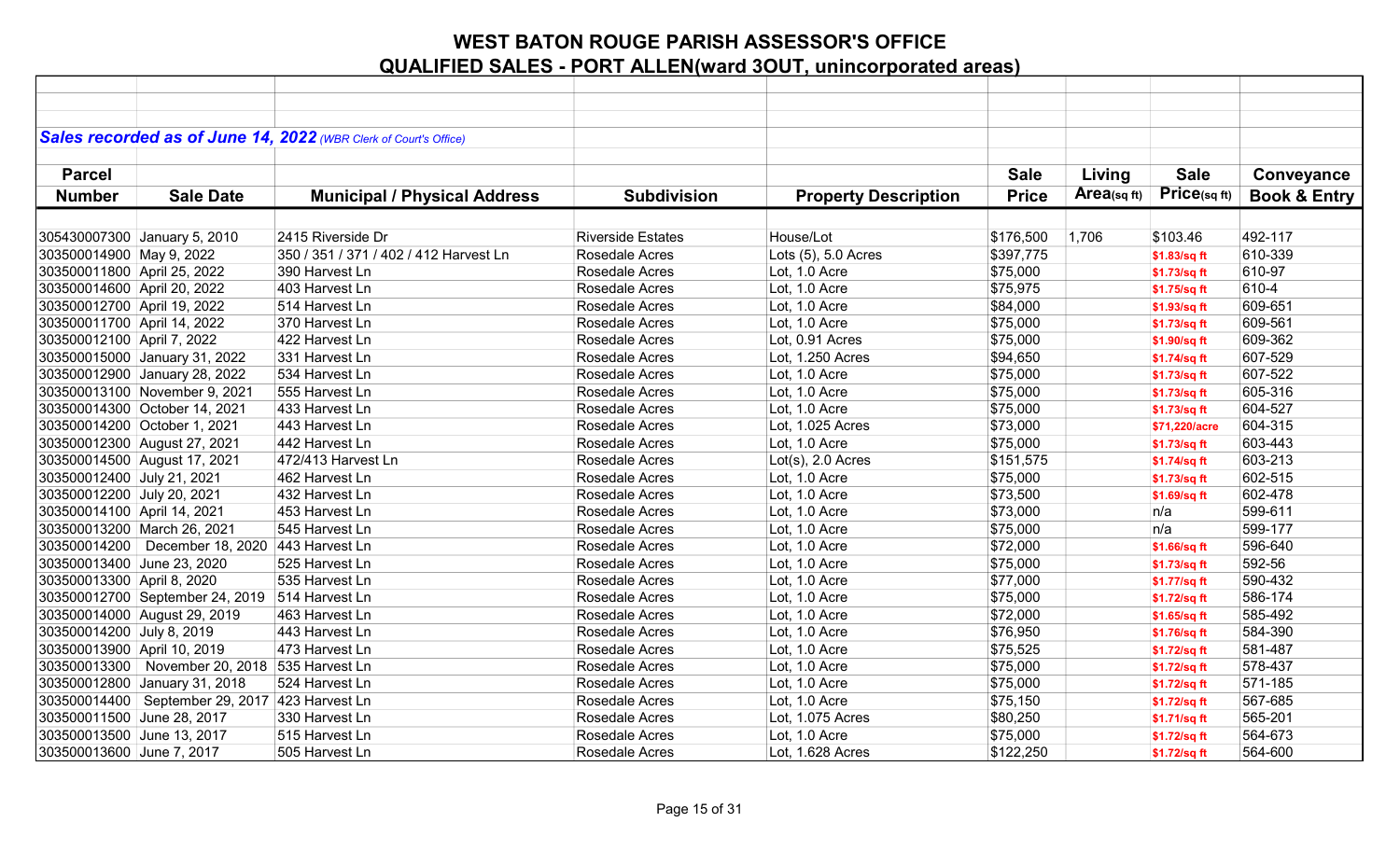|                             |                                                 | Sales recorded as of June 14, 2022 (WBR Clerk of Court's Office) |                                         |                                 |              |               |              |                         |
|-----------------------------|-------------------------------------------------|------------------------------------------------------------------|-----------------------------------------|---------------------------------|--------------|---------------|--------------|-------------------------|
|                             |                                                 |                                                                  |                                         |                                 |              |               |              |                         |
| <b>Parcel</b>               |                                                 |                                                                  |                                         |                                 | <b>Sale</b>  | Living        | <b>Sale</b>  | Conveyance              |
| <b>Number</b>               | <b>Sale Date</b>                                | <b>Municipal / Physical Address</b>                              | <b>Subdivision</b>                      | <b>Property Description</b>     | <b>Price</b> | Area $(sqft)$ | Price(sq ft) | <b>Book &amp; Entry</b> |
|                             |                                                 |                                                                  |                                         |                                 |              |               |              |                         |
| 303500013800 June 2, 2017   |                                                 | 483 Harvest Ln                                                   | Rosedale Acres                          | Lot, 1.0 Acre                   | \$75,000     |               | \$1.72/sq ft | 564-513                 |
| 303500014000 June 1, 2017   |                                                 | 463 Harvest Ln                                                   | Rosedale Acres                          | Lot, 1.0 Acre                   | \$75,000     |               | \$1.72/sq ft | 564-294                 |
| 303500013700 May 18, 2017   |                                                 | 493 Harvest Ln                                                   | Rosedale Acres                          | Lot, 1.663 Acres                | \$124,500    |               | \$1.71/sq ft | 564-17                  |
| 303500013400 May 17, 2017   |                                                 | 525 Harvest Ln                                                   | Rosedale Acres                          | Lot, 1.0 Acre                   | \$75,000     |               | \$1.72/sq ft | 563-683                 |
| 303500013000 May 5, 2017    |                                                 | 544 Harvest Ln                                                   | Rosedale Acres                          | Lot, 1.0 Acre                   | \$75,000     |               | \$1.72/sq ft | 563-472                 |
| 303500014100 June 29, 2017  |                                                 | 453 Harvest Ln                                                   | Rosedale Acres                          | Lot, 1.0 Acre                   | \$75,000     |               | \$1.72/sq ft | 565-218                 |
|                             | 305200007400 September 29, 2021                 | Sarrco Ln                                                        | Sarrco                                  | House/Storage Bldgs(4)/Lots(16) | \$550,000    |               |              | 604-239                 |
|                             | 305200006600 September 29, 2021                 | 348 Sarrco Ln                                                    | Sarrco                                  | Lot, 0.234 Acres                | \$15,000     |               | \$1.48/sq ft | 604-236                 |
| 304430005100 June 10, 2022  |                                                 | 840 Vancouver Dr                                                 | <b>Silvery Estates</b>                  | House/Lot                       | \$292,000    | 1,921         | \$152.00     | 611-414                 |
| 304430004200 June 1, 2021   |                                                 | 930 Brantford Dr                                                 | <b>Silvery Estates</b>                  | House/Lot                       | \$291,000    | 2,119         | \$137.33     | 601-257                 |
|                             | 304420002300 March 12, 2021                     | 4811 Rebelle Ln                                                  | <b>Silvery Estates</b>                  | House/Lot                       | \$315,000    | 2,179         | \$144.56     | 598-496                 |
| 304420003400 June 24, 2020  |                                                 | 747 Vancouver Dr                                                 | <b>Silvery Estates</b>                  | House/Lot                       | \$284,000    | 2,170         | \$130.88     | 592-71                  |
|                             | 304430005500 August 29, 2019                    | 950 Vancouver Dr                                                 | <b>Silvery Estates</b>                  | House/Lot                       | \$225,000    | 1,883         | \$119.49     | 585-460                 |
| 304420002000 June 7, 2019   |                                                 | 727 Brantford Dr                                                 | <b>Silvery Estates</b>                  | House/Lot                       | \$275,000    | 2,125         | \$129.41     | 583-276                 |
| 304420001400 May 10, 2019   |                                                 | 730 Brantford Dr                                                 | <b>Silvery Estates</b>                  | House/Lot                       | \$258,000    | 1,914         | \$134.80     | 582-369                 |
| 304420002500 July 9, 2018   |                                                 | 4730 Windsor Av                                                  | <b>Silvery Estates</b>                  | House/Lot                       | \$277,800    | 2,950         | \$94.17      | 575-437                 |
| 304430004300 May 31, 2017   |                                                 | 940 Brantford Dr                                                 | <b>Silvery Estates</b>                  | House/Lot                       | \$225,000    | 1,817         | \$123.83     | 564-222                 |
| 304420001600 April 26, 2017 |                                                 | 4821 Edmonton Av                                                 | <b>Silvery Estates</b>                  | House/Lot                       | \$290,000    | 2,756         | \$105.22     | 563-280                 |
|                             | 304430004400 January 19, 2017                   | 1020 Brantford Dr                                                | <b>Silvery Estates</b>                  | Lot, 0.94 Acres                 | \$47,000     |               | \$1.14/sq ft | 560-319                 |
| 304430004800 July 28, 2016  |                                                 | 937 Brantford Dr                                                 | <b>Silvery Estates</b>                  | House/Lot                       | \$436,000    | 3,177         | \$137.24     | 556-225                 |
| 304420001000 May 26, 2016   |                                                 | 4821 Rebelle Ln                                                  | <b>Silvery Estates</b>                  | House/Lot                       | \$355,000    | 3,622         | \$98.01      | 554-625                 |
|                             | 304430006300 October 6, 2014                    | 927 Vancouver Dr                                                 | <b>Silvery Estates</b>                  | House/Lot                       | \$223,000    | 2,038         | \$109.42     | 539-434                 |
|                             | 304420003400 October 2, 2014                    | 747 Vancouver Dr                                                 | <b>Silvery Estates</b>                  | House/Lot                       | \$252,000    | 2,170         | \$116.13     | 539-414                 |
|                             | 304420004000 September 26, 2014                 | 4711 Rebelle Ln                                                  | <b>Silvery Estates</b>                  | House/Lot                       | \$230,000    | 2,456         | \$93.65      | 539-302                 |
| 304420003300 May 5, 2014    |                                                 | 817 Vancouver Dr                                                 | <b>Silvery Estates</b>                  | House/Lot                       | \$203,000    | 2,011         | \$100.94     | 535-273                 |
|                             | 304430005500 December 23, 2013                  | 950 Vancouver Dr                                                 | <b>Silvery Estates</b>                  | House/Lot                       | \$175,000    | 1,883         | \$92.94      | 529-398                 |
|                             | 304420002600 March 12, 2013                     | 4735 Windsor Av                                                  | <b>Silvery Estates</b>                  | House/Lot                       | \$236,000    | 2,287         | \$103.19     | 522-126                 |
|                             | 304430005700 September 18, 2012 4731 Welland Av |                                                                  | <b>Silvery Estates</b>                  | House/Lot                       | \$197,500    | 2,158         | \$91.52      | 517-287                 |
|                             | 304430005200 October 17, 2011                   | 920 Vancouver Dr                                                 | <b>Silvery Estates</b>                  | House/Lot                       | \$220,000    | 1,910         | \$115.18     | 506-668                 |
| 304420002300 April 11, 2010 |                                                 | 4811 Rebelle Ln                                                  | <b>Silvery Estates</b>                  | House/Lot                       | \$215,000    | 2,179         | \$98.67      | 493-152                 |
| 305400007700 May 3, 2022    |                                                 | 2131 Silverstone Av                                              | The Settlement at Silverstone House/Lot |                                 | \$441,539    | 2,539         | \$173.90     | 610-197                 |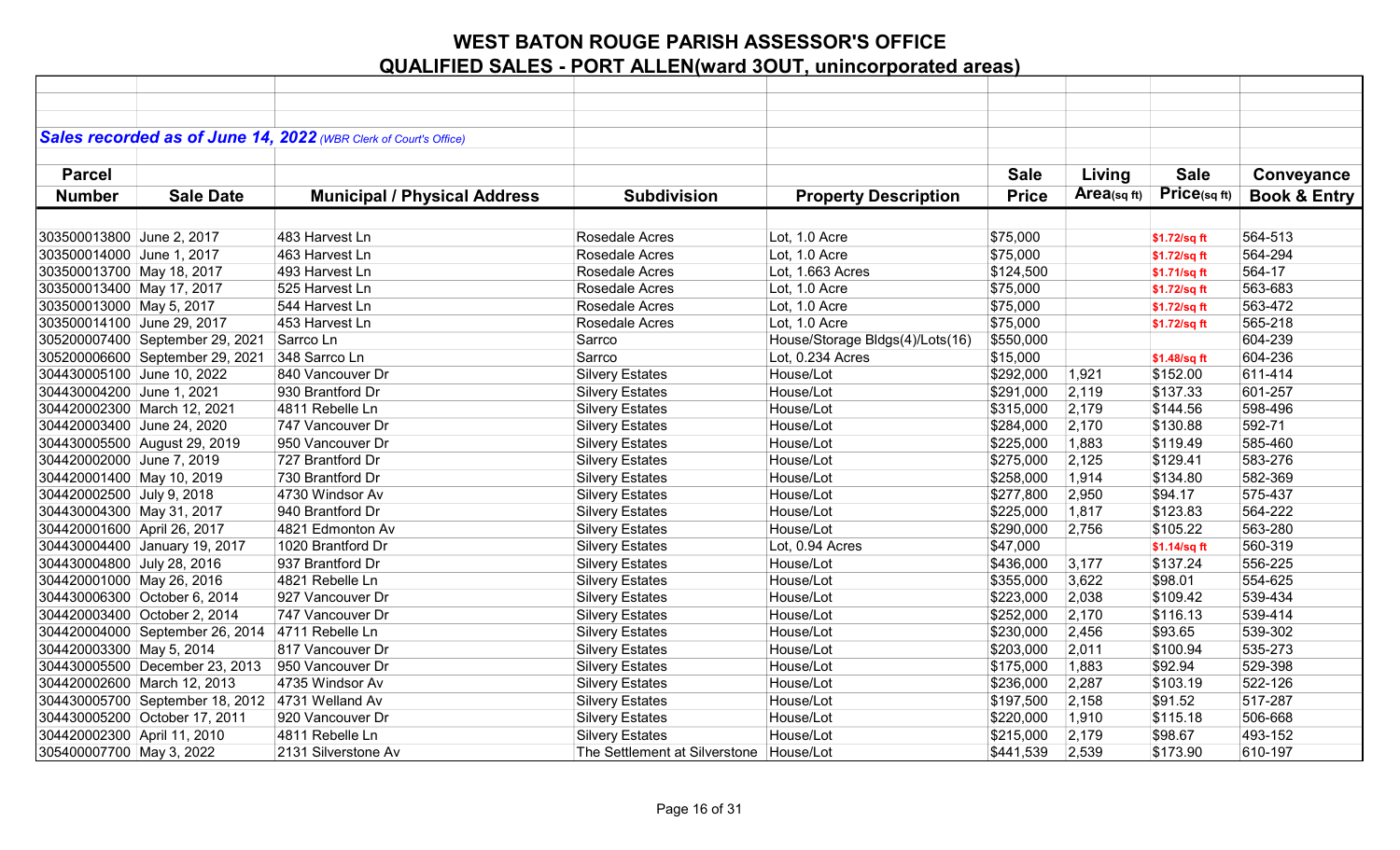|                              |                                                         | Sales recorded as of June 14, 2022 (WBR Clerk of Court's Office) |                                                            |                             |              |             |              |                         |
|------------------------------|---------------------------------------------------------|------------------------------------------------------------------|------------------------------------------------------------|-----------------------------|--------------|-------------|--------------|-------------------------|
|                              |                                                         |                                                                  |                                                            |                             |              |             |              |                         |
| <b>Parcel</b>                |                                                         |                                                                  |                                                            |                             | <b>Sale</b>  | Living      | <b>Sale</b>  | Conveyance              |
|                              |                                                         |                                                                  |                                                            |                             |              |             | Price(sqft)  |                         |
| <b>Number</b>                | <b>Sale Date</b>                                        | <b>Municipal / Physical Address</b>                              | <b>Subdivision</b>                                         | <b>Property Description</b> | <b>Price</b> | Area(sq ft) |              | <b>Book &amp; Entry</b> |
|                              |                                                         |                                                                  |                                                            |                             |              |             |              |                         |
| 305400005900 April 11, 2022  |                                                         | 2050 Silverstone Av                                              | The Settlement at Silverstone   House/Lot                  |                             | \$445,500    | 2,506       | \$177.77     | 609-413                 |
|                              | 305400006300 February 15, 2022                          | 2010 Silverstone Av                                              | The Settlement at Silverstone   House/Lot                  |                             | \$490,500    | 2,900       | \$169.14     | 608-72                  |
|                              | 305400005700 December 1, 2021                           | 2070 / 2080 Silverstone Av                                       | The Settlement at Silverstone Lots (2), 0.45 Acres ea      |                             | \$185,800    |             | \$4.79/sq ft | 605-625                 |
|                              | 305400006800 December 1, 2021                           | 2033 Silverstone Av                                              | The Settlement at Silverstone Lot, 0.45 Acres              |                             | \$95,900     |             | \$4.84/sq ft | 605-620                 |
|                              | 305400005800 December 1, 2021                           | 2060 Silverstone Av                                              | The Settlement at Silverstone   Lot, 0.45 Acres            |                             | \$92,900     |             | \$4.79/sq ft | 605-617                 |
|                              | 305400005400 November 18, 2021                          | 2102 Silverstone Av                                              | The Settlement at Silverstone   House/Lot                  |                             | \$455,000    | 2,599       | \$175.07     | 605-448                 |
|                              | 305400004800 November 12, 2021                          | 2218 Silverstone Av                                              | The Settlement at Silverstone   Lot, 0.45 Acres            |                             | \$88,000     |             | \$4.53/sq ft | 605-325                 |
|                              | 305400006000 November 8, 2021                           | 2040 Silverstone Av                                              | The Settlement at Silverstone   House/Lot                  |                             | \$429,802    | 2,551       | \$168.48     | 605-294                 |
|                              | 305400005300 October 29, 2021                           | 2122 Silverstone Av                                              | The Settlement at Silverstone   House/Lot                  |                             | \$459,000    | 2,520       | \$182.14     | 605-136                 |
| 305400005500 October 5, 2021 |                                                         | 2090 Silverstone Av                                              | The Settlement at Silverstone   House/Lot                  |                             | \$420,725    | 2,570       | \$163.71     | 604-361                 |
|                              | 305400007800 September 28, 2021                         | 2151 Silverstone Av                                              | The Settlement at Silverstone   House/Lot                  |                             | \$453,975    | 2,796       | \$162.37     | 604-213                 |
|                              | 305400006500 August 18, 2021                            | 2003 Silverstone Av                                              | The Settlement at Silverstone   House/Lot                  |                             | \$443,050    | 3,055       | \$145.02     | 603-224                 |
| 30540000700 July 12, 2021    |                                                         | 2035 Silverstone                                                 | The Settlement at Silverstone House/Lot                    |                             | \$485,000    | 2,956       | \$164.07     | 602-341                 |
| 305400007200 June 29, 2021   |                                                         | 2073 Silverston Av                                               | The Settlement at Silverstone Lot, 0.46 Acres              |                             | \$80,000     |             | \$4.06/sq ft | 602-91                  |
| 305400006900 June 4, 2021    |                                                         | 2043 SilverStone                                                 | The Settlement at Silverstone   House/Lot                  |                             | \$472,450    | 3,106       | \$152.11     | 601-368                 |
| 305400007300 May 18, 2021    |                                                         | 2083 Silverstone                                                 | The Settlement at Silverstone   Lot, 0.46 Acres            |                             | \$89,000     |             | \$4.52/sq ft | 600-560                 |
| 305400007000 March 19, 2021  |                                                         | 2093 Silverstone Av                                              | The Settlement at Silverstone   House/Lot                  |                             | \$420,000    | 2,724       | \$154.19     | 598-677                 |
| 305400006600 March 4, 2021   |                                                         | 2013 Silverstone Av                                              | The Settlement at Silverstone House/Lot                    |                             | \$412,000    | 2,394       | \$172.10     | 598-419                 |
|                              | 305400005200 February 17, 2021                          | 2132 Silverstone Av                                              | The Settlement at Silverstone House/Lot                    |                             | \$420,000    | 2,514       | \$167.06     | 598-133                 |
|                              |                                                         | 305400006600 September 21, 2020 2003 / 2013 Silverstone Av       | The Settlement at Silverstone Lots(2), 0.467 & 0.417 Acres |                             | \$119,288    |             | \$3.15/sq ft | 594-287                 |
|                              | 305400006400   September 17, 2020   2000 Silverstone Av |                                                                  | The Settlement at Silverstone Lot, 0.508 Acres             |                             | \$59,644     |             | \$2.70/sq ft | 594-244                 |
|                              | 305400006400   September 17, 2020   2000 Silverstone Av |                                                                  | The Settlement at Silverstone Lot, 0.508 Acres             |                             | \$85,000     |             | \$3.85/sq ft | 594-251                 |
| 305400005300 May 7, 2020     |                                                         | Silverstone Av                                                   | The Settlement at Silverstone Lots(2)                      |                             | \$153,500    |             | \$3.90/sq ft | 591-82                  |
| 305400007800 May 7, 2020     |                                                         | Silverstone Av                                                   | The Settlement at Silverstone Lots(14)                     |                             | \$1,074,500  |             | \$3.90/sq ft | 591-73                  |
|                              | 305400007600 October 16, 2019                           | 2121 Silverstone Av                                              | The Settlement at Silverstone   House/Lot                  |                             | \$470,000    | 2,643       | \$177.83     | 586-595                 |
| 305400007600 March 6, 2019   |                                                         | 2121 Silverstone Av                                              | The Settlement at Silverstone   Lot, 0.46 Acres            |                             | \$90,000     |             | \$4.51/sq ft | 580-552                 |
|                              | 305400005000 October 16, 2018                           | 2172 Silverstone Av                                              | The Settlement at Silverstone Lot, 0.45 Acres              |                             | \$85,000     |             | \$4.36/sq ft | 578-40                  |
| 305400007200 August 9, 2018  |                                                         | 2073 Silverston Av                                               | The Settlement at Silverstone Lot, 0.45 Acres              |                             | \$95,000     |             | \$4.84/sq ft | 576-283                 |
| 305400005100 May 17, 2018    |                                                         | 2152 Silverstone Av                                              | The Settlement at Silverstone Lot, 0.45 Acres              |                             | \$85,000     |             | \$4.36/sq ft | 573-643                 |
| 305400007900 April 12, 2018  |                                                         | 2171 Silverstone Av                                              | The Settlement at Silverstone   Lot, 0.45 Acres            |                             | \$85,000     |             | \$4.36/sq ft | 572-626                 |
|                              | 305400006100 January 30, 2018                           | 2020 / 2030 Silverstone Av                                       | The Settlement at Silverstone   Lots(2)                    |                             | \$200,000    |             | \$5.10/sq ft | 571-157                 |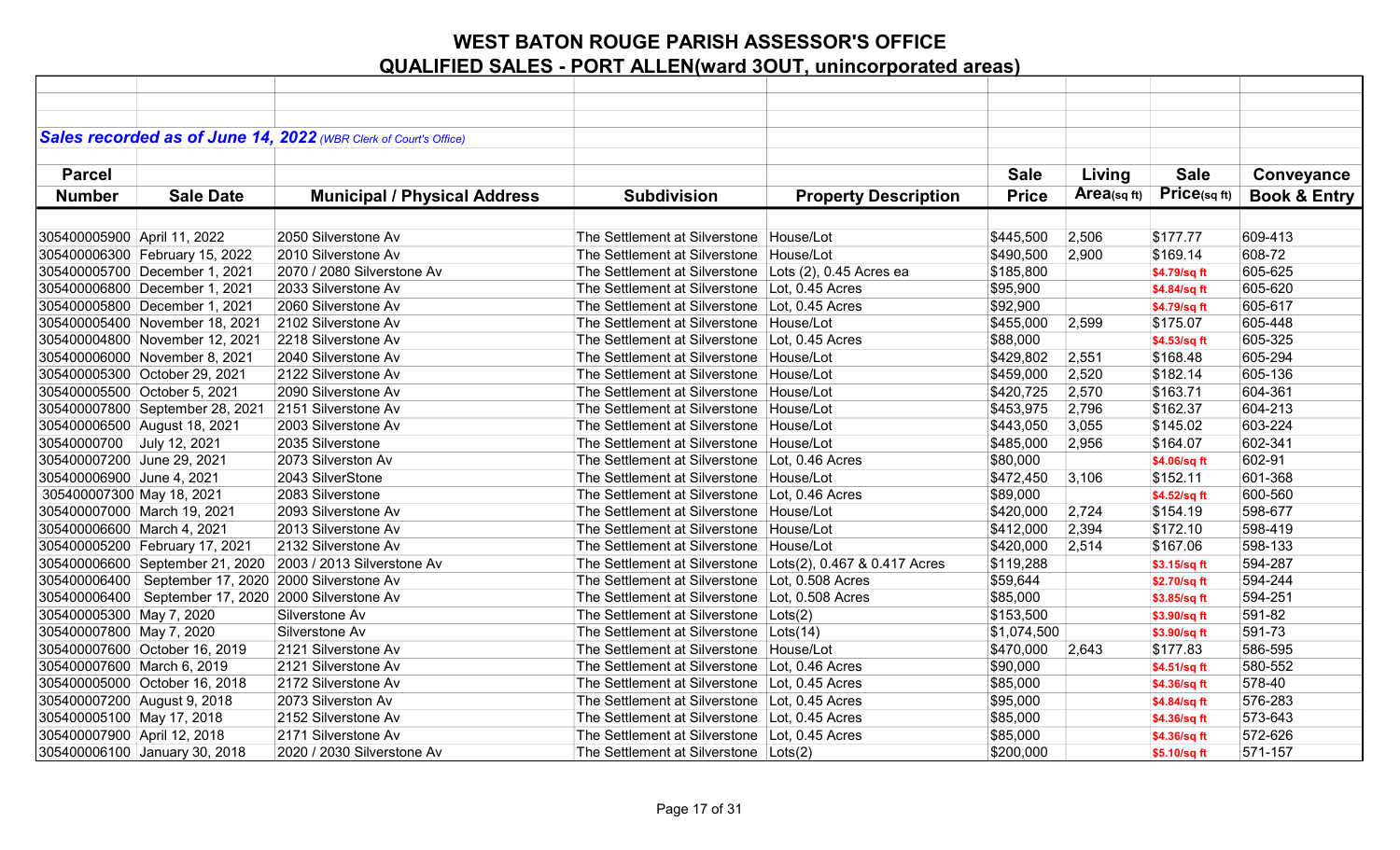|                             |                                 | Sales recorded as of June 14, 2022 (WBR Clerk of Court's Office) |                                               |                             |              |             |              |                         |
|-----------------------------|---------------------------------|------------------------------------------------------------------|-----------------------------------------------|-----------------------------|--------------|-------------|--------------|-------------------------|
|                             |                                 |                                                                  |                                               |                             |              |             |              |                         |
| <b>Parcel</b>               |                                 |                                                                  |                                               |                             | <b>Sale</b>  | Living      | <b>Sale</b>  | Conveyance              |
| <b>Number</b>               | <b>Sale Date</b>                | <b>Municipal / Physical Address</b>                              | <b>Subdivision</b>                            | <b>Property Description</b> | <b>Price</b> | Area(sq ft) | Price(sq ft) | <b>Book &amp; Entry</b> |
|                             |                                 |                                                                  |                                               |                             |              |             |              |                         |
|                             | 305400005600 October 24, 2017   | 2080 Silverstone Av                                              | The Settlement at Silverstone Lots(6)         |                             | \$510,000    |             | \$4.36/sq ft | 568-453                 |
|                             | 305400004800 October 12, 2017   | 2218 Silverstone Av                                              | The Settlement at Silverstone Lot, 0.45 Acres |                             | \$85,000     |             | \$4.36/sq ft | 568-208                 |
|                             | 305400007100 October 5, 2017    | 2063 Silverstone Av                                              | The Settlement at Silverstone Lot, 0.45 Acres |                             | \$95,000     |             | \$4.79/sq ft | 568-73                  |
|                             | 305400004700 August 10, 2017    | 2238 Silverstone Av                                              | The Settlement at Silverstone Lot, 0.46 Acres |                             | \$75,000     |             | \$3.74/sq ft | 566-292                 |
|                             | 305400008000 August 7, 2017     | Silverstone Av                                                   | The Settlement at Silverstone Lot, 0.45 Acres |                             | \$80,000     |             | \$4.08/sq ft | 566-248                 |
| 305400008100 July 28, 2017  |                                 | Silverstone Av                                                   | The Settlement at Silverstone Lot, 0.45 Acres |                             | \$80,000     |             | \$4.08/sq ft | 566-97                  |
|                             | 305300014000 September 30, 2021 | 2488 Woodland Ct                                                 | The Woodlands                                 | House/Lot                   | \$390,000    | 2,635       | \$148.01     | 604-251                 |
| 305300011800 August 9, 2021 |                                 | 2245 Woodland Ct                                                 | The Woodlands                                 | House/Lot                   | \$220,000    | 1,427       | \$154.17     | 603-66                  |
| 305300015800 August 4, 2021 |                                 | 2264 Woodland Ct                                                 | The Woodlands                                 | House/Lot                   | \$228,000    | 1,423       | \$160.22     | 603-30                  |
| 305300018200 July 20, 2021  |                                 | 2173 Woodland Ct                                                 | The Woodlands                                 | House/Lot                   | \$200,000    | 1,240       | \$161.29     | 602-500                 |
| 305300014500 June 1, 2021   |                                 | 2438 Woodland Ct                                                 | The Woodlands                                 | Hosue/Lot                   | \$265,000    | 1,844       | \$143.71     | 601-273                 |
| 305300014800 April 28, 2021 |                                 | <b>Woodland Ct</b>                                               | The Woodlands                                 | Lots $(10)$                 | \$425,000    |             | n/a          | 600-169                 |
|                             | 305300016200 March 23, 2021     | 2224 Woodland Ct                                                 | The Woodlands                                 | House/Lot                   | \$220,000    | 1,427       | \$154.17     | 599-40                  |
|                             | 305300014600 January 12, 2021   | 2428 Woodland Ct                                                 | The Woodlands                                 | House/Lots(2)               | \$401,900    | 2,497       | \$125.00     | 597-299                 |
|                             | 305300015200 January 8, 2021    | 2356 Woodland Ct                                                 | The Woodlands                                 | Lot, 0.234 Acres            | \$53,000     |             | \$5.20/sq ft | 597-230                 |
|                             | 305300015900 October 21, 2020   | 2254 Woodland Ct                                                 | The Woodlands                                 | House/Lot                   | \$220,000    | 1,443       | \$152.46     | 595-109                 |
|                             | 305300016600 September 3, 2020  | 2182 Woodland Ct                                                 | The Woodlands                                 | House/Lot                   | \$200,000    | 1,358       | \$147.28     | 593-697                 |
|                             | 305300017500 August 13, 2020    | 2103 Woodland Ct                                                 | The Woodlands                                 | House/Lot                   | \$195,000    | 1,304       | \$149.54     | 593-409                 |
|                             | 305300015500 March 25, 2020     | 2326 Woodland Ct                                                 | The Woodlands                                 | House/Lot                   | \$216,000    | 1,447       | \$149.27     | 590-292                 |
|                             | 305300014900 December 23, 2019  | 2386 Woodland ct                                                 | The Woodlands                                 | House/Lot                   | \$220,000    | 1,531       | \$143.70     | 588-46                  |
|                             | 305300016900 October 2, 2019    | 2152 Woodland Ct                                                 | The Woodlands                                 | House/Lot                   | \$234,000    | 1,668       | \$140.29     | 586-298                 |
|                             | 305300017300 August 23, 2019    | 2112 Woodland Ct                                                 | The Woodlands                                 | House/Lot                   | \$195,000    | 1,441       | \$135.32     | 585-349                 |
| 305300011900 July 31, 2019  |                                 | 2255 Woodkland Cr                                                | The Woodlands                                 | House/Lot                   | \$200,000    | 1,412       | \$141.64     | 584-681                 |
| 305300016400 June 24, 2019  |                                 | 2204 Woodland Ct                                                 | The Woodlands                                 | House/Lot                   | \$182,000    | 1,241       | \$146.66     | 584-196                 |
| 305300018200 May 30, 2019   |                                 | 2173 Woodland Ct                                                 | The Woodlands                                 | House/Lot                   | \$185,000    | 1,240       | \$149.19     | 583-94                  |
| 305300017600 March 6, 2019  |                                 | 2113 Woodland Ct                                                 | The Woodlands                                 | House/Lot                   | \$211,500    | 1,524       | \$138.78     | 580-549                 |
|                             | 305300015700 November 16, 2018  | 2306 Woodland Ct                                                 | The Woodlands                                 | House/Lot                   | \$223,000    | 1,636       | \$136.31     | 578-394                 |
|                             | 305300014000 October 1, 2018    | 2488 Woodland Ct                                                 | The Woodlands                                 | House/Lot                   | \$395,301    | 2,602       | \$151.92     | 577-522                 |
| 305300017200 July 23, 2018  |                                 | 2122 Woodland Ct                                                 | The Woodlands                                 | House/Lot                   | \$190,000    | 1,429       | \$132.96     | 575-643                 |
| 305300016500 June 1, 2018   |                                 | 2192 Woodland Ct                                                 | The Woodlands                                 | House/Lot                   | \$197,500    | 1,417       | \$139.38     | 574-351                 |
|                             | 305300018300 December 7, 2017   | 2183 Woodland Ct                                                 | The Woodlands                                 | House/Lot                   | \$182,500    | 1,312       | \$139.10     | 569-344                 |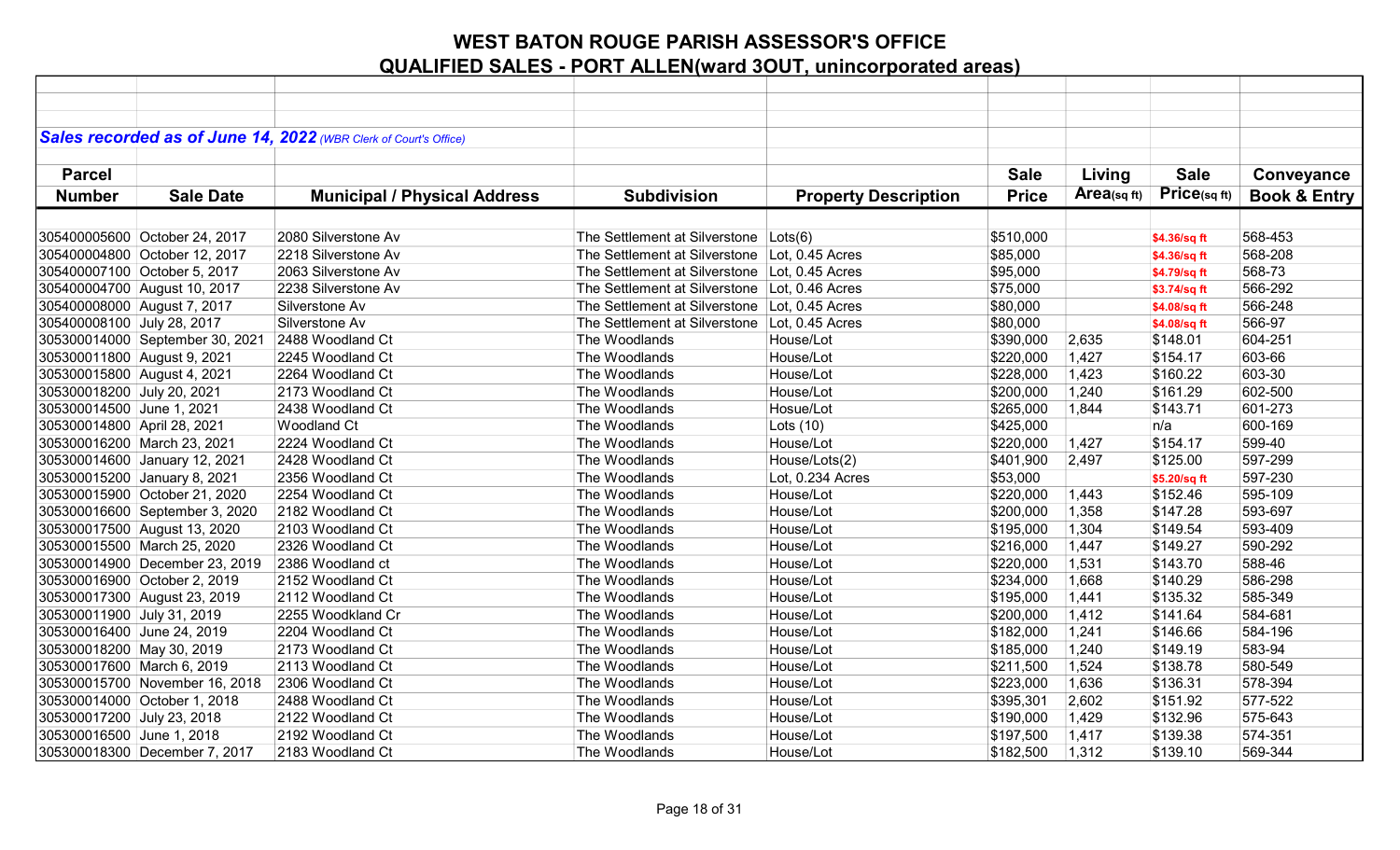|                             |                                                  | Sales recorded as of June 14, 2022 (WBR Clerk of Court's Office) |                    |                             |              |             |              |                         |
|-----------------------------|--------------------------------------------------|------------------------------------------------------------------|--------------------|-----------------------------|--------------|-------------|--------------|-------------------------|
|                             |                                                  |                                                                  |                    |                             |              |             |              |                         |
| <b>Parcel</b>               |                                                  |                                                                  |                    |                             | <b>Sale</b>  | Living      | <b>Sale</b>  | Conveyance              |
| <b>Number</b>               | <b>Sale Date</b>                                 | <b>Municipal / Physical Address</b>                              | <b>Subdivision</b> | <b>Property Description</b> | <b>Price</b> | Area(sq ft) | Price(sq ft) | <b>Book &amp; Entry</b> |
|                             |                                                  |                                                                  |                    |                             |              |             |              |                         |
|                             | 305300018000 September 14, 2017 2153 Woodland Ct |                                                                  | The Woodlands      | House/Lot                   | \$185,000    | 1,356       | \$136.43     | 567-347                 |
|                             | 305300014500 January 3, 2017                     | 2438 Woodland Ct                                                 | The Woodlands      | House/Lot                   | \$285,027    | 1,844       | \$154.57     | 559-685                 |
|                             |                                                  |                                                                  |                    |                             |              |             |              |                         |
|                             | 305300012200 November 22, 2016                   | 2317 Woodland Ct                                                 | The Woodlands      | House/Lot                   | \$192,000    | 1,411       | \$136.07     | 559-52                  |
|                             | 305300016000 October 24, 2016                    | 2244 Woodland Ct                                                 | The Woodlands      | House/Lot                   | \$175,900    | 1,243       | \$141.51     | 558-331                 |
|                             | 305300016800 October 24, 2016                    | 2162 Woodland Ct                                                 | The Woodlands      | House/Lot                   | \$198,500    | 1,446       | \$137.28     | 558-334                 |
|                             | 305300017000 March 30, 2016                      | 2142 Woodland Ct                                                 | The Woodlands      | House/Lot                   | \$187,000    | 1,428       | \$130.95     | 553-123                 |
|                             | 305300017400 March 14, 2016                      | 2100 Woodland Ct                                                 | The Woodlands      | House/Lot                   | \$170,000    | 1,229       | \$138.32     | 552-620                 |
| 305300017900 June 16, 2015  |                                                  | 2143 Woodland Ct                                                 | The Woodlands      | House/Lot                   | \$160,000    | 1,168       | \$136.99     | 546-207                 |
| 305300016400 May 4, 2015    |                                                  | 2204 Woodland Ct                                                 | The Woodlands      | House/Lot                   | \$169,500    | 1,241       | \$136.58     | 545-7                   |
|                             | 305300017200 October 14, 2014                    | 2122 Woodland Ct                                                 | The Woodlands      | House/Lot                   | \$197,500    | 1,429       | \$138.21     | 539-693                 |
|                             | 305300015300 October 9, 2014                     | 2346 Woodland Ct                                                 | The Woodlands      | House/Lot                   | \$238,000    | 1,783       | \$133.48     | 539-548                 |
|                             | 305300012300 October 7, 2014                     | 2327 Woodland Ct                                                 | The Woodlands      | House/Lot                   | \$209,900    | 1,536       | \$136.65     | 539-494                 |
| 305300014900 April 30, 2014 |                                                  | 2386 Woodland Ct                                                 | The Woodlands      | House/Lot                   | \$201,168    | 1,531       | \$131.40     | 535-215                 |
|                             | 305300015100 October 25, 2013                    | 2366 Woodland Ct                                                 | The Woodlands      | House/Lot                   | \$239,975    | 1,724       | \$139.20     | 528-147                 |
|                             | 305300012400 September 19, 2013 2337 Woodland Ct |                                                                  | The Woodlands      | House/Lot                   | \$214,417    | 1,556       | \$137.80     | 527-210                 |
|                             | 305300017800 September 17, 2013 2133 Woodland Ct |                                                                  | The Woodlands      | House/Lot                   | \$200,000    | 1,580       | \$126.58     | 527-176                 |
| 305300015500 April 8, 2013  |                                                  | 2326 Woodland Ct                                                 | The Woodlands      | House/Lot                   | \$200,255    | 1,447       | \$138.39     | 522-581                 |
|                             | 305300015400 March 28, 2013                      | 2336 Woodland Ct                                                 | The Woodlands      | House/Lot                   | \$229,000    | 1,661       | \$137.87     | 522-477                 |
|                             | 305300012000 November 5, 2012                    | 2265 Woodland Ct                                                 | The Woodlands      | House/Lot                   | \$240,000    | 1,759       | \$136.44     | 519-562                 |
|                             | 305300012200 October 31, 2012                    | 2317 Woodland Ct                                                 | The Woodlands      | House/Lot                   | \$184,900    | 1,411       | \$131.04     | 518-510                 |
|                             | 305300012100 August 15, 2012                     | 2307 Woodland Ct                                                 | The Woodlands      | House/Lot                   | \$185,624    | 1,421       | \$130.63     | 515-697                 |
|                             | 305300015700 August 1, 2012                      | 2306 Woodland Ct                                                 | The Woodlands      | House/Lot                   | \$219,831    | 1,636       | \$134.37     | 514-430                 |
| 305300011900 May 12, 2012   |                                                  | 2255 Woodland Ct                                                 | The Woodlands      | House/Lot                   | \$189,500    | 1,412       | \$134.21     | 512-333                 |
| 305300016000 May 8, 2012    |                                                  | 2244 Woodland Ct                                                 | The Woodlands      | House/Lot                   | \$168,500    | 1,243       | \$135.56     | 512-84                  |
|                             | 305300011800 March 26, 2012                      | 2245 Woodland Ct                                                 | The Woodlands      | House/Lot                   | \$184,400    | 1,427       | \$129.22     | 510-696                 |
|                             | 305300015800 November 10, 2011                   | 2264 Woodland Ct                                                 | The Woodlands      | House/Lot                   | \$188,463    | 1,423       | \$132.44     | 507-606                 |
| 305300015900 July 1, 2011   |                                                  | 2254 Woodland Ct                                                 | The Woodlands      | House/Lot                   | \$191,041    | 1,443       | \$132.39     | 504-234                 |
| 305300011700 May 19, 2011   |                                                  | 2235 Woodland Ct                                                 | The Woodlands      | House/Lot                   | \$201,665    | 1,544       | \$130.61     | 503-188                 |
|                             | 305300016200 December 17, 2010                   | 2224 Woodland Ct                                                 | The Woodlands      | House/Lot                   | \$184,900    | 1,427       | \$129.57     | 500-154                 |
|                             | 305300016100 November 24, 2010                   | 2234 Woodland Ct                                                 | The Woodlands      | House/Lot                   | \$189,498    | 1,427       | \$132.79     | 499-431                 |
|                             | 305300016300 September 13, 2010 2214 Woodland Ct |                                                                  | The Woodlands      | House/Lot                   | \$190,000    | 1,427       | \$133.15     | 497-202                 |
|                             |                                                  |                                                                  |                    |                             |              |             |              |                         |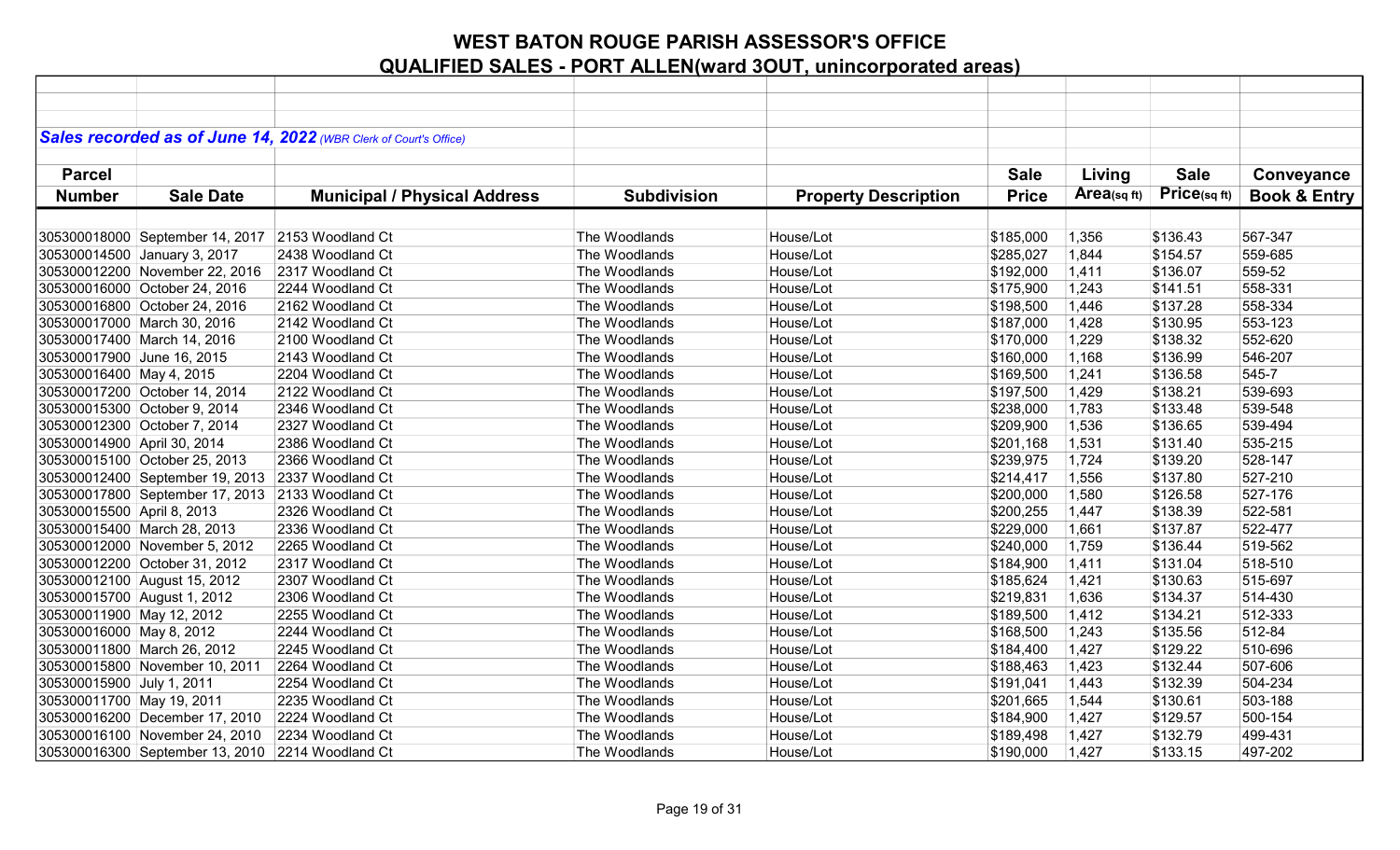|                             |                                | Sales recorded as of June 14, 2022 (WBR Clerk of Court's Office) |                      |                             |              |            |              |                         |
|-----------------------------|--------------------------------|------------------------------------------------------------------|----------------------|-----------------------------|--------------|------------|--------------|-------------------------|
|                             |                                |                                                                  |                      |                             |              |            |              |                         |
| <b>Parcel</b>               |                                |                                                                  |                      |                             | <b>Sale</b>  | Living     | <b>Sale</b>  | Conveyance              |
|                             |                                |                                                                  |                      |                             |              |            |              |                         |
| <b>Number</b>               | <b>Sale Date</b>               | <b>Municipal / Physical Address</b>                              | <b>Subdivision</b>   | <b>Property Description</b> | <b>Price</b> | Area(sqft) | Price(sqft)  | <b>Book &amp; Entry</b> |
|                             |                                |                                                                  |                      |                             |              |            |              |                         |
|                             | 305300011700 August 20, 2010   | <b>Woodland Ct</b>                                               | The Woodlands        | Lots(47)                    | \$1,500,000  |            | \$31,915/lot | 496-474                 |
|                             | 305300017200 August 13, 2010   | 2122 Woodland Ct                                                 | The Woodlands        | House/Lot                   | \$184,900    | 1,429      | \$129.39     | 496-413                 |
| 305300017700 July 16, 2010  |                                | 2123 Woodland Ct                                                 | The Woodlands        | House/Lot                   | \$181,400    | 1,422      | \$127.57     | 495-691                 |
| 305300017300 May 20, 2010   |                                | 2112 Woodland Ct                                                 | The Woodlands        | House/Lot                   | \$184,900    | 1,441      | \$128.31     | 494-173                 |
| 305300017600 April 7, 2010  |                                | 2113 Woodland Ct                                                 | The Woodlands        | House/Lot                   | \$213,465    | 1,524      | \$140.07     | 493-167                 |
|                             | 305300017500 March 18, 2010    | 2103 Woodland Ct                                                 | The Woodlands        | Lot                         | \$36,000     |            | n/a          | 493-108                 |
|                             | 305300016900 February 8, 2010  | 2152 Woodland Ct                                                 | The Woodlands        | House/Lot                   | \$250,000    | 1,668      | \$149.88     | 492-208                 |
|                             | 305300013400 October 30, 2020  | <b>Woodland Ct</b>                                               | The Woodlands        | Lots(10)                    | \$425,000    |            | \$42,500/lot | 595-314                 |
|                             | 305300011600 October 29, 2018  | 2225 Woodland Cr                                                 | The Woodlands        | House/Lot                   | \$219,000    | 1,558      | \$140.56     | 578-195                 |
|                             | 305300017100 February 7, 2018  | 2132 Woodland Ct                                                 | The Woodlands        | House/Lot                   | \$215,500    | 1,558      | \$138.32     | 571-277                 |
|                             | 305300015400 January 22, 2018  | 2336 Woodland Ct                                                 | The Woodlands        | House/Lot                   | \$236,500    | 1,661      | \$142.38     | 571-27                  |
|                             | 305300012000 December 24, 2014 | 2265 Woodland Ct                                                 | The Woodlands        | House/Lot                   | \$224,000    | 1,759      | \$127.35     | 541-411                 |
|                             | 305300015600 January 2, 2013   | 2316 Woodland Ct                                                 | The Woodlands        | House/Lot                   | \$238,500    | 1,799      | \$132.57     | 520-354                 |
|                             | 305300015000 August 18, 2011   | 2376 Woodland Ct                                                 | The Woodlands        | House/Lot                   | \$220,220    | 1,380      | \$159.58     | 505-292                 |
| 305300017500 June 20, 2011  |                                | 2103 Woodland Ct                                                 | The Woodlands        | House/Lot                   | \$169,900    | 1,304      | \$130.29     | 504-14                  |
| 302700001100 April 8, 2020  |                                | 7783 Rosedale Rd                                                 | <b>Tower Place</b>   | House/Lot                   | \$199,000    | 3,046      | \$65.33      | 590-428                 |
|                             | 302700001300 March 20, 2017    | 269 Devin Ln                                                     | <b>Tower Place</b>   | Mobile Home/Lot             | \$150,000    | 1,280      | \$117.19     | 561-599                 |
|                             | 302700000800 August 23, 2016   | 7693 Rosedale Rd                                                 | <b>Tower Place</b>   | Mobile Home/Lot             | \$90,000     | 960        | \$93.75      | 556-551                 |
| 302700000800 March 4, 2013  |                                | 7693 Rosedale Rd                                                 | <b>Tower Place</b>   | Mobile Home/Lot             | \$90,000     | 960        | \$93.75      | 521-663                 |
| 302700000900 June 25, 2012  |                                | 7711 Rosedale Rd                                                 | <b>Tower Place</b>   | Mobile Home/Lot             | \$99,000     | 1,232      | \$80.36      | 513-442                 |
|                             | 305300011300 October 1, 2021   | 1160 Rue Riviere Dr                                              | <b>Vieux Riviere</b> | House/Lot                   | \$238,000    | 1,876      | \$126.87     | 604-312                 |
|                             | 305300011300 October 1, 2021   | 1160 Rue Riviere Dr                                              | <b>Vieux Riviere</b> | House/Lot                   | \$238,000    | 1,876      | \$126.87     | 604-312                 |
| 305300009100 June 15, 2021  |                                | 1397 Rue Riviere Dr                                              | <b>Vieux Riviere</b> | House/Lot                   | \$282,000    | 2,246      | \$125.56     | 601-549                 |
| 305300010400 May 4, 2021    |                                | 1334 Rue Riviere Dr                                              | <b>Vieux Riviere</b> | House/Lot                   | \$285,000    | 2,249      | 126.72       | 600-332                 |
| 305300011100 April 15, 2021 |                                | 1212 Rue Riviere Dr                                              | <b>Vieux Riviere</b> | House/Lot                   | \$257,000    | 1,940      | \$132.47     | 599-642                 |
|                             | 305300009600 March 25, 2021    | 1456 Rue Riviere Dr                                              | <b>Vieux Riviere</b> | House/Lot                   | \$238,000    | 1,720      | \$138.37     | 599-171                 |
|                             | 305300008700 March 22, 2021    | 1335 Rue Riviere Dr                                              | <b>Vieux Riviere</b> | House/Lot                   | \$235,000    | 1,894      | \$124.08     | 599-37                  |
|                             | 305300009200 December 17, 2019 | 1409 Rue Riviere Dr                                              | <b>Vieux Riviere</b> | House/Lot                   | \$355,000    | 2,587      | \$137.22     | 587-609                 |
| 305300011000 June 8, 2018   |                                | 1232 Rue Riviere Dr                                              | <b>Vieux Riviere</b> | House/Lot                   | \$245,000    | 2,273      | \$107.79     | 574-556                 |
|                             | 305300008500 October 31, 2017  | 1283 Rue Riviere Dr                                              | <b>Vieux Riviere</b> | House/Lot                   | \$252,500    | 2,248      | \$112.32     | 568-539                 |
|                             | 305300011200 October 27, 2017  | 1180 Rue Riviere Dr                                              | <b>Vieux Riviere</b> | House/Lot                   | \$245,000    | 2,114      | \$115.89     | 568-491                 |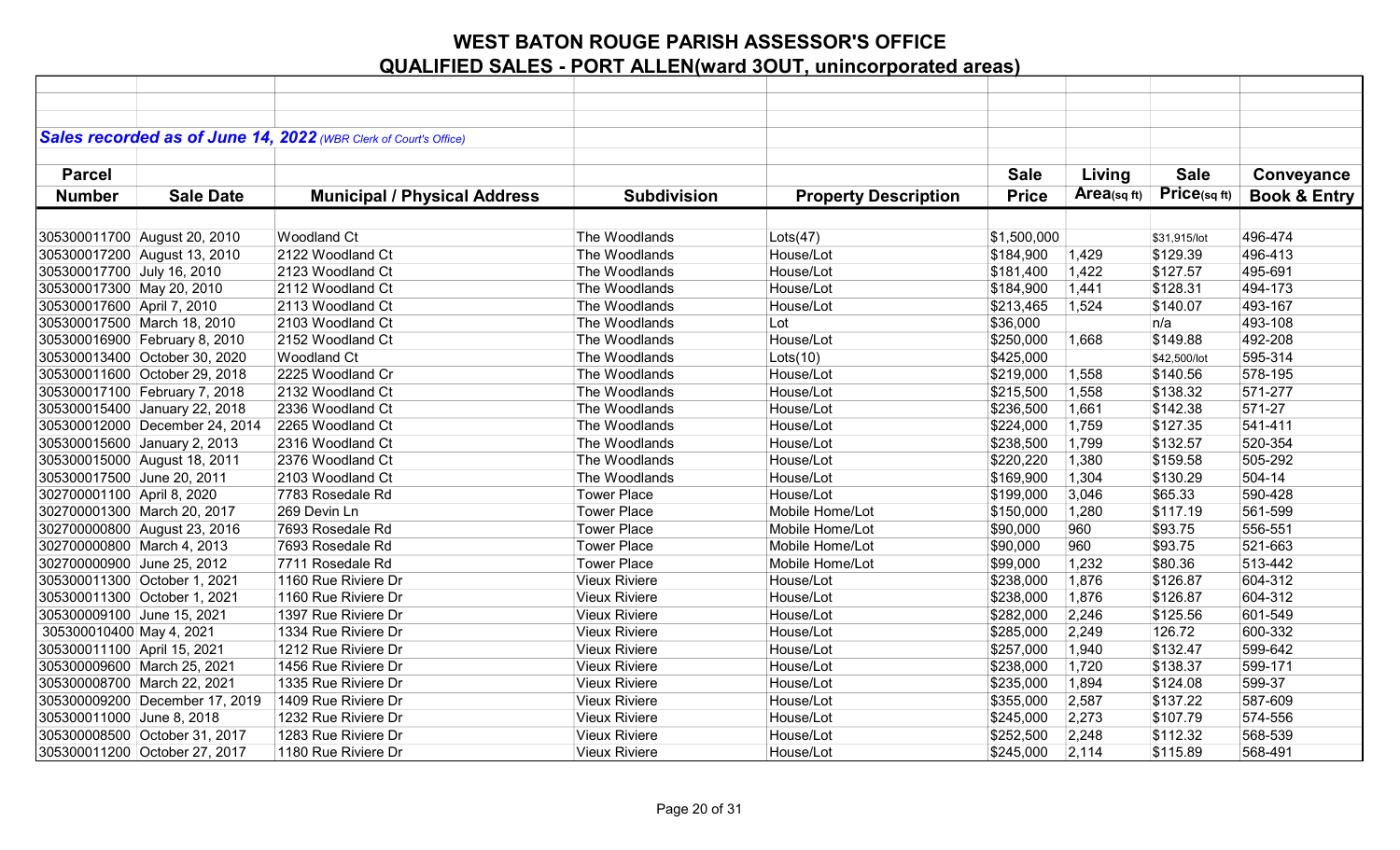|                             |                                                         | Sales recorded as of June 14, 2022 (WBR Clerk of Court's Office) |                      |                             |              |               |             |                         |
|-----------------------------|---------------------------------------------------------|------------------------------------------------------------------|----------------------|-----------------------------|--------------|---------------|-------------|-------------------------|
|                             |                                                         |                                                                  |                      |                             |              |               | <b>Sale</b> |                         |
| <b>Parcel</b>               |                                                         |                                                                  |                      |                             | <b>Sale</b>  | Living        |             | Conveyance              |
| <b>Number</b>               | <b>Sale Date</b>                                        | <b>Municipal / Physical Address</b>                              | <b>Subdivision</b>   | <b>Property Description</b> | <b>Price</b> | Area $(sqft)$ | Price(sqft) | <b>Book &amp; Entry</b> |
|                             |                                                         |                                                                  |                      |                             |              |               |             |                         |
|                             | 305300010300 August 31, 2017                            | 1354 Rue Riviere Dr                                              | <b>Vieux Riviere</b> | House/Lot                   | \$217,000    | 1,880         | \$115.43    | 567-104                 |
| 305300011000 May 30, 2017   |                                                         | 1232 Rue Riviere Dr                                              | <b>Vieux Riviere</b> | House/Lot                   | \$182,000    | 2,273         | \$80.07     | 564-179                 |
|                             | 305300008100 October 14, 2016                           | 1213 Rue Riviere Dr                                              | <b>Vieux Riviere</b> | House/Lot                   | \$221,000    | 1,816         | \$121.70    | 558-158                 |
|                             | 305300010100   September 14, 2016   1374 Rue Riviere Dr |                                                                  | <b>Vieux Riviere</b> | House/Lot                   | \$225,000    | 1,723         | \$130.59    | 557-277                 |
| 305300010700 May 3, 2016    |                                                         | 1282 Rue Riviere Dr                                              | <b>Vieux Riviere</b> | House/Lot                   | \$202,000    | 1,907         | \$105.93    | 554-54                  |
|                             | 305300008300 September 1, 2015                          | 1263 Rue Riviere Dr                                              | <b>Vieux Riviere</b> | House/Lot                   | \$195,000    | 1,717         | \$113.57    | 548-165                 |
|                             | 305300008800 August 31, 2015                            | 1345 Rue Riviere Dr                                              | <b>Vieux Riviere</b> | House/Lot                   | \$215,900    | 2,061         | \$104.75    | 548-92                  |
| 305300010200 June 29, 2015  |                                                         | 1364 Rue Riviere Dr                                              | <b>Vieux Riviere</b> | House/Lot                   | \$217,000    | 2,252         | \$96.36     | 546-406                 |
| 305300009400 March 5, 2015  |                                                         | 1439 Rue Riviere Dr                                              | <b>Vieux Riviere</b> | House/Lot                   | \$419,900    | 2,585         | \$162.44    | 543-136                 |
|                             | 305300011100 August 27, 2014                            | 1212 Rue Riviere Dr                                              | <b>Vieux Riviere</b> | House/Lot                   | \$203,000    | 1,940         | \$104.64    | 538-389                 |
| 305300011200 July 29, 2014  |                                                         | 1180 Rue Riviere Dr                                              | <b>Vieux Riviere</b> | House/Lot                   | \$225,000    | 2,114         | \$106.43    | 537-447                 |
|                             | 305300009300 December 5, 2013                           | 1419 Rue Riviere Dr                                              | <b>Vieux Riviere</b> | House/Lot                   | \$370,000    | 2,998         | \$123.42    | 529-53                  |
| 305300009600 May 1, 2013    |                                                         | 1456 Rue Riviere Dr                                              | <b>Vieux Riviere</b> | House/Lot                   | \$183,700    | 1,720         | \$106.80    | 523-346                 |
| 305200008000 April 17, 2013 |                                                         | 1181 Rue Riviere Dr                                              | <b>Vieux Riviere</b> | House/Lot                   | \$202,000    | 2,247         | \$89.90     | 523-22                  |
|                             | 305300010900 February 28, 2013                          | 1252 Rue Riviere Dr                                              | <b>Vieux Riviere</b> | House/Lot                   | \$189,000    | 2,046         | \$92.38     | 521-571                 |
|                             | 305300007900 February 26, 2013                          | 1161 Rue Riviere Dr                                              | <b>Vieux Riviere</b> | House/Lot                   | \$192,094    | 2,494         | \$77.02     | 521-517                 |
|                             | 305300011000 February 6, 2013                           | 1232 Rue Riviere Dr                                              | <b>Vieux Riviere</b> | House/Lot                   | \$202,200    | 2,273         | \$88.96     | 521-202                 |
|                             | 305300010500 December 3, 2012                           | 1314 Rue Riviere Dr                                              | <b>Vieux Riviere</b> | House/Lot                   | \$189,000    | 1,953         | \$96.77     | 519-273                 |
|                             | 305300010400 October 31, 2012                           | 1334 Rue Riviere Dr                                              | <b>Vieux Riviere</b> | House/Lot                   | \$202,200    | 2,249         | \$89.91     | 518-485                 |
|                             | 305300010200 October 30, 2012                           | 1364 Rue Riviere Dr                                              | <b>Vieux Riviere</b> | House/Lot                   | \$200,200    | 2,252         | \$88.90     | 518-475                 |
|                             | 305300009900 October 26, 2012                           | 1394 Rue Riviere Dr                                              | <b>Vieux Riviere</b> | House/Lot                   | \$176,100    | 1,692         | \$104.08    | 518-436                 |
|                             | 305300009100 October 17, 2012                           | 1397 Rue Riviere Dr                                              | <b>Vieux Riviere</b> | House/Lot                   | \$200,300    | 2,246         | \$89.18     | 518-301                 |
|                             | 305300010600 October 15, 2012                           | 1292 Rue Riviere Dr                                              | <b>Vieux Riviere</b> | House/Lot                   | \$200,300    | 2,261         | \$88.59     | 518-220                 |
|                             | 305300010700 September 5, 2012                          | 1282 Rue Riviere Dr                                              | <b>Vieux Riviere</b> | House/Lot                   | \$186,700    | 1,907         | \$97.90     | 516-669                 |
|                             | 305300008800 September 4, 2012                          | 1345 Rue Riviere Dr                                              | <b>Vieux Riviere</b> | House/Lot                   | \$185,900    | 2,061         | \$90.20     | 516-571                 |
|                             | 305300010300 August 8, 2012                             | 1354 Rue Riviere Dr                                              | <b>Vieux Riviere</b> | House/Lot                   | \$181,400    | 1,880         | \$96.49     | 515-392                 |
| 305300010100 July 17, 2012  |                                                         | 1374 Rue Riviere Dr                                              | <b>Vieux Riviere</b> | House/Lot                   | \$181,400    | 1,723         | \$105.28    | 514-83                  |
| 305300008700 July 13, 2012  |                                                         | 1335 Rue Riviere Dr                                              | <b>Vieux Riviere</b> | House/Lot                   | \$181,400    | 1,894         | \$95.78     | 514-15                  |
| 305300010000 July 10, 2012  |                                                         | 1384 Rue Riviere Dr                                              | <b>Vieux Riviere</b> | House/Lot                   | \$200,100    | 2,252         | \$88.85     | 513-679                 |
| 305300008400 July 5, 2012   |                                                         | 1273 Rue Riviere Dr                                              | <b>Vieux Riviere</b> | House/Lot                   | \$185,900    | 2,076         | \$89.55     | 513-629                 |
| 305300008500 June 27, 2012  |                                                         | 1283 Rue Riviere Dr                                              | <b>Vieux Riviere</b> | House/Lot                   | \$200,300    | 2,248         | \$89.10     | 513-482                 |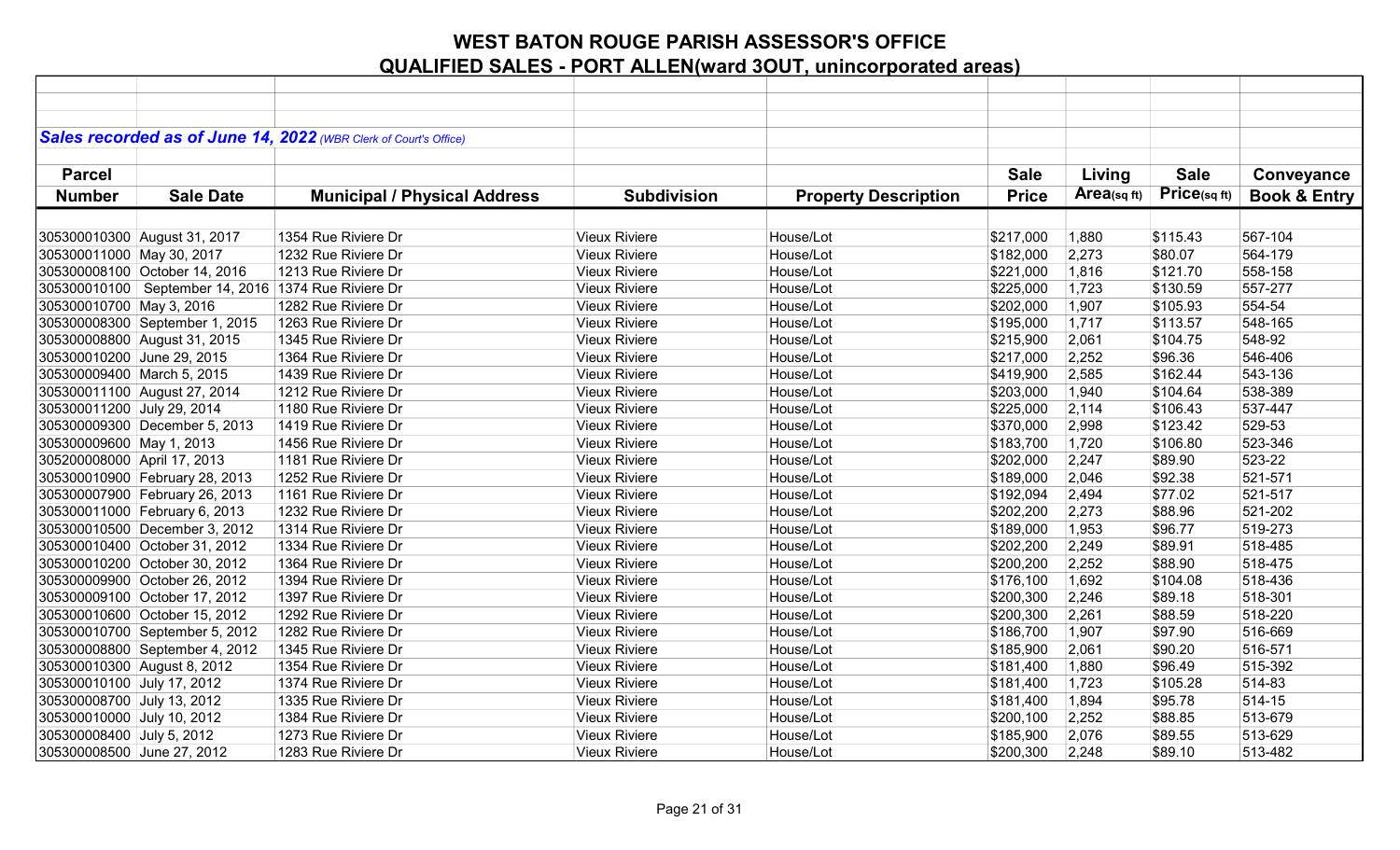|                             |                                                  | Sales recorded as of June 14, 2022 (WBR Clerk of Court's Office) |                          |                             |              |             |                   |                         |
|-----------------------------|--------------------------------------------------|------------------------------------------------------------------|--------------------------|-----------------------------|--------------|-------------|-------------------|-------------------------|
|                             |                                                  |                                                                  |                          |                             |              |             |                   |                         |
| <b>Parcel</b>               |                                                  |                                                                  |                          |                             | <b>Sale</b>  | Living      | <b>Sale</b>       | Conveyance              |
|                             |                                                  |                                                                  | <b>Subdivision</b>       |                             | <b>Price</b> | Area(sq ft) | $Price_{(sq ft)}$ |                         |
| <b>Number</b>               | <b>Sale Date</b>                                 | <b>Municipal / Physical Address</b>                              |                          | <b>Property Description</b> |              |             |                   | <b>Book &amp; Entry</b> |
|                             |                                                  |                                                                  |                          |                             |              |             |                   |                         |
| 305300009800 June 14, 2012  |                                                  | 1416 Rue Riviere Dr                                              | <b>Vieux Riviere</b>     | House/Lot                   | \$186,900    | 1,937       | \$96.49           | 513-237                 |
| 305300008600 June 14, 2012  |                                                  | 1293 Rue Riviere Dr                                              | <b>Vieux Riviere</b>     | House/Lot                   | \$200,100    | 2,255       | \$88.74           | 513-242                 |
| 305300011000 June 11, 2012  |                                                  | 1232 Rue Riviere Dr                                              | <b>Vieux Riviere</b>     | Lot                         | \$33,000     |             | n/a               | 513-186                 |
| 305300008100 May 16, 2012   |                                                  | 1213 Rue Riviere Dr                                              | <b>Vieux Riviere</b>     | House/Lot                   | \$183,500    | 1,816       | \$101.05          | 512-250                 |
| 305300009900 May 14, 2012   |                                                  | 1394 Rue Riviere Dr                                              | <b>Vieux Riviere</b>     | Lot                         | \$30,000     |             |                   | 512-163                 |
| 305300008300 May 8, 2012    |                                                  | 1263 Rue Riviere Dr                                              | <b>Vieux Riviere</b>     | House/Lot                   | \$181,400    | 1,717       | \$105.65          | 512-59                  |
| 305300008200 April 24, 2012 |                                                  | 1233 Rue Riviere Dr                                              | <b>Vieux Riviere</b>     | House/Lot                   | \$186,700    | 1,855       | \$100.65          | 511-436                 |
| 305300009200 April 16, 2012 |                                                  | 1397 Rue Riviere Dr                                              | <b>Vieux Riviere</b>     | Lot                         | \$30,000     |             | n/a               | 511-323                 |
| 305300011300 April 11, 2012 |                                                  | 1160 Rue Riviere Dr                                              | <b>Vieux Riviere</b>     | House/Lot                   | \$186,700    | 1,876       | \$99.52           | 511-269                 |
|                             | 305300011100 March 16, 2012                      | 1212 Rue Riviere Dr                                              | <b>Vieux Riviere</b>     | House/Lot                   | \$185,900    | 1,940       | \$95.82           | 510-566                 |
|                             | 305300011200 February 24, 2012                   | 1180 Rue Riviere Dr                                              | <b>Vieux Riviere</b>     | House/Lot                   | \$200,300    | 2,114       | \$94.75           | 510-248                 |
|                             | 305300010800 December 5, 2011                    | 1262 Rue Riviere Dr                                              | <b>Vieux Riviere</b>     | House/Lot                   | \$218,000    | 2,294       | \$95.03           | 508-311                 |
|                             | 305300007900 October 7, 2011                     | 1611 Rue Riviere Dr                                              | <b>Vieux Riviere</b>     | 24 Lots                     | \$720,000    |             | n/a               | 506-529                 |
|                             | 305300011500 February 18, 2011                   | 1120 Rue Riviere Dr                                              | <b>Vieux Riviere</b>     | Lot                         | \$65,000     |             | n/a               | 501-184                 |
|                             | 305300010800 January 19, 2011                    | 1262 Rue Riviere Dr                                              | <b>Vieux Riviere</b>     | Lot                         | \$29,000     |             | n/a               | 500-549                 |
|                             | 305300009500 October 20, 2010                    | 1466 Rue Riviere Dr                                              | <b>Vieux Riviere</b>     | Lot                         | \$33,500     |             | n/a               | 498-12                  |
| 305300009300 July 22, 2010  |                                                  | 1419 Rue Riviere Dr                                              | <b>Vieux Riviere</b>     | Lot                         | \$37,000     |             | n/a               | 496-97                  |
|                             | 303500003100 March 10, 2022                      | 726 West Lake Dr                                                 | <b>West Lake Estates</b> | Lot, 1.33 Acres             | \$175,000    |             | \$3.02/sq ft      | 608-509                 |
|                             | 303500004400 December 3, 2021                    | 841 West Lake Dr                                                 | <b>West Lake Estates</b> | Lot, 2.02 Acres             | \$115,000    |             | \$1.32/sq ft      | 605-692                 |
|                             | 303500005000 October 6, 2021                     | 667 West Lake Dr                                                 | <b>West Lake Estates</b> | House/Lot                   | \$515,000    | 3,536       | \$145.64          | 604-417                 |
|                             | 303500004000 February 12, 2021                   | 963 West Lake Dr                                                 | <b>West Lake Estates</b> | Lot, 2 Acres                | \$103,000    |             | \$1.18/sq ft      | 598-83                  |
|                             | 303500004900 September 11, 2020                  | 687 West Lake Dr                                                 | <b>West Lake Estates</b> | Lot, 1.22 Acres             | \$97,000     |             | \$1.76/sq ft      | 594-126                 |
| 303500003100 June 26, 2019  |                                                  | 726 W Lake Dr                                                    | <b>West Lake Estates</b> | Lot, 1.33 Acres             | \$200,000    |             | \$3.45/sq ft      | 584-290                 |
| 303500004400 May 7, 2018    |                                                  | 841 West Lake Dr                                                 | <b>West Lake Estates</b> | Lot, 2.02 acres             | \$110,000    |             | \$1.24/sq ft      | 573-404                 |
|                             | 303500004000 January 3, 2017                     | 963 West Lake Dr                                                 | <b>West Lake Estates</b> | Lot, 2.0 Acres              | \$95,000     |             | \$1.09/sq ft      | 559-694                 |
|                             | 303500011300   September 26, 2016   West Lake Dr |                                                                  | <b>West Lake Estates</b> | Lot, 1.68 Acres             | \$60,000     |             | \$0.81/sq ft      | 557-522                 |
|                             | 303500003900 October 16, 2015                    | 964 West Lake Dr                                                 | <b>West Lake Estates</b> | Lot                         | \$127,500    |             | n/a               | 549-278                 |
| 303500004000 April 24, 2015 |                                                  | 963 West Lake Dr                                                 | <b>West Lake Estates</b> | 0.36 Acres(50' x 320')      | \$4,000      |             | \$4.00/sq ft      | 544-503                 |
| 303500003900 July 12, 2013  |                                                  | 964 West Lake Dr                                                 | <b>West Lake Estates</b> | Lot                         | \$120,000    |             | n/a               | 525-426                 |
| 303500004900 March 1, 2013  |                                                  | 687 West Lake Dr                                                 | <b>West Lake Estates</b> | Lot                         | \$62,500     |             | n/a               | 521-595                 |
|                             | 303500002700 November 29, 2012                   | 628 West Lake Dr                                                 | <b>West Lake Estates</b> | Lot                         | \$115,000    |             | n/a               | 519-219                 |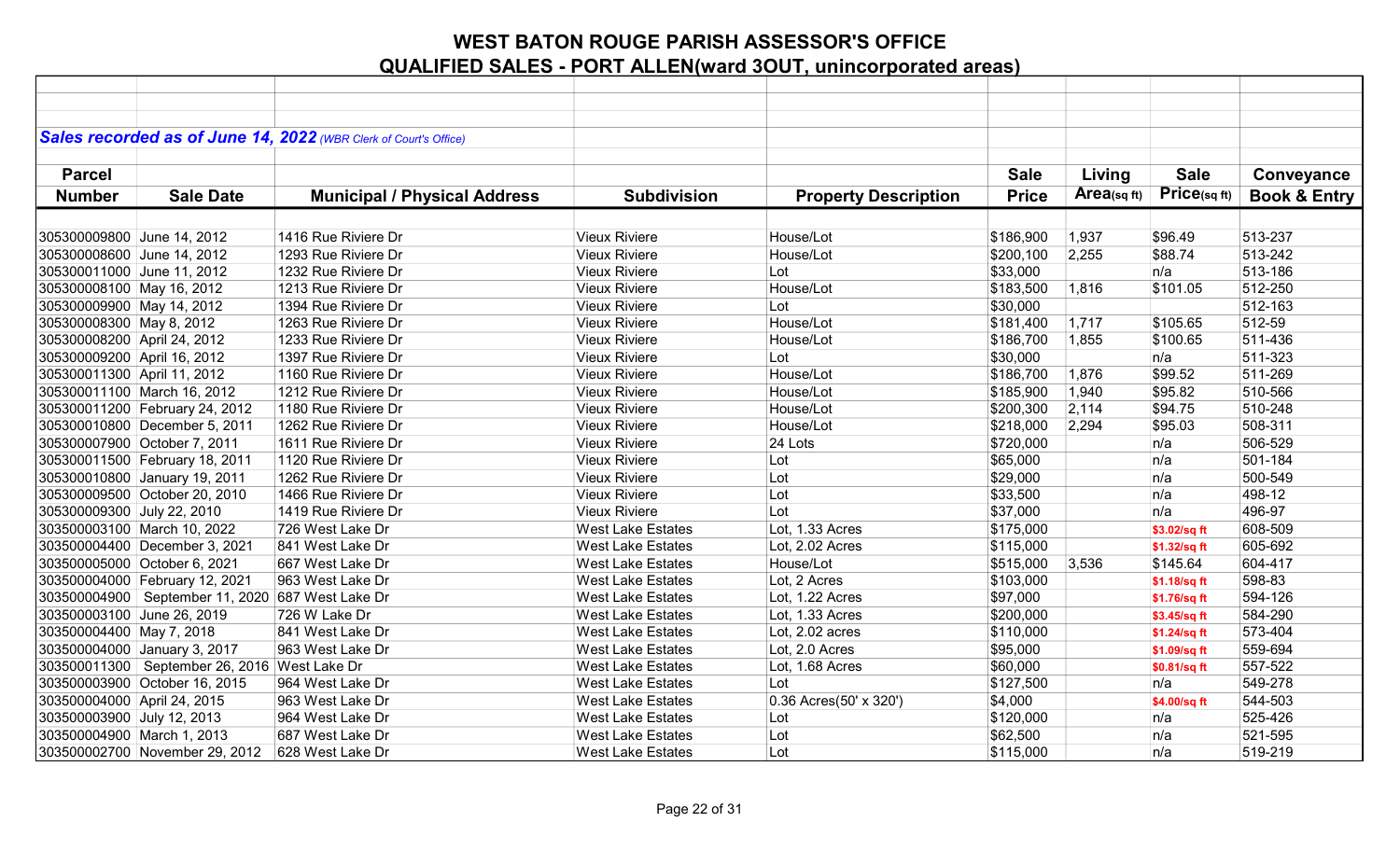|                             |                                                   | Sales recorded as of June 14, 2022 (WBR Clerk of Court's Office) |                                 |                             |              |            |              |                         |
|-----------------------------|---------------------------------------------------|------------------------------------------------------------------|---------------------------------|-----------------------------|--------------|------------|--------------|-------------------------|
|                             |                                                   |                                                                  |                                 |                             |              |            |              |                         |
| <b>Parcel</b>               |                                                   |                                                                  |                                 |                             | <b>Sale</b>  | Living     | <b>Sale</b>  | Conveyance              |
| <b>Number</b>               | <b>Sale Date</b>                                  | <b>Municipal / Physical Address</b>                              | <b>Subdivision</b>              | <b>Property Description</b> | <b>Price</b> | Area(sqft) | Price(sqft)  | <b>Book &amp; Entry</b> |
|                             |                                                   |                                                                  |                                 |                             |              |            |              |                         |
| 303500004400 April 5, 2012  |                                                   | 841 West Lake Dr                                                 | <b>West Lake Estates</b>        | Lot                         | \$58,000     |            | n/a          | 511-164                 |
|                             | 303500003000 February 23, 2012                    | 688 West Lake Dr                                                 | <b>West Lake Estates</b>        | Lot                         | \$125,000    |            | n/a          | 510-177                 |
|                             | 303500002800 January 23, 2012                     | 648 West Lake Dr                                                 | <b>West Lake Estates</b>        | Lot                         | \$135,000    |            | n/a          | 509-453                 |
|                             | 303500003800 November 29, 2011                    | 944 West Lake Dr                                                 | <b>West Lake Estates</b>        | Lot                         | \$105,000    |            | n/a          | 508-135                 |
| 303500004500 April 21, 2011 |                                                   | 821 West Lake Dr                                                 | <b>West Lake Estates</b>        | Lot                         | \$73,000     |            | n/a          | 502-636                 |
| 303500000500 May 7, 2010    |                                                   | 667 West Lake Dr                                                 | <b>West Lake Estates</b>        | Lot                         | \$65,000     |            | n/a          | 494-83                  |
|                             | 303500005100 February 19, 2010                    | 647 West Lake Dr                                                 | <b>West Lake Estates</b>        | Lot                         | \$62,500     |            | n/a          | 493-23                  |
|                             | 303500004400 October 4, 2013                      | 841 West Lake Dr                                                 | <b>West Lake Estates</b>        | Lot                         | \$56,385     |            | n/a          | 527-540                 |
|                             | 303500004000 August 16, 2013                      | 963 West Lake Dr                                                 | <b>West Lake Estates</b>        | Lot                         | \$75,000     |            | n/a          | 526-235                 |
|                             | 305300006900 March 23, 2022                       | 1831 / 1841 West Shore Av                                        | <b>West Shore Business Park</b> | 0.5 Acre Comm'l Lots(2)     | \$230,000    |            | \$5.11/sq ft | 609-65                  |
| 305300006800 August 2, 2021 |                                                   | 1812 / 1821 West Shore Dr                                        | <b>West Shore Business Park</b> | Comm'l Bldg/1.93 Acres      | \$540,000    |            | n/a          | 602-689                 |
| 305300005900 May 15, 2017   |                                                   | 1954 W Shore Av                                                  | <b>West Shore Business Park</b> | Comm'l Bldg/Lot             | \$350,000    |            | n/a          | 563-632                 |
| 305300006000 July 17, 2015  |                                                   | 1944 West Shore Av                                               | <b>West Shore Business Park</b> | Comm'l Bldg/Land            | \$250,000    | 3,600      | \$69.44      | 547-97                  |
| 305300006700 May 15, 2015   |                                                   | 1812 / 1821 West Shore Av                                        | <b>West Shore Business Park</b> | Lots(2), 1.87 Acres         | \$170,000    |            | \$2.09/sq ft | 545-220                 |
|                             | 305300007300 March 12, 2015                       | 1933 West Shore Av                                               | <b>West Shore Business Park</b> | 0.52 Acres, Comm'l Land     | \$37,000     |            | \$1.65/sq ft | 543-303                 |
|                             | 305300006300 October 15, 2013                     | 1914 West Shore Av                                               | <b>West Shore Business Park</b> | 0.52 Acres, Comm'l Land     | \$67,000     |            | \$2.96/sq ft | 527-699                 |
| 305300007500 June 5, 2013   |                                                   | 1953 West Shore Av                                               | <b>West Shore Business Park</b> | Comm'l Bldg/Lot             | \$450,000    |            | n/a          | 524-609                 |
| 305300005700 May 2, 2011    |                                                   | 3741 Hwy 1 S                                                     | <b>West Shore Business Park</b> | 1.14 Acres, Comm'l Land     | \$275,000    |            | \$5.53/sq ft | 503-35                  |
|                             | 303000010600 November 5, 2021                     | 370 Westwood Blvd                                                | <b>Westover Plantation</b>      | Lot, 1.0 Acre               | \$110,000    |            | \$2.53/sq ft | 605-278                 |
| 303500009300 June 29, 2020  |                                                   | 425 Westwood Blvd                                                | <b>Westover Plantation</b>      | Lot, 1.0 Acre               | \$85,000     |            | \$1.95/sq ft | 592-135                 |
| 303500010100 May 4, 2020    |                                                   | 460 Westwood Blvd                                                | <b>Westover Plantation</b>      | Lot, 1.0 Acre               | \$125,000    |            | \$2.87/sq ft | 590-692                 |
| 303500001000 May 4, 2020    |                                                   | 482 Westwood Blvd                                                | <b>Westover Plantation</b>      | Lot, 1.0 Acre               | \$125,000    |            | \$2.87/sq ft | 590-689                 |
|                             | 303500009600 September 22, 2017                   | 483 Westwood Blvd                                                | <b>Westover Plantation</b>      | Lot, 1.0 Acre               | \$90,000     |            | \$2.04/sq ft | 567-545                 |
| 303500009500 April 17, 2017 |                                                   | 461 Westwood Blvd                                                | <b>Westover Plantation</b>      | Lot, 1.0 Acre               | \$80,000     |            | \$1.80/sq ft | 562-474                 |
| 303500008800 May 20, 2016   |                                                   | 337 Westwood Blvd                                                | <b>Westover Plantation</b>      | Lot, 1.0 Acre               | \$68,500     |            | \$1.56/sq ft | 554-411                 |
|                             | 303500009300 September 16, 2015 425 Westwood Blvd |                                                                  | <b>Westover Plantation</b>      | Lot, 1.0 Acre               | \$77,000     |            | n/a          | 548-480                 |
|                             | 303500010200 March 30, 2015                       | 448 Westwood Blvd                                                | <b>Westover Plantation</b>      | Lot, 1.0 Acre               | \$75,000     |            | n/a          | 543-540                 |
|                             | 303500009300 March 19, 2015                       | 425 Westwood Blvd                                                | <b>Westover Plantation</b>      | Lot, 1.0 Acre               | \$75,000     |            | n/a          | 543-386                 |
|                             | 303500009600 December 29, 2014                    | 483 Westwood Blvd                                                | <b>Westover Plantation</b>      | Lot, 1.0 Acre               | \$85,000     |            | n/a          | 541-465                 |
|                             | 303500010400 October 7, 2014                      | 404 Westwood Blvd                                                | <b>Westover Plantation</b>      | Lot, 1.0 Acre               | \$75,500     |            | n/a          | 539-497                 |
| 303500010200 July 1, 2014   |                                                   | 425 / 448 Westwood Blvd                                          | <b>Westover Plantation</b>      | Lots(2), 1.0 Acre each      | \$133,000    |            | n/a          | 537-56                  |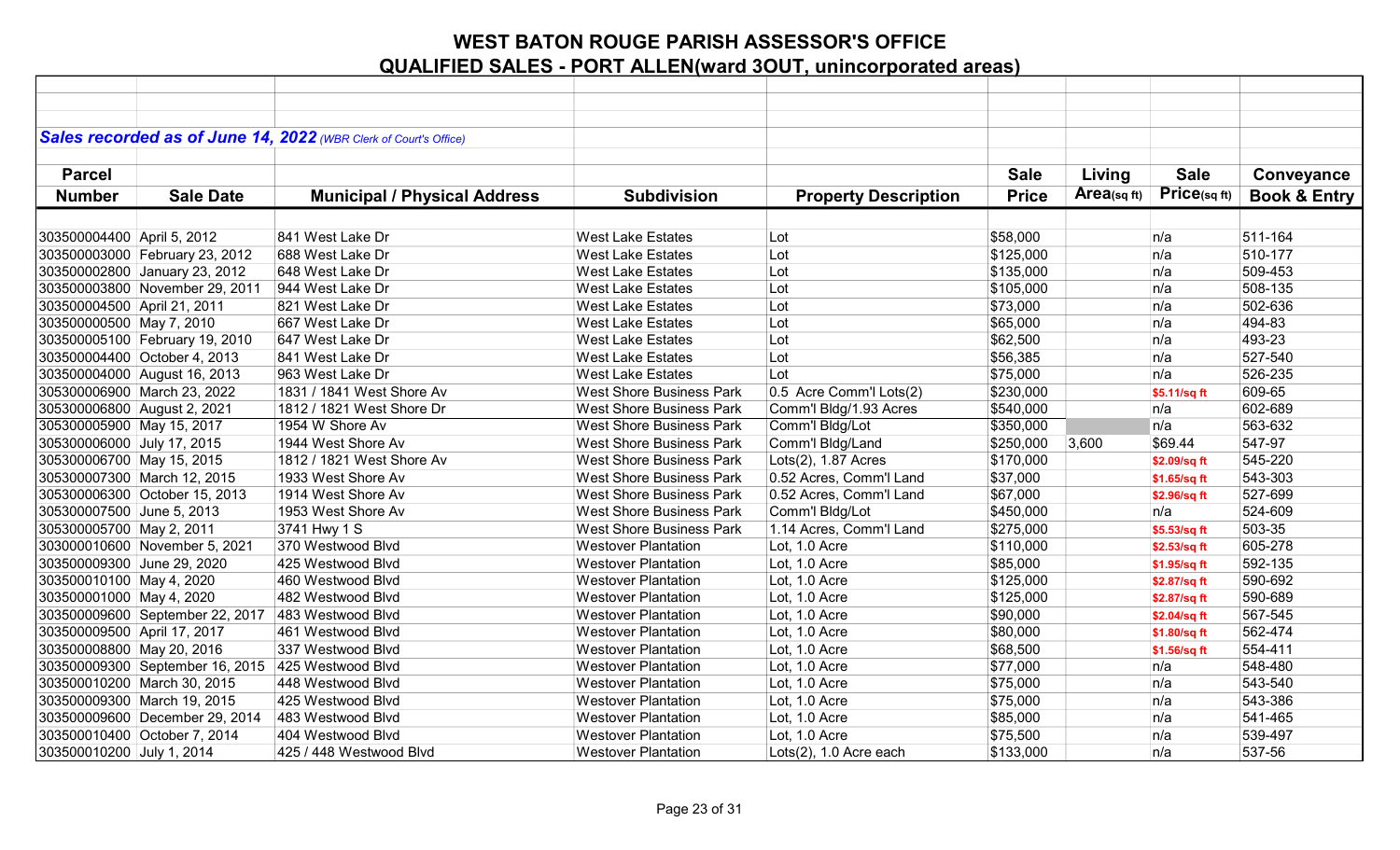|                             |                                | Sales recorded as of June 14, 2022 (WBR Clerk of Court's Office)             |                                 |                               |              |            |              |                         |
|-----------------------------|--------------------------------|------------------------------------------------------------------------------|---------------------------------|-------------------------------|--------------|------------|--------------|-------------------------|
|                             |                                |                                                                              |                                 |                               |              |            |              |                         |
| <b>Parcel</b>               |                                |                                                                              |                                 |                               | <b>Sale</b>  | Living     | <b>Sale</b>  | Conveyance              |
| <b>Number</b>               | <b>Sale Date</b>               | <b>Municipal / Physical Address</b>                                          | <b>Subdivision</b>              | <b>Property Description</b>   | <b>Price</b> | Area(sqft) | Price(sq ft) | <b>Book &amp; Entry</b> |
|                             |                                |                                                                              |                                 |                               |              |            |              |                         |
| 303500009000 June 20, 2014  |                                | 371 Westwood Blvd                                                            | <b>Westover Plantation</b>      | Lot, 1.0 Acre                 | \$73,500     |            | n/a          | 536-581                 |
| 303500009400 June 20, 2014  |                                | 447 Westwood Blvd                                                            | <b>Westover Plantation</b>      | Lot, 1.0 Acre                 | \$68,000     |            | n/a          | 536-584                 |
| 303500009100 June 11, 2014  |                                | 391 Westwood Blvd                                                            | <b>Westover Plantation</b>      | Lot, 1.0 Acre                 | \$68,500     |            | n/a          | 536-348                 |
| 303500010300 May 23, 2014   |                                | 426 Westwood Blvd                                                            | <b>Westover Plantation</b>      | Lot, 1.0 Acre                 | \$67,000     |            | n/a          | 535-614                 |
| 303500009200 May 8, 2014    |                                | 403 Westwood Blvd                                                            | <b>Westover Plantation</b>      | Lot, 1.0 Acre                 | \$68,500     |            | n/a          | 535-383                 |
| 303500010800 April 25, 2014 |                                | 314 / 336 Westwood Blvd                                                      | <b>Westover Plantation</b>      | Lots(2), 1.0 Acre & 2.0 Acres | \$158,500    |            | n/a          | 535-70                  |
|                             | 303500008900 March 18, 2014    | 357 Westwood Blvd                                                            | <b>Westover Plantation</b>      | Lot, 1.0 Acre                 | \$68,500     |            | n/a          | 532-627                 |
|                             | 303500009900 March 11, 2014    | 4657 Westdale Dr                                                             | <b>Westover Plantation</b>      | Lot, 1.38 Acres               | \$70,000     |            | n/a          | 532-372                 |
|                             | 303500009800 March 11, 2014    | 4637 Westdale Dr                                                             | <b>Westover Plantation</b>      | Lot, 1.33 Acres               | \$70,000     |            | n/a          | 532-375                 |
| 303500010700 March 6, 2014  |                                | 358 Westwood Blvd                                                            | <b>Westover Plantation</b>      | Lot, 1.0 Acre                 | \$68,500     |            | n/a          | 532-338                 |
|                             | 303500009500 February 28, 2014 | 461 Westwood Blvd                                                            | <b>Westover Plantation</b>      | Lot, 1.0 Acre                 | \$68,500     |            | n/a          | 532-200                 |
|                             | 303500009600 February 27, 2014 | 483 Westwood Blvd                                                            | <b>Westover Plantation</b>      | Lot, 1.0 Acre                 | \$65,000     |            | n/a          | 532-189                 |
|                             | 303500009700 February 27, 2014 | 4603 Westdale Dr                                                             | <b>Westover Plantation</b>      | Lot, 1.44 Acres               | \$80,000     |            | n/a          | 532-192                 |
|                             | 303500010400 February 27, 2014 | 404 Westwood Blvd                                                            | <b>Westover Plantation</b>      | Lot, 1.0 Acre                 | \$68,500     |            | n/a          | 532-195                 |
|                             | 303500010500 February 20, 2014 | 392 Westwood Blvd                                                            | <b>Westover Plantation</b>      | Lot, 1.0 Acre                 | \$71,000     |            | n/a          | 532-72                  |
|                             | 303500008700 February 18, 2014 | 313 Westwood Blvd                                                            | <b>Westover Plantation</b>      | Lot, 1.7 Acres                | \$85,000     |            | n/a          | 531-697                 |
|                             | 303500010000 February 18, 2014 | 460 / 482 Westwood Blvd                                                      | <b>Westover Plantation</b>      | Lots(2), 1.0 Acre each        | \$142,000    |            | \$71,000/lot | 532-1                   |
|                             | 305220004800 November 2, 2020  | 2280 Commercial Dr                                                           | Westport                        | Comm'l Land, 2.955 Acres      | \$210,000    |            | \$1.63/sq ft | 595-395                 |
| 304510000900 May 9, 2019    |                                | 234 Lobdell Hwy(Best Western Magnolia Manor)                                 | Westport                        | Hotel/2.862 Acres             | \$3,942,000  |            | n/a          | 582-348                 |
|                             | 304520000200 March 12, 2019    | 2800 I-10 Frontage Rd(Motel 6)                                               | <b>Westport Industrial Park</b> | Motel/Land                    | \$2,705,000  |            | n/a          | 581-1                   |
| 304520000200 March 7, 2019  |                                | 2800 I-10 Frontage Rd(Motel 6)                                               | <b>Westport Industrial Park</b> | Motel/Land                    | \$1,900,000  |            | n/a          | 580-596                 |
| 305200012900 May 2, 2018    |                                | Westport Dr                                                                  | <b>Westport Industrial Park</b> | 1.54 Acres, Comm'l Land       | \$500,000    |            |              | 573-331                 |
|                             | 305200008002 March 14, 2018    | Commercial Dr                                                                | <b>Westport Industrial Park</b> | 2.569 Acres, Comm'l Land      | \$608,767    |            | \$5.43/sq ft | 572-144                 |
|                             | 305200008002 February 1, 2017  | Commercial Dr(near Office Park/Comm'l Dr intersecti Westport Industrial Park |                                 | 2.569 Acres, Comm'l Land      | \$587,750    |            | \$5.25/sq ft | 560-543                 |
|                             | 305200011800 October 14, 2015  | Office Park Dr(adjacent to Evangeline Downs OTB)                             | <b>Westport Industrial Park</b> | 2.282 Acres, Comm'l Land      | \$725,000    |            | \$7.30/sq ft | 549-244                 |
|                             | 305200011900 September 9, 2011 | Commercial Dr(1/4 Mile W of Wilson Warehouse)                                | <b>Westport Industrial Park</b> | 3.0 Acres, Comm'l Land        | \$270,000    |            | \$2.07/sq ft | 505-676                 |
|                             | 305200012600 September 9, 2011 | Commercial Dr(1/4 Mile W of Wilson Warehouse)                                | <b>Westport Industrial Park</b> | 2.0 Acres, Comm'l Land        | \$170,000    |            | \$1.95/sq ft | 505-683                 |
|                             | 305200012600 March 22, 2010    | Commercial Dr(adjacent to WorkBox LLC)                                       | <b>Westport Industrial Park</b> | 2.0 Acres                     | \$150,000    |            | \$1.72/sq ft | 493-113                 |
|                             | 305420001200 October 29, 2021  | 2722 Emily Dr                                                                | <b>Westside Estates</b>         | House/Lot                     | \$202,000    | 1,527      | \$132.29     | 605-119                 |
|                             | 304610004700 January 11, 2021  | 4134 Emily Dr                                                                | <b>Westside Estates</b>         | Lot, 0.60 Acres               | \$71,000     |            | \$2.76/sq ft | 597-242                 |
|                             | 305420003700 October 30, 2020  | 2906 Emily Dr                                                                | <b>Westside Estates</b>         | House/Lot                     | \$246,000    | 2,071      | \$118.78     | 595-325                 |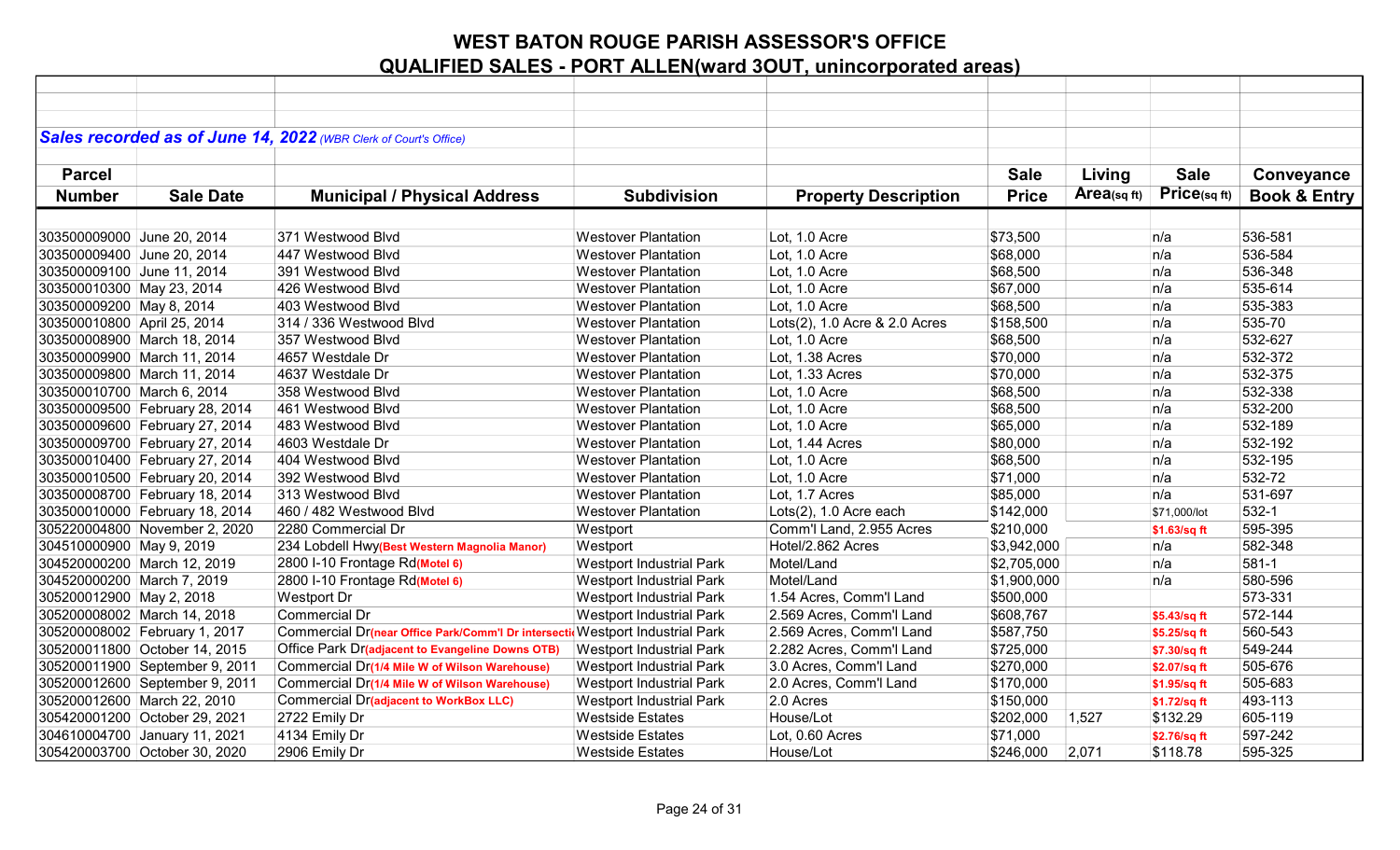|                             |                                                 | Sales recorded as of June 14, 2022 (WBR Clerk of Court's Office) |                         |                             |              |            |              |                         |
|-----------------------------|-------------------------------------------------|------------------------------------------------------------------|-------------------------|-----------------------------|--------------|------------|--------------|-------------------------|
|                             |                                                 |                                                                  |                         |                             |              |            |              |                         |
| <b>Parcel</b>               |                                                 |                                                                  |                         |                             | <b>Sale</b>  | Living     | <b>Sale</b>  |                         |
|                             |                                                 |                                                                  |                         |                             |              |            | Price(sq ft) | Conveyance              |
| <b>Number</b>               | <b>Sale Date</b>                                | <b>Municipal / Physical Address</b>                              | <b>Subdivision</b>      | <b>Property Description</b> | <b>Price</b> | Area(sqft) |              | <b>Book &amp; Entry</b> |
|                             |                                                 |                                                                  |                         |                             |              |            |              |                         |
| 304610003100 July 31, 2020  |                                                 | 3876 Emily Dr                                                    | <b>Westside Estates</b> | House/Lot                   | \$245,000    | 1,473      | \$166.33     | 593-207                 |
|                             | 304610004500 November 25, 2019                  | 4112 Emily Dr                                                    | <b>Westside Estates</b> | House/Lot                   | \$380,000    | 2,756      | \$137.88     | 587-415                 |
|                             | 305420000800 November 14, 2019                  | 2630 Emily Dr                                                    | <b>Westside Estates</b> | House/Lot                   | \$305,000    | 2,622      | \$116.32     | 587-203                 |
| 305420001000 May 29, 2019   |                                                 | 2670 Emily Dr                                                    | <b>Westside Estates</b> | House/Lot                   | \$198,000    | 1,891      | \$104.71     | 585-495                 |
|                             | 304610004500 December 21, 2018                  | 4112 Emily Dr                                                    | <b>Westside Estates</b> | House/Lot                   | \$159,900    | 2,756      | \$58.02      | 579-201                 |
|                             | 305420000200   September 24, 2018 2500 Emily Dr |                                                                  | <b>Westside Estates</b> | House/Lot                   | \$250,000    | 1,810      | \$138.12     | 577-396                 |
|                             | 304610004700   September 24, 2018 4134 Emily Dr |                                                                  | <b>Westside Estates</b> | Lot, 0.59 Acres             | \$65,000     |            | \$2.52/sq ft | 577-399                 |
|                             | 304610000700 January 19, 2018                   | 3524 Emily Dr                                                    | <b>Westside Estates</b> | House/Lot                   | \$194,500    | 1,503      | \$129.41     | 570-699                 |
|                             | 305420000200 January 10, 2018                   | 2500 Emily Dr                                                    | <b>Westside Estates</b> | House/Lot                   | \$125,000    | 1,810      | \$69.06      | 570-417                 |
|                             | 304610000500 September 12, 2017                 | 3496 Emily Dr                                                    | <b>Westside Estates</b> | House/Lot                   | \$261,000    | 1,647      | \$158.47     | 567-288                 |
|                             | 305420005700 August 16, 2017                    | 3354 Emily Dr                                                    | <b>Westside Estates</b> | House/Lot                   | \$300,000    | 2,305      | \$130.15     | 566-552                 |
| 305420001100 June 8, 2017   |                                                 | 2702 Emily Dr                                                    | <b>Westside Estates</b> | House/Lot                   | \$173,500    | 1,512      | \$114.75     | 564-614                 |
| 305420000100 March 1, 2017  |                                                 | 2450 Emily Dr(Port Allen Radiator)                               | <b>Westside Estates</b> | House/Lot/Comm'l Bldg       | \$300,000    |            | n/a          | 561-259                 |
|                             | 304610001800   September 22, 2016               | 3698 Emily Dr                                                    | <b>Westside Estates</b> | House/Lot                   | \$279,900    | 2,125      | \$131.72     | 557-459                 |
|                             | 305420001100 September 8, 2016                  | 2702 Emily Dr                                                    | <b>WestSide Estates</b> | House/Lot                   | \$175,000    | 1,512      | \$115.74     | 557-164                 |
| 305420004100 July 1, 2016   |                                                 | 3008 Emily Dr                                                    | <b>WestSide Estates</b> | House/Lot                   | \$225,000    | 2,324      | \$96.82      | 555-534                 |
| 304610000600 April 26, 2016 |                                                 | 3514 Emily Dr                                                    | <b>WestSide Estates</b> | House/Lot                   | \$217,000    | 1,742      | \$124.57     | 553-585                 |
|                             | 304610004300 September 16, 2015                 | 4066 Emily Dr                                                    | <b>WestSide Estates</b> | House/Lot                   | \$167,000    | 1,597      | \$104.57     | 548-491                 |
|                             | 305420004800 February 6, 2015                   | 3150 Emily Dr                                                    | <b>WestSide Estates</b> | House/Lot                   | \$177,000    | 1,521      | \$116.37     | 542-384                 |
|                             | 305420002400 October 17, 2014                   | 2605 Emily Dr                                                    | <b>WestSide Estates</b> | House/Lot                   | \$157,000    | 1,594      | \$98.49      | 540-88                  |
| 304610003100 May 15, 2014   |                                                 | 3876 Emily Dr                                                    | <b>WestSide Estates</b> | House/Lot                   | \$210,000    | 1,473      | \$142.57     | 535-499                 |
|                             | 305420003700 March 14, 2014                     | 2906 Emily Dr                                                    | <b>WestSide Estates</b> | House/Lot                   | \$230,000    | 2,071      | \$111.06     | 532-579                 |
|                             | 304610002900 September 27, 2013                 | 3848 Emily Dr                                                    | <b>WestSide Estates</b> | House/Lot                   | \$260,000    | 2,115      | \$122.93     | 527-427                 |
| 304610000500 June 13, 2013  |                                                 | 3496 Emily Dr                                                    | <b>WestSide Estates</b> | House/Lot                   | \$225,000    | 1,691      | \$133.06     | 525-4                   |
| 305420004100 June 22, 2012  |                                                 | 3008 Emily Dr                                                    | <b>WestSide Estates</b> | House/Lot                   | \$225,000    | 1,645      | \$136.78     | 513-412                 |
|                             | 304610000600 November 2, 2011                   | 3514 Emily Dr                                                    | <b>WestSide Estates</b> | House/Lot                   | \$179,000    | 1,742      | \$102.76     | 507-316                 |
|                             | 304610004400 August 16, 2011                    | 4080 Emily Dr                                                    | <b>WestSide Estates</b> | House/Lot                   | \$225,000    | 1,936      | \$116.22     | 505-183                 |
| 304610004300 July 1, 2011   |                                                 | 4066 Emily Dr                                                    | <b>WestSide Estates</b> | House/Lot                   | \$98,617     | 1,597      | \$61.75      | 504-246                 |
|                             | 304610000300 October 14, 2010                   | 3456 Emily Dr                                                    | <b>WestSide Estates</b> | House/Lot                   | \$213,000    | 1,459      | \$145.99     | 497-633                 |
|                             | 305420005100 September 1, 2010                  | 3212 Emily Dr                                                    | <b>WestSide Estates</b> | House/Lot                   | \$242,000    | 2,655      | \$91.15      | 497-18                  |
|                             | 304610001400 March 25, 2010                     | 3634 Emily Dr                                                    | <b>WestSide Estates</b> | House/Lot                   | \$160,000    | 1,447      | \$110.57     | 493-128                 |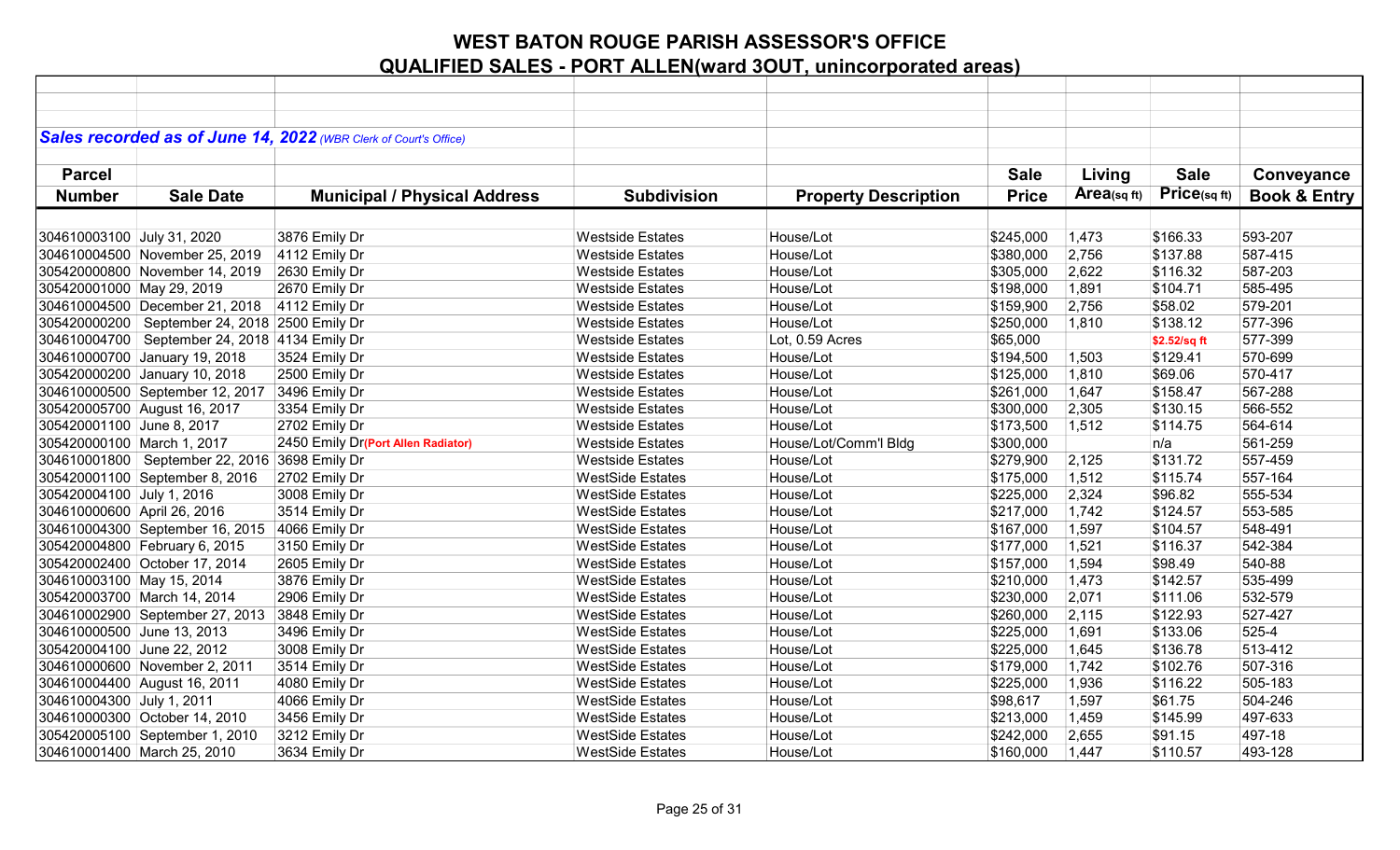|                             |                                | Sales recorded as of June 14, 2022 (WBR Clerk of Court's Office)         |                                      |                                  |                        |             |                |                         |
|-----------------------------|--------------------------------|--------------------------------------------------------------------------|--------------------------------------|----------------------------------|------------------------|-------------|----------------|-------------------------|
|                             |                                |                                                                          |                                      |                                  |                        |             |                |                         |
| <b>Parcel</b>               |                                |                                                                          |                                      |                                  | <b>Sale</b>            | Living      | <b>Sale</b>    | Conveyance              |
| <b>Number</b>               | <b>Sale Date</b>               | <b>Municipal / Physical Address</b>                                      | <b>Subdivision</b>                   | <b>Property Description</b>      | <b>Price</b>           | Area(sq ft) | Price(sq ft)   | <b>Book &amp; Entry</b> |
|                             |                                |                                                                          |                                      |                                  |                        |             |                |                         |
|                             |                                | 2946 Emily Dr                                                            | <b>WestSide Estates</b>              |                                  |                        | 2,042       | \$117.53       | 492-142                 |
|                             | 305420003900 January 12, 2010  |                                                                          | Willows at Antonia Plantation        | House/Lot<br>House/Lot           | \$240,000<br>\$242,000 |             | \$148.10       | 591-229                 |
| 305410017200 May 18, 2020   |                                | 2171 S Willow Ridge Av                                                   |                                      |                                  |                        | 1,634       |                |                         |
|                             | 305410016800 December 3, 2018  | 4519 E Willow Ridge Dr                                                   | Willows at Antonia Plantation        | House/Lot                        | \$275,000              | 1,713       | \$160.54       | 578-565                 |
|                             | 305410017000 November 3, 2017  | 4547 E Willow Ridge Dr                                                   | Willows at Antonia Plantation        | Lot, 0.29 Acres                  | \$62,500               |             | \$4.84/sq ft   | 568-668                 |
| 305410017600 May 13, 2016   |                                | 2233 S Willow Ridge Av                                                   | Willows at Antonia Plantation        | Lot, 0.294 Acres                 | \$22,000               |             | \$1.72/sq ft   | 554-293                 |
| 305410017700 May 10, 2016   |                                | 2230 S Willow Ridge Av                                                   | Willows at Antonia Plantation        | Lot, 0.209 Acres                 | \$25,000               |             | \$2.75/sq ft   | 554-211                 |
|                             | 305410018400 February 10, 2016 | 2115 N Willow Ridge Av                                                   | Willows at Antonia Plantation        | Lot, 0.218 Acres                 | \$37,000               |             | \$3.89/sq ft   | 552-127                 |
|                             | 305410018500 December 23, 2015 | 2125 N Willow Ridge Av                                                   | Willows at Antonia Plantation        | $ $ Lot                          | \$36,750               |             | \$3.86/sq ft   | 550-613                 |
|                             | 305410016800 November 19, 2015 | 4519 E Willow Ridge Dr                                                   | Willows at Antonia Plantation   Lot  |                                  | \$38,000               |             | \$3.20/sq ft   | 550-88                  |
|                             |                                | 305410017400 September 11, 2015 2213 S Willow Ridge Av                   | Willows at Antonia Plantation        | Lot                              | \$33,000               |             | n/a            | 548-424                 |
|                             | 305410017900 August 21, 2014   | 2210 S Willow Ridge Av                                                   | Willows at Antonia Plantation        | House/Lot                        | \$192,000              | 1,994       | \$96.29        | 538-240                 |
| 305410017400 July 9, 2013   |                                | 2213 S Willow Ridge Av                                                   | <b>Willows at Antonia Plantation</b> | Lot                              | 33,000                 |             | n/a            | 525-395                 |
|                             | 305410017500 January 8, 2013   | 2223 S Willow Ridge Av                                                   | Willows at Antonia Plantation        | House/Lot                        | \$223,500              | 1,966       | \$113.68       | 520-468                 |
|                             | 305410017200 November 2, 2012  | 2171 S Willow Ridge Av                                                   | Willows at Antonia Plantation        | ⊺Lot                             | \$28,000               |             | n/a            | 518-545                 |
|                             | 305410018200 October 23, 2012  | 2065 N Willow Ridge Av                                                   | Willows at Antonia Plantation        | Lot                              | \$40,000               |             | n/a            | 518-382                 |
| 305410017100 June 7, 2010   |                                | 2151 S Willow Ridge Dr                                                   | Willows at Antonia Plantation        | House/Lot                        | \$216,000              | 1,847       | \$116.95       | 495-3                   |
| 305410017800 April 28, 2010 |                                | 2220 S Willow Ridge Av                                                   | Willows at Antonia Plantation        | Lot                              | \$30,000               |             | n/a            | 494-44                  |
|                             | 305300018800 October 28, 2014  | 2032 Forest Dr                                                           | <b>Woodlands Commercial</b>          | 0.738 Acres, Comm'l Lot          | \$145,884              |             | \$4.53/sq ft   | 540-190                 |
|                             | 305300018900 October 20, 2021  | 2012 Forrest Dr                                                          | <b>Woolands Commercial</b>           | Comm'l Bldg/1.344 Acres          | $ $1,500,000$   15,392 |             | \$97.45        | 604-684                 |
| 304510002900 March 8, 2022  |                                | 2685 Office Park Dr(Evangeline Downs OTB - demolished)                   |                                      | 1.33 Acres, Comm'l Lot           | \$875,000              |             | \$15.11/sq ft  | 608-436                 |
| 305300001800 June 7, 2019   |                                | Hwy 1 S(Due S of Vieux Riviere subd & West Shore Business Park)          |                                      | 9 Acres M/L                      | \$186,000              |             | \$20,667/acre  | 583-285                 |
| 305300001801 May 28, 2019   |                                | 3827 Hwy 1 S(Due S of Vieux Riviere subd & West Shore Business Park)     |                                      | 11.56 Acres M/L                  | \$300,000              |             | \$25,951/acre  | 582-583                 |
|                             | 305410011506 January 31, 2018  | Hwy 1 S(Due East of Emily Dr)                                            |                                      | Comm'l Bldg/Land                 | \$189,500              |             |                | 571-172                 |
| 304510000800 May 2, 2017    |                                | 214 / 234 Lobdell Hwy(former Racetrac & Shoneys sites)                   |                                      | Comm'l Bldg/2.329 Acres          | \$1,170,000            |             | n/a            | 563-369                 |
|                             | 304520000400 September 1, 2015 | 910 / 940 Lobdell Hwy(50% interest sold, River Port Casino & Truck Stop) |                                      | Comm'l Bdlg/Land                 | \$500,000              |             | n/a            | 548-149                 |
| 305400000300 April 2, 2015  |                                | 4021 Hwy 1 S(Roadrunner Towing & Recovery, formerly Brusly Wrecker)      |                                      | Comm'l Bldg/10.28 Acres          | \$800,000              |             | n/a            | 543-622                 |
|                             | 304520001500 August 15, 2013   | Lobdell Hwy S(fractional sale w/1000'/IntraCoastal Canal frontage)       |                                      | 19.53 Acres(1/2 interest sold)   | \$400,000              |             | n/a            | 526-229                 |
|                             | 304520000100 January 19, 2012  | 2855 I-10 Frontage Rd(former LA Assn of Chiefs of Police site)           |                                      | Comm'l Bldg/Lot                  | \$276,000              | 2,295       | \$120.26       | 509-370                 |
|                             | 304500002900 December 29, 2010 | West of S Lobdell Hwy & between I-10 and the Intracoastal Waterway       |                                      | Timberland, 53.0 Acres           | \$130,000              |             | \$2,453/acre   | 500-279                 |
| 304520000300 June 6, 2022   |                                | 772 Lobdell Hwy(Audubon Inn)                                             |                                      | Hotel / Land / Personal Property | \$3,100,000            |             | n/a            | 611-313                 |
| 305300007700 May 20, 2022   |                                | 3225 Hyw 1 S                                                             | ---------------                      | Comm'l Bldg/Lot                  | \$2,920,290 19,176     |             | \$152.29/sq ft | 610-554                 |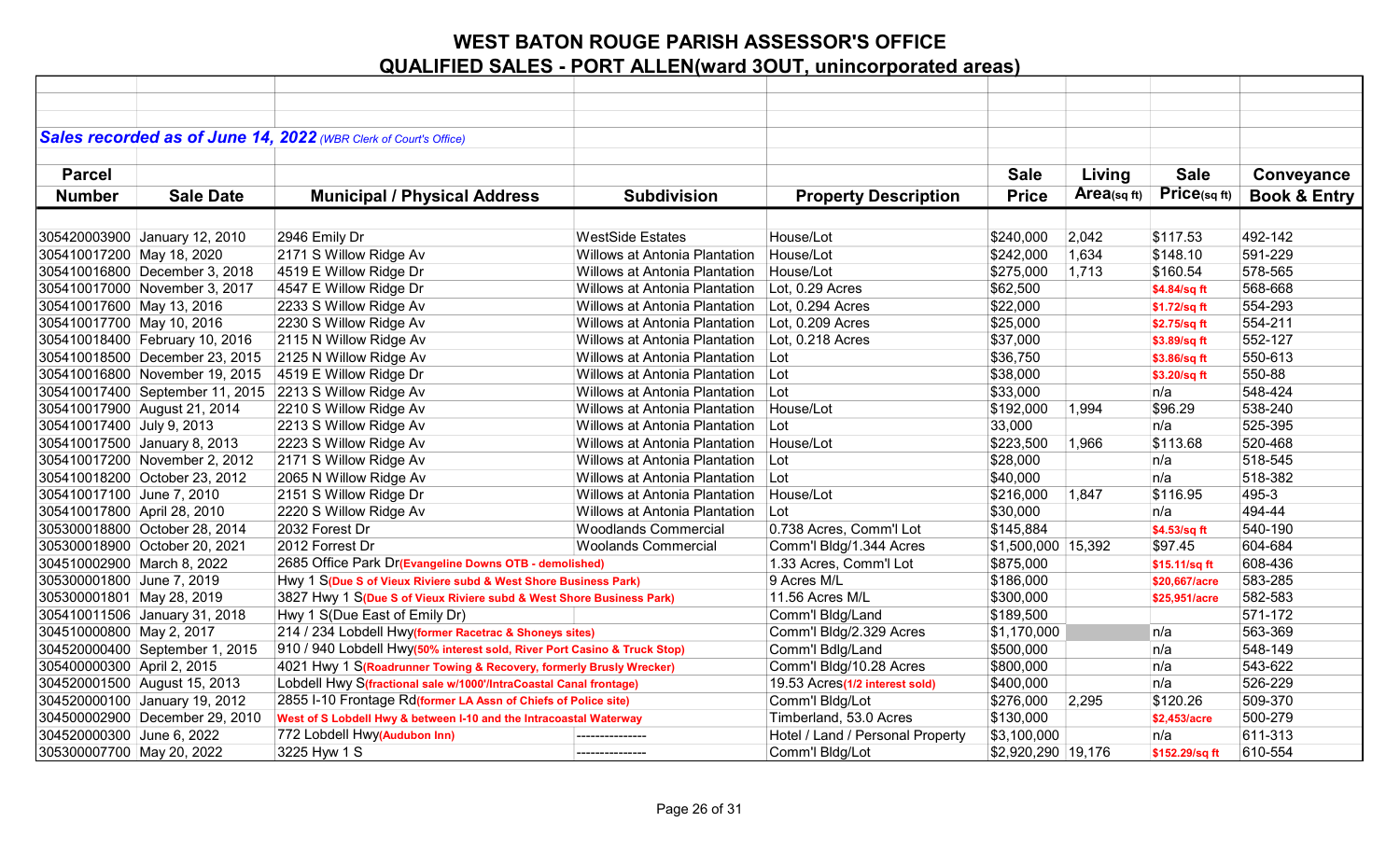|                             |                                                     | Sales recorded as of June 14, 2022 (WBR Clerk of Court's Office) |                    |                                 |                   |                |                |                         |
|-----------------------------|-----------------------------------------------------|------------------------------------------------------------------|--------------------|---------------------------------|-------------------|----------------|----------------|-------------------------|
| <b>Parcel</b>               |                                                     |                                                                  |                    |                                 | <b>Sale</b>       | Living         | <b>Sale</b>    | Conveyance              |
|                             |                                                     |                                                                  |                    |                                 |                   |                |                |                         |
| <b>Number</b>               | <b>Sale Date</b>                                    | <b>Municipal / Physical Address</b>                              | <b>Subdivision</b> | <b>Property Description</b>     | <b>Price</b>      | Area(sq $ft$ ) | Price(sq ft)   | <b>Book &amp; Entry</b> |
|                             |                                                     |                                                                  |                    |                                 |                   |                |                |                         |
| 305200005501 May 16, 2022   |                                                     | 2553 Court St(MHP 32 spaces)                                     | ---------------    | Mobile Home Park (32 Spaces)    | \$1,200,000       |                | n/a            | 610-436                 |
| 305400002100 May 4, 2022    |                                                     | 4942 S River Rd                                                  | --------------     | House/Lot                       | \$210,000         | 2,106          | \$99.72        | 610-262                 |
|                             | 305220000300 March 14, 2022                         | 2265 Court St(The Lunchhouse Restaurant)                         | ---------------    | Comm'l Bldg/Lot                 | \$275,000         | 1,589          | \$173.06       | 608-605                 |
|                             | 305400004600 February 7, 2022                       | 1358/1378/1436/1554/1582 Quatrevingt Blvd                        | ---------------    | Lots(5), 1.0 Acre ea            | \$240,000         |                | \$48,000/acre  | 607-667                 |
|                             | 304600001900 January 4, 2022                        | 2723 American Way                                                | ---------------    | 5.0 Acres, Industrial Land      | \$575,000         |                | \$115,000/acre | 607-1                   |
|                             | 304510003900 December 21, 2021                      | Court St(Due E of old Wal-Mart bldg)                             |                    | 1.363 Acres, Comm'l Land        | \$160,000         |                | \$2.70/sq ft   | 606-434                 |
|                             | 305410019100 December 21, 2021                      | 1878 St Simon Ln                                                 |                    | House/Lot                       | \$379,900         | 2,496          | \$152.20       | 606-418                 |
|                             | 305310006600 December 8, 2021                       | 3721 Hwy 1 S                                                     | ---------------    | Lot, 0.456 Acres                | \$40,000          |                | \$2.02/sq ft   | 606-164                 |
|                             | 305300001902 November 30, 2021                      | 4040A S River Rd                                                 |                    | House/Lot                       | \$198,000         | 1,719          | \$115.18       | 605-578                 |
|                             | 305200005500 November 16, 2021                      | 2583 Court St(SM Storage Centers)                                | ---------------    | Comm'l Bldg/Lot                 | \$3,770,000       |                | n/a            | 605-414                 |
|                             | 305300004600 October 28, 2021                       | 3475 Hwy 1 S(former AT&T Wireless Store)                         | --------------     | Comm'l Bldg/Lot                 | \$354,640         | 1,050          | \$337.75       | 605-112                 |
|                             | 303500001900 September 28, 2021                     | 5230 Genre Dr                                                    | ---------------    | House/Lot                       | \$210,000         | 1,931          | \$108.75       | 604-201                 |
|                             | 305410004900 September 23, 2021                     | 1734 Antonio Rd                                                  | ---------------    | House/Lot                       | \$265,000         | 2,140          | \$123.83       | 604-91                  |
|                             | 304400000400 September 15, 2021                     | Court St & Lobdell Hwy(behind old Wal-Mart)                      | ---------------    | 118.039 Acres                   | \$2,020,000       |                | \$17.113/acre  | 603-694                 |
|                             | 303500001200 August 18, 2021                        | 5213 Rebelle Ln                                                  |                    | House/Lot                       | \$162,000         | 1,888          | \$85.81        | 603-309                 |
|                             | 304500000403 August 16, 2021                        | 4007 I-10 Frontage Rd                                            | ---------------    | Comm'l Bldg/Lot                 | \$920,000         |                | n/a            | 603-186                 |
| 304440000701 July 14, 2021  |                                                     | 817 Wilma Ln                                                     |                    | Mobile Home/Lot                 | \$170,000         |                | n/a            | 602-397                 |
| 305300002400 March 19, 2021 |                                                     | 4050 Hwy 1 S                                                     | ---------------    | 15.789 Acres, Agricultural Land | \$92,000          |                | \$5.827/acre   | 598-671                 |
| 302700001500 March 8, 2021  |                                                     | 268 Devin Ln                                                     | ---------------    | Mobile Home/Lot                 | \$180,000         |                | n/a            | 598-450                 |
|                             | 305400002400 February 19, 2021                      | Approx 1/4 mile South of Beaulieu Ln                             | ---------------    | 7.7 Acres, Batture              | \$200,000         |                | n/a            | 598-176                 |
|                             | 305200003108 February 4, 2021                       | LaPlace Ln                                                       | ---------------    | Lot, 0.671 Acres                | \$35,000          |                | \$1.19/sq ft   | 597-574                 |
|                             | 305200003104 February 4, 2021                       | LaPlace Ln                                                       | --------------     | Lot, 0.918 Acres                | \$30,000          |                | \$0.75/sq ft   | 597-536                 |
|                             | 304510000800 January 4, 2021                        | 214 Lobdell Hwy(Wendy's)                                         | ---------------    | Comm'l Building/Lot             | \$1,230,000 2,606 |                | \$472.00/sq ft | 597-183                 |
|                             | 305410011200   December 17, 2020   1827 Antonio Rd  |                                                                  | ---------------    | House/Lot                       | \$165,000         | 1,727          | \$95.54        | 596-445                 |
|                             | 304420000200 December 11, 2020                      | 667 Silvery Ln                                                   | ---------------    | House/Lot                       | \$200,000         | 2,037          | \$98.18        | 596-334                 |
|                             | 305200012900 November 20, 2020                      | 2740 N Westport(Studio 6 Extended Stay)                          | ---------------    | Hotel/Land/Personal Property    | \$4,475,000       |                | n/a            | 596-64                  |
|                             | 304500000100 October 30, 2020                       | I-10 / Lobdell Hwy(Amazon Distribution Center)                   | ---------------    | 63.28 Acres                     | \$8,150,000       |                | \$128,793/acre | 595-355                 |
|                             | 305300000401   September 29, 2020 950 Mahaffey Rd   |                                                                  | ---------------    | Comm'l Building/ 2.689 Acres    | \$1,200,000       |                | n/a            | 594-456                 |
|                             | 305410011203   September 15, 2020   1933 Antonio Rd |                                                                  | ---------------    | House/Lot                       | \$230,000         | 1,894          | \$121.44       | 594-192                 |
| 305300001801                | September 10, 2020 S River Rd                       |                                                                  | ---------------    | Lot, 1.811 Acres                | \$120,000         |                | \$1.53/sq ft   | 594-105                 |
|                             | 303600000201 September 8, 2020                      | 4973 I-10 Frontage Rd                                            | ---------------    | 54.187 Acres, Timberland        | \$210,000         |                | \$3,875/acre   | 594-67                  |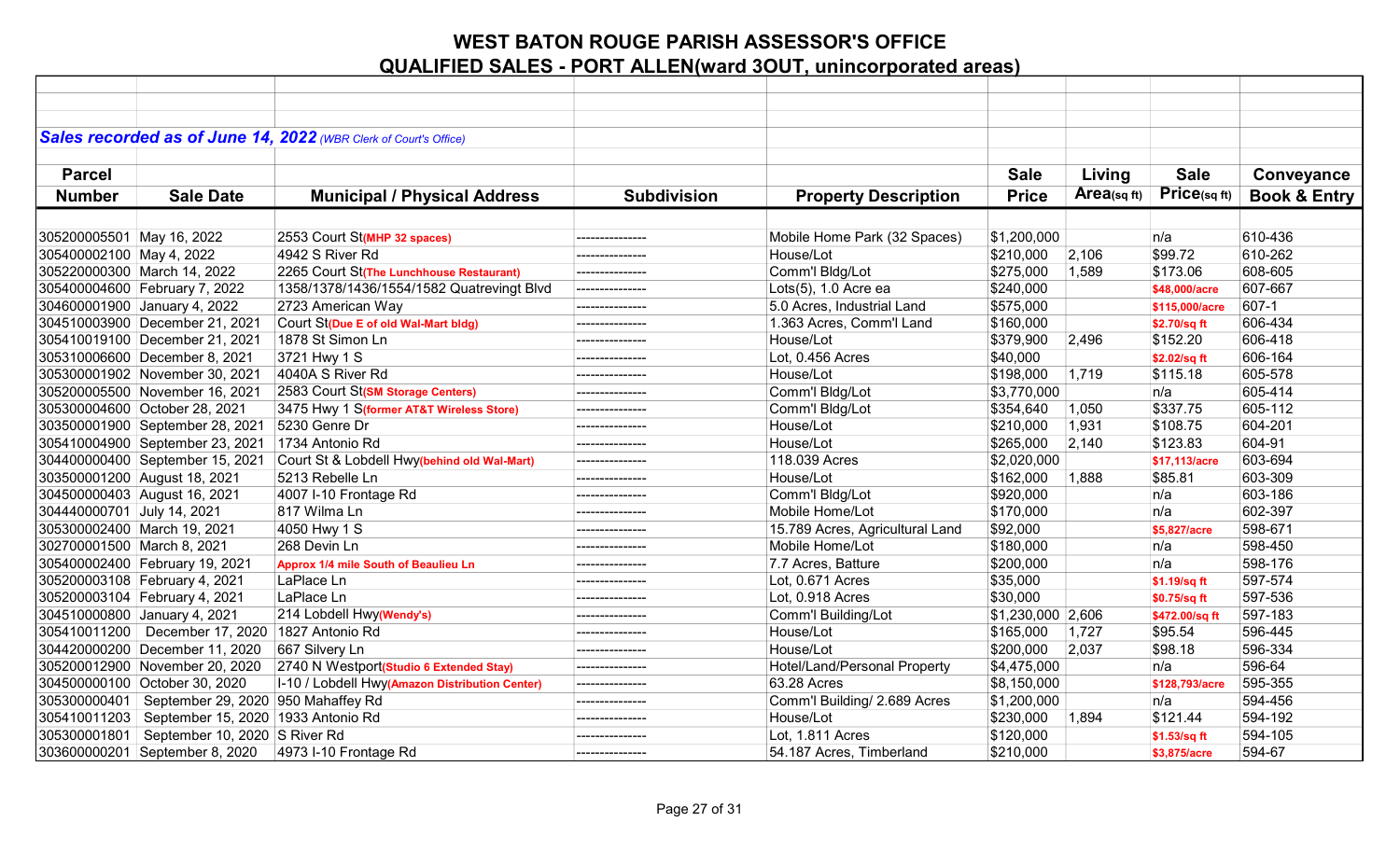|                             |                                 | Sales recorded as of June 14, 2022 (WBR Clerk of Court's Office)       |                    |                                |                    |             |                 |                         |
|-----------------------------|---------------------------------|------------------------------------------------------------------------|--------------------|--------------------------------|--------------------|-------------|-----------------|-------------------------|
|                             |                                 |                                                                        |                    |                                |                    |             |                 |                         |
| <b>Parcel</b>               |                                 |                                                                        |                    |                                | <b>Sale</b>        | Living      | <b>Sale</b>     | Conveyance              |
| <b>Number</b>               | <b>Sale Date</b>                | <b>Municipal / Physical Address</b>                                    | <b>Subdivision</b> | <b>Property Description</b>    | <b>Price</b>       | Area(sq ft) | Price(sqft)     | <b>Book &amp; Entry</b> |
|                             |                                 |                                                                        |                    |                                |                    |             |                 |                         |
| 303500000700 July 17, 2020  |                                 | 5450 South Lake Dr                                                     |                    | 11.31 Acres                    | \$205,000          |             | \$18,125/acre   | 592-490                 |
| 30530001200                 | July 8, 2020                    | 3680 Hwy 1 S                                                           | ---------------    | House/Lot                      | \$35,000           | 1,235       | \$28.34         | 592-368                 |
| 305300007800 April 2, 2020  |                                 | Approx 1/4 mile South of Beaulieu Ln                                   |                    | 7.0 Acres M/L, Batture         | \$200,000          |             | \$25,570/acre   | 590-375                 |
|                             | 304500000100 August 28, 2019    | NW corner of I-10 & Hwy 415 interchange                                | ---------------    | 66 Acres M/L                   | \$2,607,977        |             | \$39,515/acre   | 585-443                 |
| 305400000700 July 3, 2019   |                                 | 4133 Hwy 1 S                                                           | --------------     | 6.015 Acres, Comm'l Land       | \$1,050,000        |             | \$4.00/sq ft    | 584-362                 |
| 305300003500 June 19, 2019  |                                 | 3455 Hwy 1 S(Intracoastal Self Storage-Crites)                         | ---------------    | Storage Units / 2.956 Acres    | \$3,400,000        |             | n/a             | 583-505                 |
| 305300003000 May 29, 2019   |                                 | 4114 Hwy 1 S                                                           | ---------------    | Self Storage Units/52.12 Acres | \$850,000          |             | n/a             | 582-623                 |
| 305300001903 April 1, 2019  |                                 | Approx 1/4 mile South of Beaulieu Ln                                   | ---------------    | 8.0 Acres M/L, Batture         | \$200,000          |             | \$25,000/acre   | 581-295                 |
| 303600000101 March 8, 2019  |                                 | S of I-10 Frontage Rd(SE/4 Section 24)                                 |                    | 172.38 Acres                   | \$495,593          |             | \$2,875.00/acre | 580-609                 |
|                             | 304600000200 January 11, 2019   | Hwy 1 S(due N of Emily Dr)                                             | ---------------    | 693 Acres                      | \$4,750,000        |             | \$6,854.25/acre | 579-422                 |
|                             | 304440002500 October 31, 2018   | 4031 Rosedale Rd                                                       | ---------------    | House/7.173 Acres              | \$250,000          | 1,792       | \$139.51        | 578-219                 |
|                             | 305410009800 October 19, 2018   | 4353 Hwy 1 S(corner of Hwy 1 S & Lynndale Dr)                          | ---------------    | 1.132 Acres, Comm'l Land       | \$300,000          |             | \$6.08/sq ft    | 578-69                  |
|                             | 303330139340 October 10, 2018   | 821 Lobdell Hwy(Super 8 Motel)                                         | ---------------    | Hotel/Land/Personal Property   | \$3,670,000        |             | n/a             | 577-606                 |
|                             | 305410011402 September 10, 2018 | 4463 Hwy 1 S, Bldg B                                                   | ---------------    | Comm'l Bldg/Land               | \$310,000          | 2,017       | \$153.69        | 577-176                 |
|                             | 304500003600 August 13, 2018    | W of Hwy 1 S & E of Intracoastal Canal(no Hwy frontage --------------- |                    | 11 Acres M/L                   | \$8,000            |             | n/a             | 576-339                 |
|                             | 305310001001 August 2, 2018     | 3924 S River Rd                                                        | ---------------    | House/Lot                      | \$55,500           | 1,156       | \$48.01         | 576-157                 |
| 303500000703 July 2, 2018   |                                 | Rebelle Ln(adjacent to West Lake Estates)                              | ---------------    | 4.99 Acres                     | \$190,000          |             | \$0.87/sq ft    | 575-292                 |
| 305410011401 June 27, 2018  |                                 | 4463 Hwy 1 S, Bldg A(OLOL Urgent Care)                                 | ---------------    | Comm'l Bldg/Land               | $$1,410,000$ 6,990 |             | \$201.72        | 575-174                 |
| 305300000402 June 8, 2018   |                                 | Mahaffey Rd                                                            | ---------------    | 5.25 Acres, Comm'l Land        | \$625,000          |             | \$2.73/sq ft    | 574-540                 |
| 305400000201 May 31, 2018   |                                 | 4304 S River Rd                                                        | ---------------    | House/Lot                      | \$300,000          | 2,522       | \$118.95        | 574-295                 |
|                             | 305400002202 January 31, 2018   | Hwy 1 S(Due East of Emily Dr)                                          | ---------------    | 1.101 Acres, Comm'l Land       | \$325,000          |             | \$6.77/sq ft    | 571-182                 |
|                             | 305300005200 November 20, 2017  | 3465 Hwy 1 S(Chabill's Tire & Auto Service)                            | ---------------    | 0.85 Acres, Comm'l Land        | \$462,875          |             | \$12.50/sq ft   | 569-152                 |
|                             | 305200005500 October 27, 2017   | 2583 Court St(Self Storgae units)                                      | ---------------    | Comm'l Land/ Bldg              | \$600,000          |             | n/a             | 568-506                 |
|                             | 305300019200 September 28, 2017 | 3235 Hwy 1 S(Wal-Mart outparcel / Father's)                            | ---------------    | 0.786 Acres, Comm'l Land       | \$430,000          |             | \$12.55/sq ft   | 567-643                 |
|                             | 305410011404 September 18, 2017 | 4463 Hwy 1 S, Bldg D(Peak Performance PT)                              | ---------------    | Comm'l Bldg/Land               | \$515,000          | 3,027       | \$170.14        | 567-401                 |
|                             | 305300019000 August 18, 2017    | 3265 Hwy 1 S(Wal-Mart outparcel / Starbucks & AT&T ---------------     |                    | 1.08 Acres, Comm'l Land        | \$710,000          |             | \$15.09/sq ft   | 566-659                 |
|                             | 305410000100 August 14, 2017    | 4253 Hwy 1 S(future Car Wash site)                                     | ---------------    | 0.499 Acres, Comm'l Land       | \$400,000          |             | \$18.40/sq ft   | 566-499                 |
| 305410000101 May 18, 2017   |                                 | 2166 Lansdown Dr(former Car Wash site)                                 | ---------------    | 0.845 Acres, Commercial Land   | \$400,000          |             | \$10.87/sq ft   | 564-14                  |
| 305200000101 April 28, 2017 |                                 | 1280 Lobdell Hwy(Po-Folks Fruit Stand)                                 | ---------------    | Comm'l Bldg                    | \$70,000           | 4,040       | \$17.33         | 563-315                 |
|                             | 305300000800 March 20, 2017     | S River Rd(across from Beaulieu Ln)                                    | ---------------    | 12.0 Acres, Batture            | \$65,000           |             | \$5,416.67/acre | 561-586                 |
|                             | 303500011300 March 17, 2017     | 967 West Lake Dr                                                       | ---------------    | House/Lot                      | \$314,320          | 2,687       | \$116.98        | 561-575                 |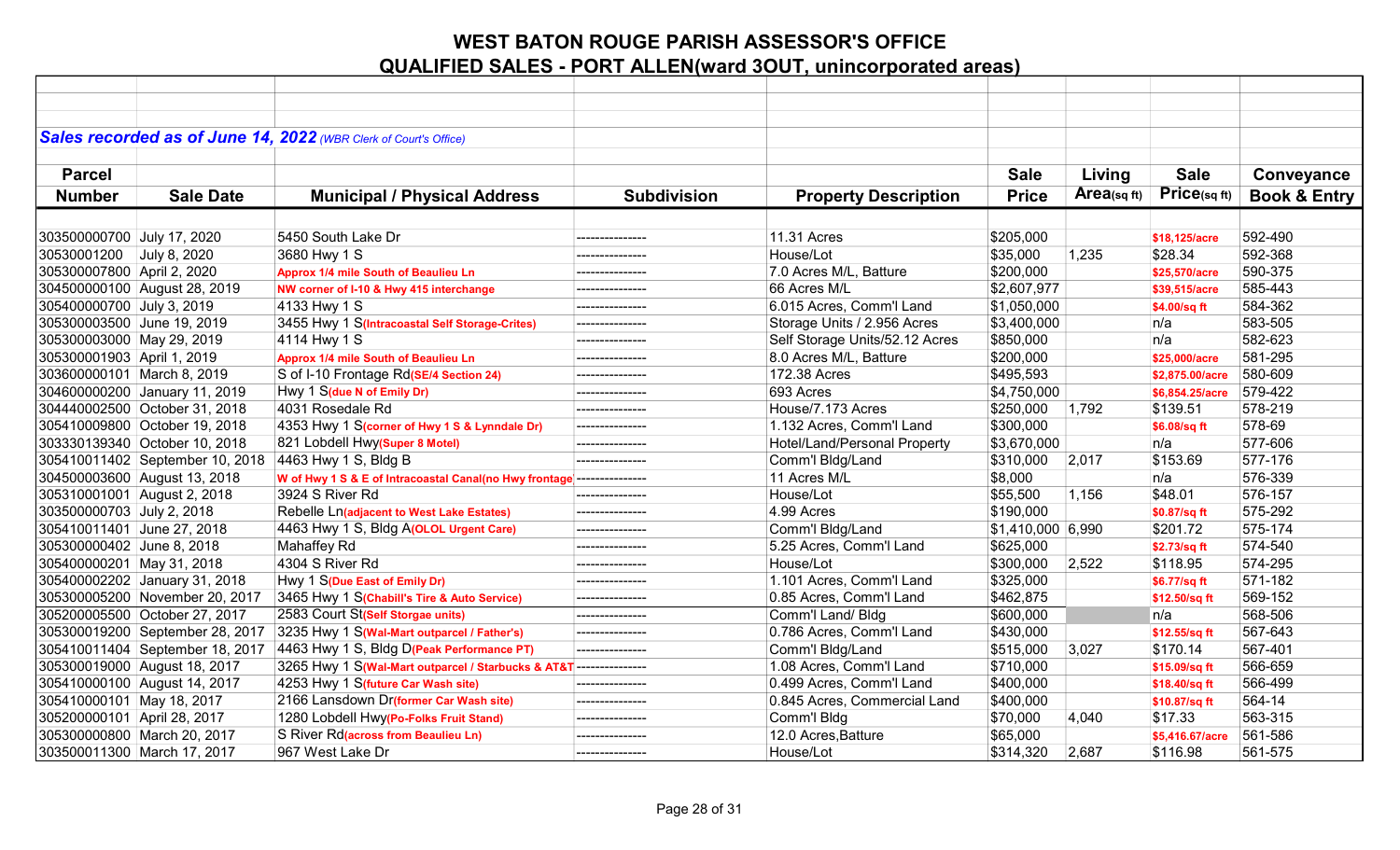|                             |                                | Sales recorded as of June 14, 2022 (WBR Clerk of Court's Office)      |                    |                             |                    |             |                |                         |
|-----------------------------|--------------------------------|-----------------------------------------------------------------------|--------------------|-----------------------------|--------------------|-------------|----------------|-------------------------|
| <b>Parcel</b>               |                                |                                                                       |                    |                             | <b>Sale</b>        | Living      | <b>Sale</b>    | Conveyance              |
| <b>Number</b>               | <b>Sale Date</b>               |                                                                       | <b>Subdivision</b> |                             | <b>Price</b>       | Area(sq ft) | Price(sq ft)   | <b>Book &amp; Entry</b> |
|                             |                                | <b>Municipal / Physical Address</b>                                   |                    | <b>Property Description</b> |                    |             |                |                         |
|                             |                                |                                                                       |                    |                             |                    |             |                |                         |
|                             | 303500000702 March 17, 2017    | Rebelle Ln(adjacent to West Lake Estates)                             | ---------------    | 4.989 Acres                 | \$160,000          |             | \$0.73/sq ft   | 561-578                 |
|                             | 305310001003 March 10, 2017    | 1152 Freeman Ln                                                       | ---------------    | House/Lot                   | \$36,500           |             | n/a            | 561-462                 |
|                             | 303500000703 March 10, 2017    | Rebelle Ln(adjacent to West Lake Estates)                             | ---------------    | 4.989 Acres                 | \$160,000          |             | \$0.73/sq ft   | 561-468                 |
| 305200008003 March 9, 2017  |                                | 2524 Commercial Dr                                                    |                    | Comm'l Bldg/Land            | \$95,000           | 2,396       | \$39.65        | 561-444                 |
|                             | 303500000704 February 13, 2017 | Rebelle Ln(adjacent to West Lake Estates)                             | ---------------    | 4.62 Acres                  | \$95,000           |             | \$0.47/sq ft   | 560-667                 |
|                             | 305400002202 December 2, 2016  | Hwy 1 S(Due East of Emily Dr, Peak Performance)                       | ---------------    | 1.101 Acres, Comm'l Land    | \$325,000          |             | \$6.77/sq ft   | 559-136                 |
|                             | 305300004001 November 18, 2016 | 3519 Hwy 1 S                                                          | --------------     | Comm'l Bldg/Land            | \$50,000           | 2,052       | \$24.37        | 559-26                  |
|                             | 305300003601 October 27, 2016  | 2325 N Line Rd(Thermaldyne)                                           | ---------------    | 28.242 Acres, Comm'l Land   | \$1,500,000        |             | \$1.20/sq ft   | 558-385                 |
|                             | 305300003200 October 17, 2016  | 3163 Hwy 1 S(Waffle House)                                            | ---------------    | Comm'l Bldg/0.56 Acres      | \$262,500          |             | \$154.95/sq ft | 558-179                 |
|                             | 304510000700 October 17, 2016  | 112 Lobdell Hwy(Waffle House)                                         | ---------------    | Comm'l Bldg/0.597 Acres     | \$262,500          |             | \$149.48/sq ft | 558-186                 |
| 304510000300 August 5, 2016 |                                | 215 Lobdell Hwy(Days Inn)                                             | ---------------    | Hotel/4.41 Acres            | \$2,400,000        |             | n/a            | 556-331                 |
| 305410004700 April 29, 2016 |                                | 4530 S River Rd                                                       | ---------------    | House/Lot                   | \$264,000          | 2,651       | \$99.59        | 554-1                   |
| 305400002000 April 28, 2016 |                                | 4667 Hwy 1 S(The Settlement at Silverstone Subd)                      | ---------------    | 21.847 Acres                | \$1,067,827        |             | \$48,878/acre  | 553-655                 |
|                             | 305100000200 March 18, 2016    | 1815 Lafiton Ln                                                       | ---------------    | 35 Acres                    | \$318,000          |             | \$9,085/acre   | 552-699                 |
| 305200008001 March 3, 2016  |                                | Office Park Dr                                                        | ---------------    | 3.0 Acres, Comm'l Land      | \$425,000          |             | \$3.25/sq ft   | 552-439                 |
|                             | 305300007700 January 21, 2016  | 3225 Hwy 1 S(strip mall on Wal-Mart outparcel)                        | ---------------    | Comm'l Bldg/Land            | \$2,495,000 19,176 |             | \$130.11/sq ft | 551-241                 |
|                             | 305400002201 January 4, 2016   | 4952 S River Rd                                                       |                    | House/Lot                   | \$223,000          | 1,933       | \$115.36       | 551-4                   |
|                             | 304420000101 December 15, 2015 | 647 Silvery Ln                                                        | ---------------    | Lot                         | \$75,000           |             | \$52,817/acre  | 550-493                 |
|                             | 303500000702 October 27, 2015  | Rebelle Ln(adjacent to West Lake Estates subdivision  --------------- |                    | 14.6 Acres                  | \$150,000          |             | \$10,275/acre  | 549-412                 |
|                             | 303500001800 October 13, 2015  | 5133 Genre Rd                                                         | ---------------    | House/Lot                   | \$275,000          | 2,056       | \$133.75       | 549-237                 |
|                             | 304510002900 August 12, 2015   | 2685 Office Park Dr(Evangeline Downs OTB)                             | ---------------    | Comm'l Bldg/Lot             | \$640,000          |             | \$27.47/sq ft  | 547-552                 |
| 305300001100 July 17, 2015  |                                | 3670 Hwy 1 S                                                          | ---------------    | 2.5 Acres, Timberland       | \$42,000           |             | \$16,800/acre  | 547-94                  |
| 303500011100 July 9, 2015   |                                | <b>Adjacent to West Lake Estates subdivision</b>                      | ---------------    | <b>10.22 Acres</b>          | \$143,000          |             | \$13,922/acre  | 546-640                 |
| 304500006100 June 24, 2015  |                                | I-10 Frontage Rd(W of Bates Industrial Rd)                            | ---------------    | 47.483 Acres                | \$750,000          |             | \$15,795/acre  | 546-302                 |
| 305200012300 April 30, 2015 |                                | 1037 Layla Ln                                                         | ---------------    | House/Lot                   | \$262,000          | 1,931       | \$135.68       | 544-638                 |
| 304520000100 April 13, 2015 |                                | 2855 I-10 Frontage Rd                                                 |                    | Comm'l Bldg & 0.602 Acres   | \$300,000          | 2,295       | \$130.72       | 544-57                  |
|                             | 305220001201 March 25, 2015    | Larguier Ln                                                           | ---------------    | 0.83 Acres                  | \$20,000           |             | n/a            | 543-468                 |
|                             | 304400001800 February 23, 2015 | 702 Lobdell Hwy(Retail w/10 Ste's & FamilyDollar Stol --------------- |                    | Comm'l Bldg/Land            | \$1,700,000 20,600 |             | \$82.52/sq ft  | 542-560                 |
|                             | 305200012800 February 13, 2015 | Commercial Dr(3/4 mile E of Lobdell Hwy)                              | ---------------    | 34.157 Acres, Comm'l Land   | \$2,380,000        |             | \$69,678/acre  | 542-498                 |
|                             | 305410013601 January 27, 2015  | 1872 St Simon Ln                                                      | ---------------    | 0.756 Ares                  | \$46,500           |             | n/a            | 542-218                 |
|                             | 305200005500 January 8, 2015   | 2553 Court St(Self Storage/Mini Storage Site)                         | ---------------    | Comm'l Bldg/1.22 Acres      | \$460,000          |             | n/a            | 541-623                 |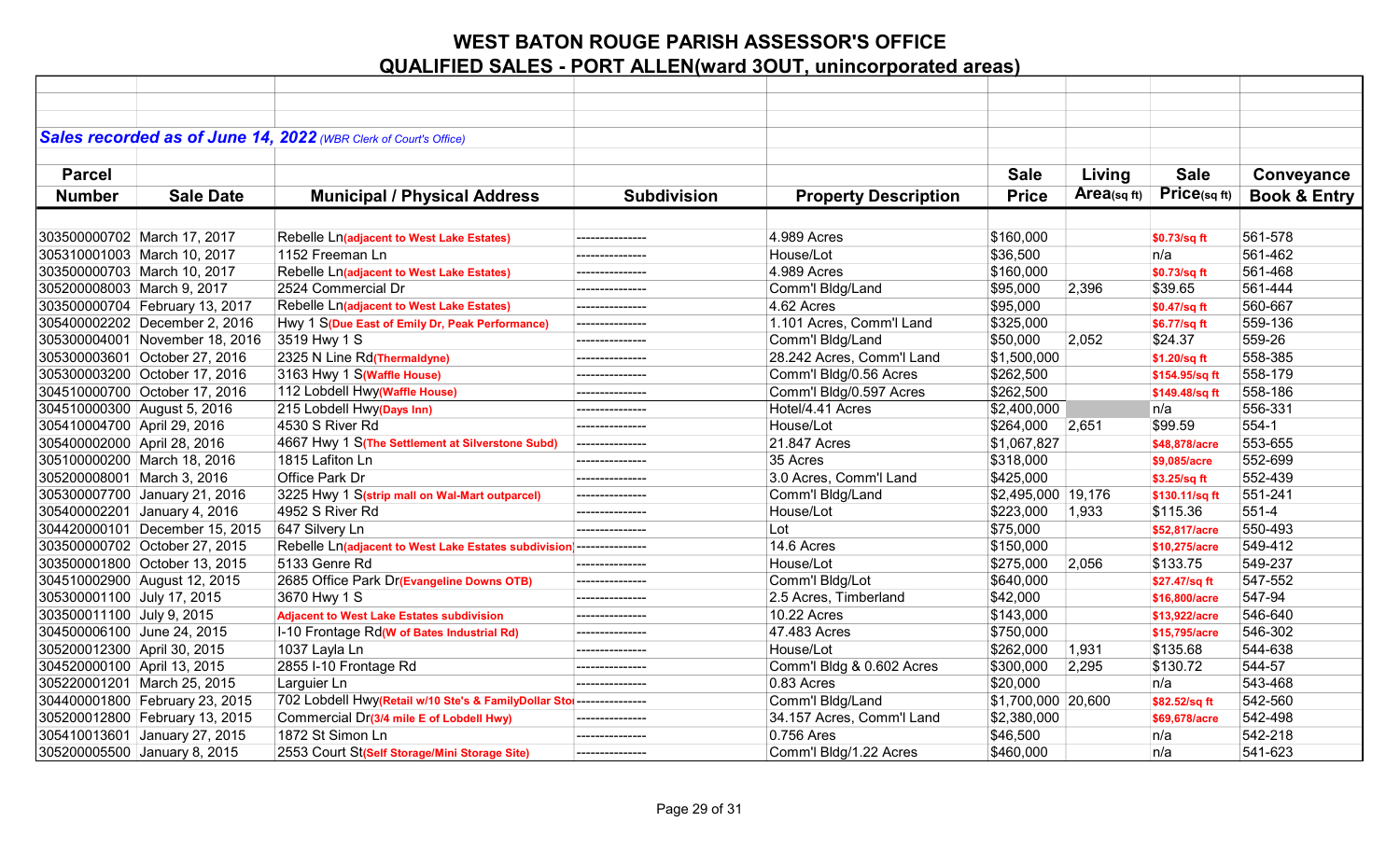|                             |                                 | Sales recorded as of June 14, 2022 (WBR Clerk of Court's Office) |                    |                               |                     |            |                |                         |
|-----------------------------|---------------------------------|------------------------------------------------------------------|--------------------|-------------------------------|---------------------|------------|----------------|-------------------------|
|                             |                                 |                                                                  |                    |                               |                     |            |                |                         |
| <b>Parcel</b>               |                                 |                                                                  |                    |                               | <b>Sale</b>         | Living     | <b>Sale</b>    | Conveyance              |
| <b>Number</b>               | <b>Sale Date</b>                | <b>Municipal / Physical Address</b>                              | <b>Subdivision</b> | <b>Property Description</b>   | <b>Price</b>        | Area(sqft) | Price(sq ft)   | <b>Book &amp; Entry</b> |
|                             |                                 |                                                                  |                    |                               |                     |            |                |                         |
|                             | 305200005501 January 8, 2015    | 2553 Court St(30 space RV Park)                                  | ---------------    | RV Park /2.169 Acres          | \$155,000           |            | n/a            | 541-634                 |
|                             | 304420004100 September 30, 2014 | 4667 Rebelle Ln(Cajun Country Campground)                        |                    | 28.8 Acres, Campground        | \$1,600,000         |            | n/a            | 539-364                 |
|                             | 304420004102 September 30, 2014 | 4637 Rebelle Ln(Cajun Country Campground)                        | ---------------    | 3.912 Acres                   | \$400,000           |            | \$102,250/acre | 539-372                 |
|                             | 305400003600 September 8, 2014  | Hwy 1 S(80' of Hwy 1 S frontage)                                 | ---------------    | 0.27 Acres, Comm'l Lot        | \$100,000           |            | \$8.50/sq ft   | 538-656                 |
| 305300002000 August 4, 2014 |                                 | 3857 Hwy 1 S(Hwy 1 S @ American Way)                             | ---------------    | 4.56 Acres                    | \$515,000           |            | \$2.60/sq ft   | 537-663                 |
| 305300000804 July 16, 2014  |                                 | 1355 Beaulieu Ln                                                 | ---------------    | 7.91 Acres                    | \$130,000           |            |                | 537-208                 |
| 305300001500 April 28, 2014 |                                 | 3724 Hwy 1 S                                                     | ---------------    | 27.50 Acres                   | \$98,000            |            | \$3,565/acre   | 535-163                 |
|                             | 305310007300 March 11, 2014     | <b>Reverend Manual St</b>                                        | ---------------    | 0.369 Acres                   | \$6,500             |            | n/a            | 532-381                 |
|                             | 305200012700 February 7, 2014   | Commercial Dr(3/4 mile E of Lobdell Hwy)                         | ---------------    | 10.02 Acres, Comm'l Land      | \$550,000           |            | \$55,000/acre  | 531-517                 |
|                             | 305300019100 January 30, 2014   | 3259 Hwy 1 S(Hardee's)                                           | ---------------    | Comm'l Bldg/Lot               | \$1,900,000         |            | n/a            | 531-305                 |
|                             | 305200008001 January 2, 2014    | <b>Office Park Dr &amp; Commercial Dr intersection</b>           | ---------------    | 3.0 Acres, Comm'l Land        | \$425,000           |            | \$141,667/acre | 529-572                 |
|                             | 304510000200 December 23, 2013  | 347 Lobdell Hwy(Goldmine Casino/Amoco/Domino's) ---------------  |                    | Comm'l Bldg/Land              | \$1,500,000         |            | n/a            | 529-411                 |
|                             | 304510000301 December 12, 2013  | Lobdell Hwy                                                      | ---------------    | 0.706 Acres                   | \$50,000            |            | n/a            | 529-186                 |
|                             | 305200012600 November 13, 2013  | 2179 Commercial Dr(1/4 Mile W of Wilson Warehous --------------- |                    | 5.0 Acres, Comm'l Land        | \$670,000           |            | \$134.000/acre | 528-436                 |
|                             | 303500000802 November 12, 2013  | 5338 Rebelle Ln                                                  | ---------------    | House/Lot                     | \$225,000           | 1,732      | \$129.91       | 528-383                 |
|                             | 305300003600 October 17, 2013   | 2421 N Line Rd(formerly Edgen Murray)                            | ---------------    | Comm'l Bldg/Land/Equipment    | \$4,850,000         |            | n/a            | 528-34                  |
|                             | 305300019100 September 9, 2013  | 3259 Hwy 1 S(Hardees's)                                          | ---------------    | 0.90 Acres, Comm'l Land       | \$430,150           |            | \$10.97/sq ft  | 527-22                  |
|                             | 303500001900 August 13, 2013    | 5230 Genre Rd                                                    |                    | House/Lot                     | \$167,500           | 1,913      | \$87.56        | 526-155                 |
| 303500000802 July 3, 2013   |                                 | 5338 Rebelle Ln                                                  | ---------------    | Mobile Home/Lot               | \$10,000            |            | n/a            | 525-323                 |
| 305250000100 June 20, 2013  |                                 | 1844 Commercial Dr                                               | ---------------    | Comm'l Bldg/Land              | \$6,200,000         |            | n/a            | 525-127                 |
|                             | 303500005301 March 19, 2013     | Rosedale Rd(adjacent to Avery Lakes)                             | ---------------    | 30.0 Acres, Agricultural Land | \$315,000           |            | \$10,500/acre  | 522-294                 |
|                             | 305410011901 March 14, 2013     | Antonio Rd                                                       | ---------------    | 1.723 Acres                   | \$115,000           |            | n/a            | 522-199                 |
|                             | 304510001200 January 2, 2013    | 222 Lobdell Hwy(Exxon Gas Station)                               | ---------------    | Comm'l Bld/Land               | \$1,719,500         |            | n/a            | 520-357                 |
|                             | 305300005200 November 30, 2012  | 3465 Hwy 1 S(adjacent to AT&T Wireless)                          | ---------------    | 0.85 Acres, Comm'l Land       | \$200,000           |            | \$5.40/sq ft   | 519-257                 |
|                             | 305220000300 November 16, 2012  | 2265 Court St                                                    | --------------     | Comm'l Bld/Land               | \$118,000           | 1,589      | \$74.26        | 519-93                  |
|                             | 305309000400 October 1, 2012    | N Line Rd(Port of Greater Baton Rouge)                           | ---------------    | 134.0 Acres, Industrial Land  | \$3,094,328         |            | \$23,090/acre  | 517-556                 |
|                             | 303500005300 September 4, 2012  | Rosedale Rd(adjacent to Avery Lakes)                             | ---------------    | 91.0 Acres, Agricultural Land | \$910,000           |            | \$10,000/acre  | 516-604                 |
|                             | 304510002801 August 7, 2012     | 2830 N Westport Dr(Taco Bell/KFC)                                | ---------------    | Comm'l Bld/Land               | $ $1,045,809$ 2,869 |            | \$364.52       | 515-259                 |
|                             | 304510002801 August 7, 2012     | 2830 N Westport Dr(Taco Bell/KFC)                                | ---------------    | Comm'l Bld/Land               | \$1,045,809 2,869   |            | \$364.52       | 515-266                 |
| 305230000500 May 10, 2012   |                                 | 2069 Commercial Dr(formerly Glynn Construction)                  | ---------------    | Comm'l Bldg/3.412 Acres       | \$328,600           | 2,400      | n/a            | 512-98                  |
|                             | 304520000200 March 23, 2012     | 2800 I-10 Frontage Rd(Motel 6)                                   | ---------------    | Comm'l Bldg/Land              | \$4,828,421         |            | n/a            | 510-674                 |